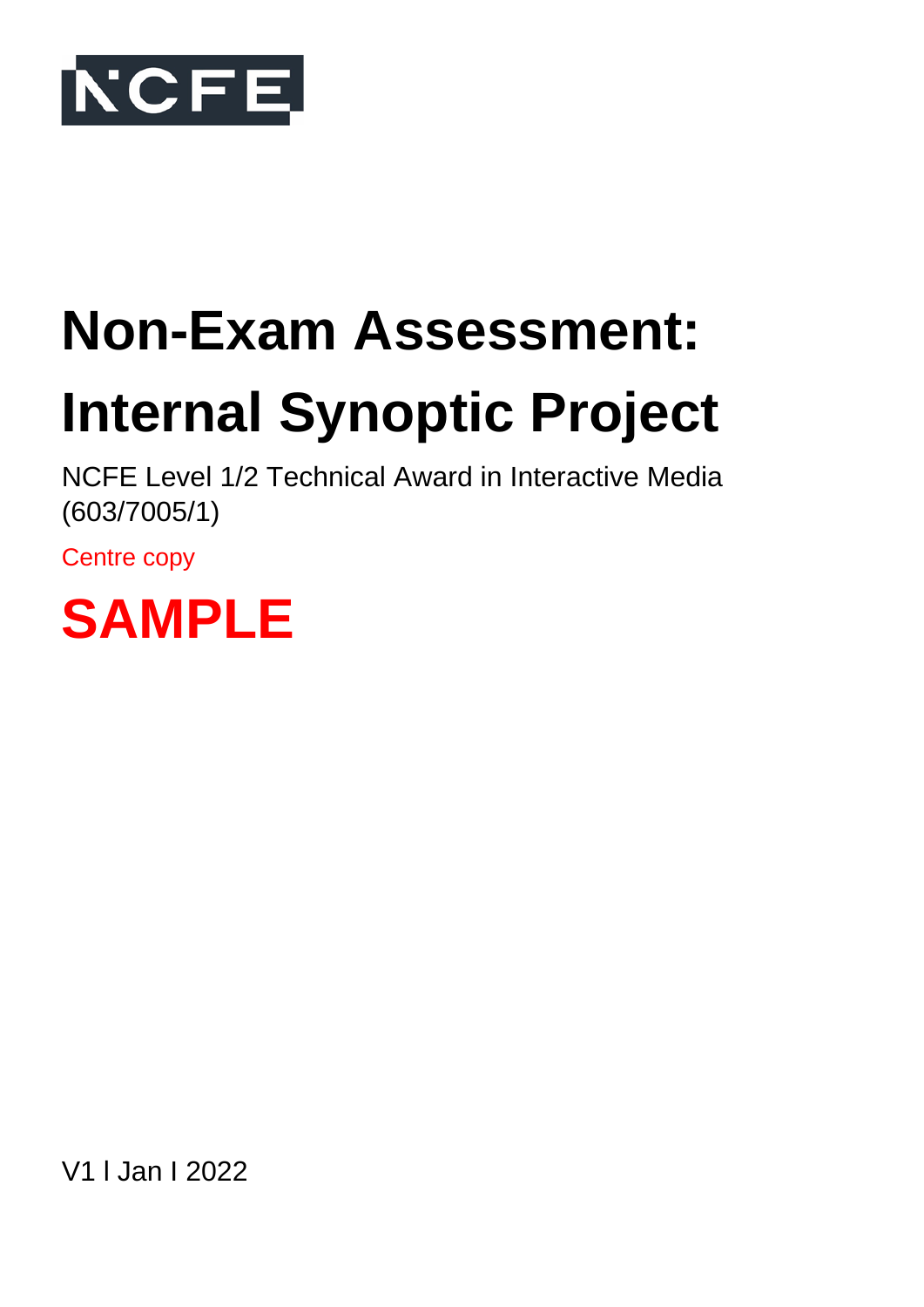# **Contents**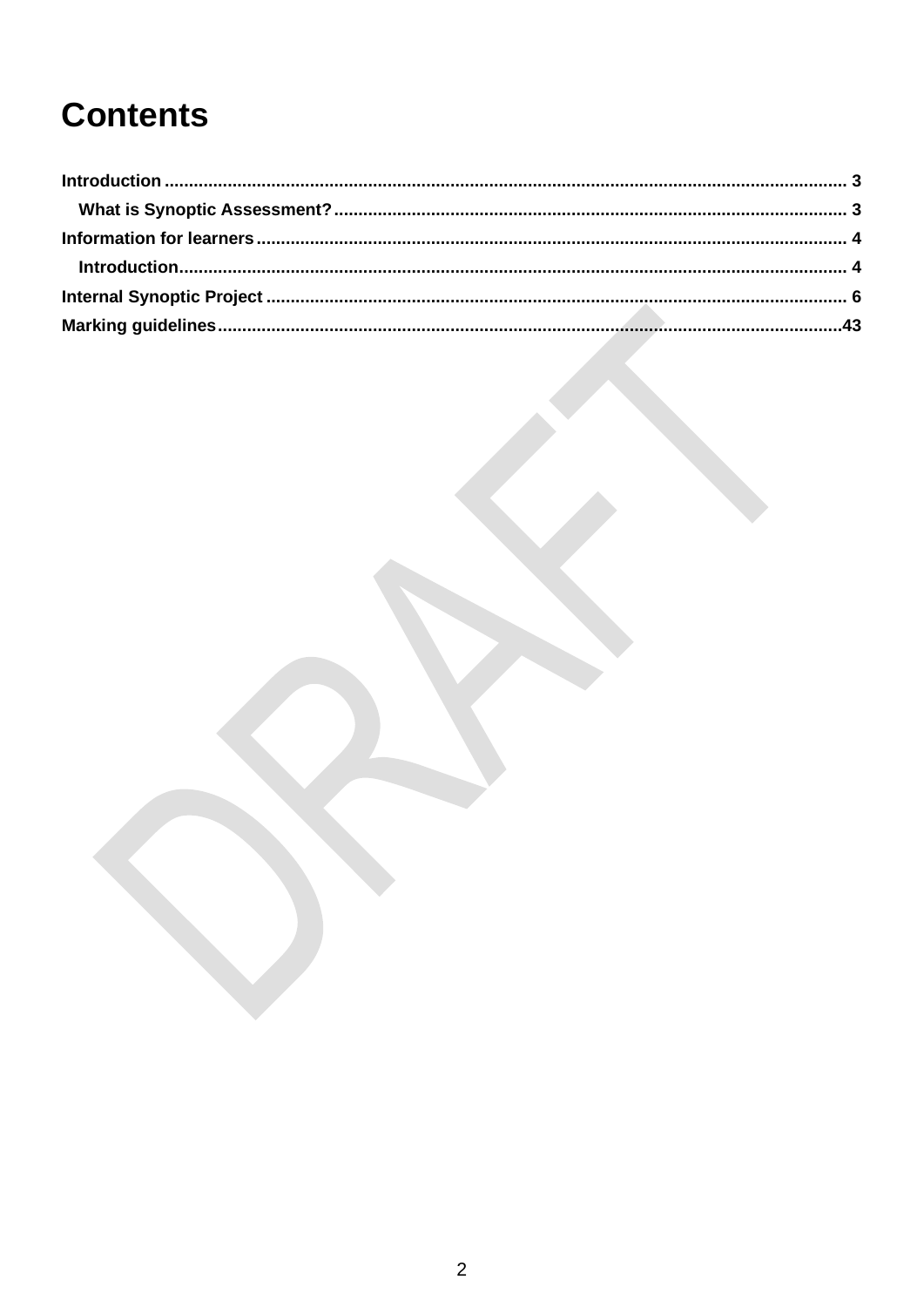# <span id="page-2-0"></span>**Introduction**

The internal, non-exam assessment (NEA) takes the form of an internal synoptic project. It is a formal assessment that requires that requires the learner to independently apply an appropriate selection of knowledge, understanding, skills and techniques, developed through the full course of study, in response to a real-world situation, to enable them to demonstrate an integrated connection and coherence between the different elements of the qualification.

The NEA will contribute 60% towards the overall qualification grade and therefore it is important that the learner produces work to the highest standard that they can. The learner, therefore, should not be entered for the internal synoptic project until they have been taught the full course of study, to ensure that they are in the best position to complete the internal synoptic project successfully.

# <span id="page-2-1"></span>**What is Synoptic Assessment?**

Synoptic assessment is an important part of a high-quality vocational qualification because it shows that learners have achieved a holistic understanding of the sector and that they can make effective connections between different aspects of the subject content and across the breadth of the assessment objectives in an integrated way. The Department for Education (DfE) has consulted with awarding organisations and agreed the following definition for synoptic assessment:

"**A form of assessment which requires a candidate to demonstrate that they can identify and use effectively in an integrated way an appropriate selection of skills, techniques, concepts, theories, and knowledge from across the whole vocational area, which are relevant to a key task.**"

Synoptic assessment enables learners to show that they can transfer knowledge and skills learnt in one context to resolve problems raised in another. To support the development of a synoptic approach, the qualification encourages learners to make links between elements of the course and to demonstrate how they have integrated and applied their increasing knowledge and skills.

As learners progress through the course, they will use and build upon knowledge and skills learnt across units. The internal synoptic project will test the learners' ability to respond to a real-world situation.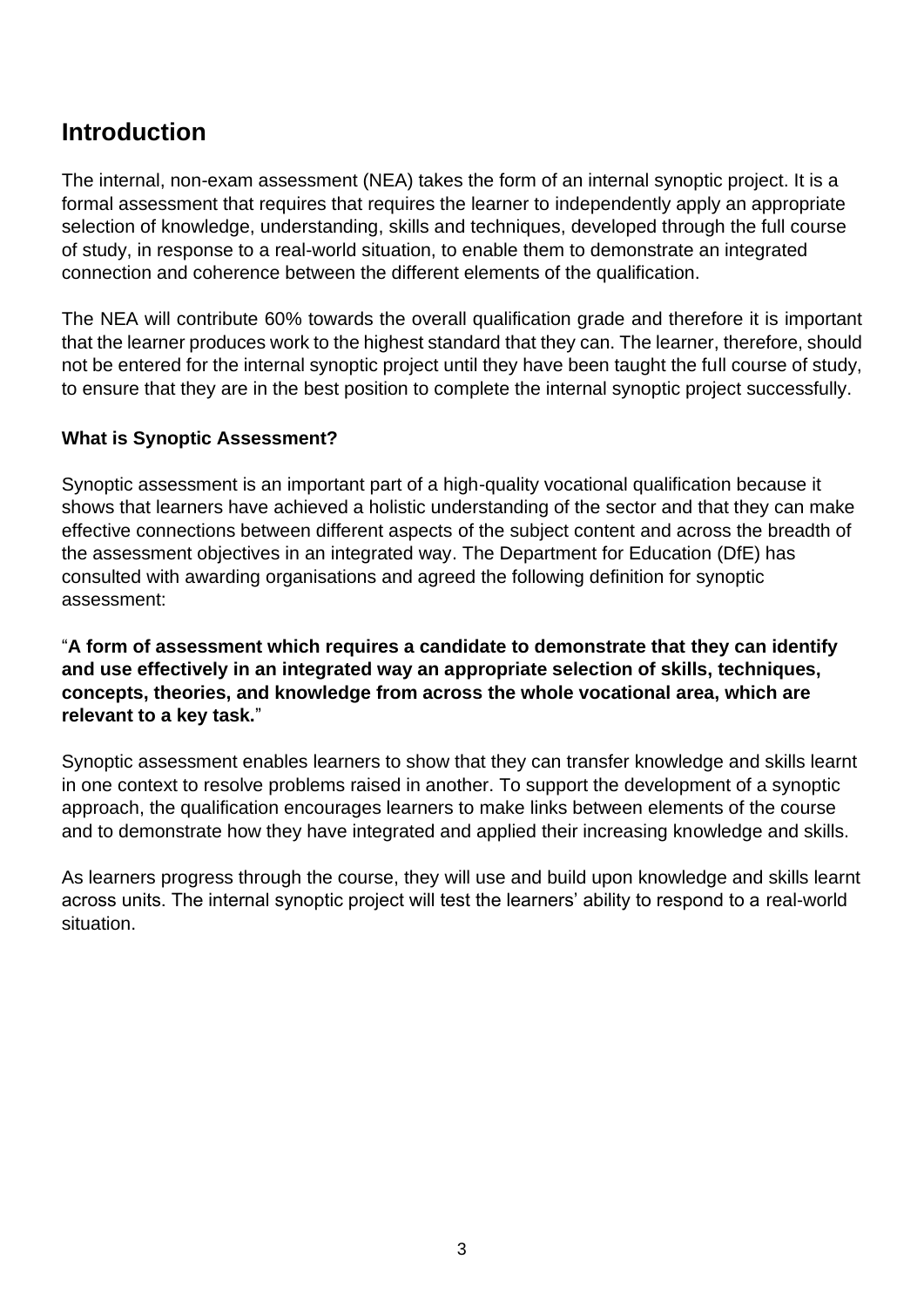# <span id="page-3-0"></span>**Information for learners**

# <span id="page-3-1"></span>**Introduction**

The internal non-exam assessment (NEA) is a formal assessment that will contribute 60% towards your overall qualification grade and therefore it is important that you produce work to the highest standard that you can.

You will be assessed on your ability to independently select, apply and bring together the appropriate knowledge, understanding, skills and techniques you have learnt throughout your course of study, in response to a brief, set in a real-world-situation.

The NEA will be assessed holistically using a levels of response mark grid and against five integrated assessment objectives. These assessment objectives and their weightings are shown below.

#### **Suggested completion time**

You have been provided with a total of **17** hours to complete this non-examined assessment.

You may use some or all of the time provided for each task.

You are allowed to use time allocated to one task on another task should you require.

You are not allowed to exceed the total number of hours.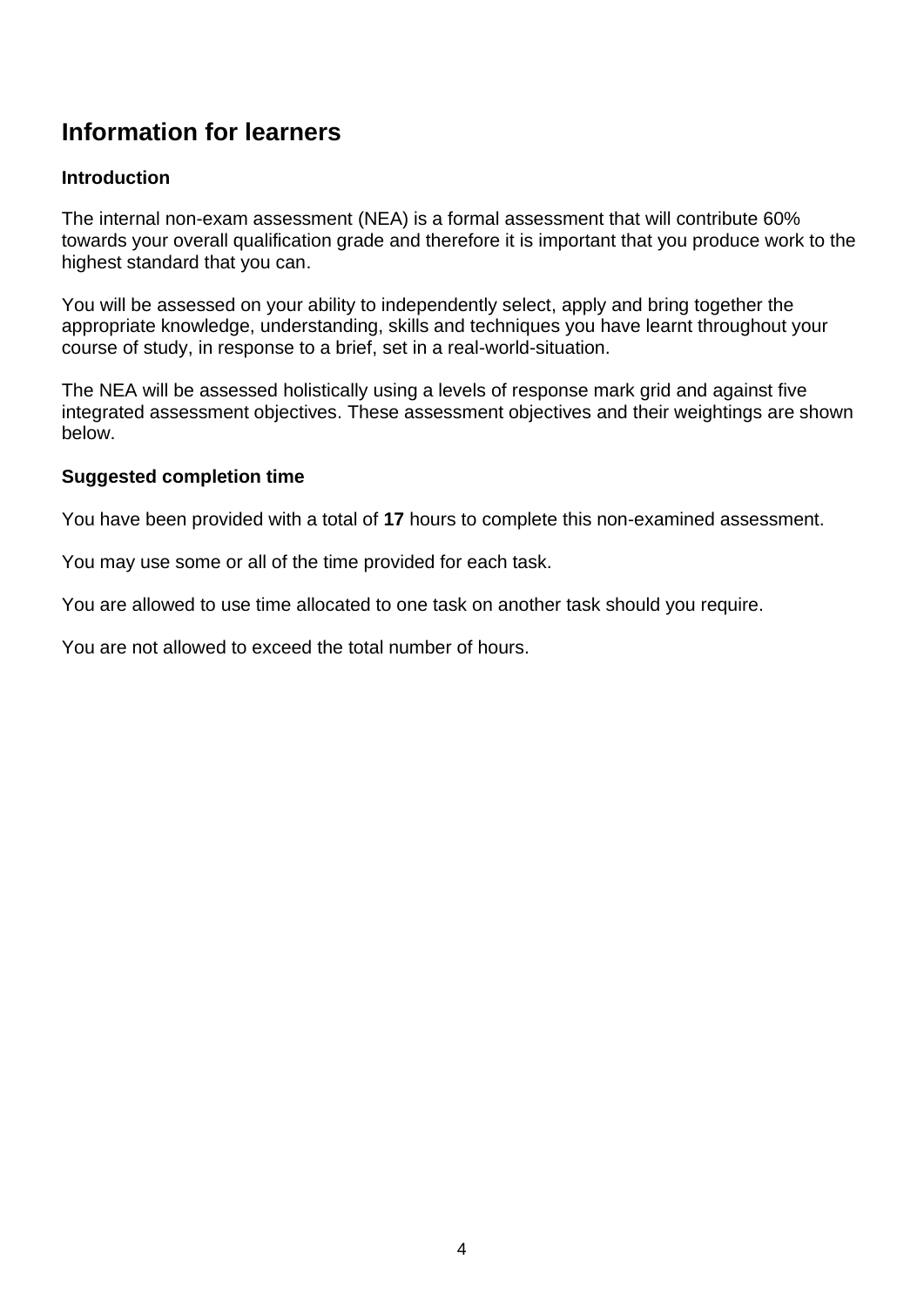# **Assessment objective**

# **AO1 – Recall knowledge and show understanding**

The emphasis here is for learners to recall and communicate the fundamental elements of knowledge and understanding.

# **20 marks (16.67%)**

# **AO2 – Apply knowledge and understanding**

The emphasis here is for learners to apply their knowledge and understanding to real-world contexts and novel situations.

# **32 marks (26.67%)**

# **AO3 – Analyse and evaluate knowledge and understanding**

The emphasis here is for learners to develop analytical thinking skills to make reasoned judgements and reach conclusions.

# **12 marks (10%)**

**AO4 – Demonstrate and apply relevant technical skills, techniques, and processes** 

The emphasis here is for learners to demonstrate the essential technical skills relevant to the vocational sector, by applying the appropriate processes, tools, and techniques.

# **40 marks (33.33%)**

**AO5 – Analyse and evaluate the demonstration of relevant skills and techniques**

The emphasis here is for learners to analyse and evaluate the essential technical skills, processes, tools and techniques relevant to the vocational sector.

# **16 marks (13.33%)**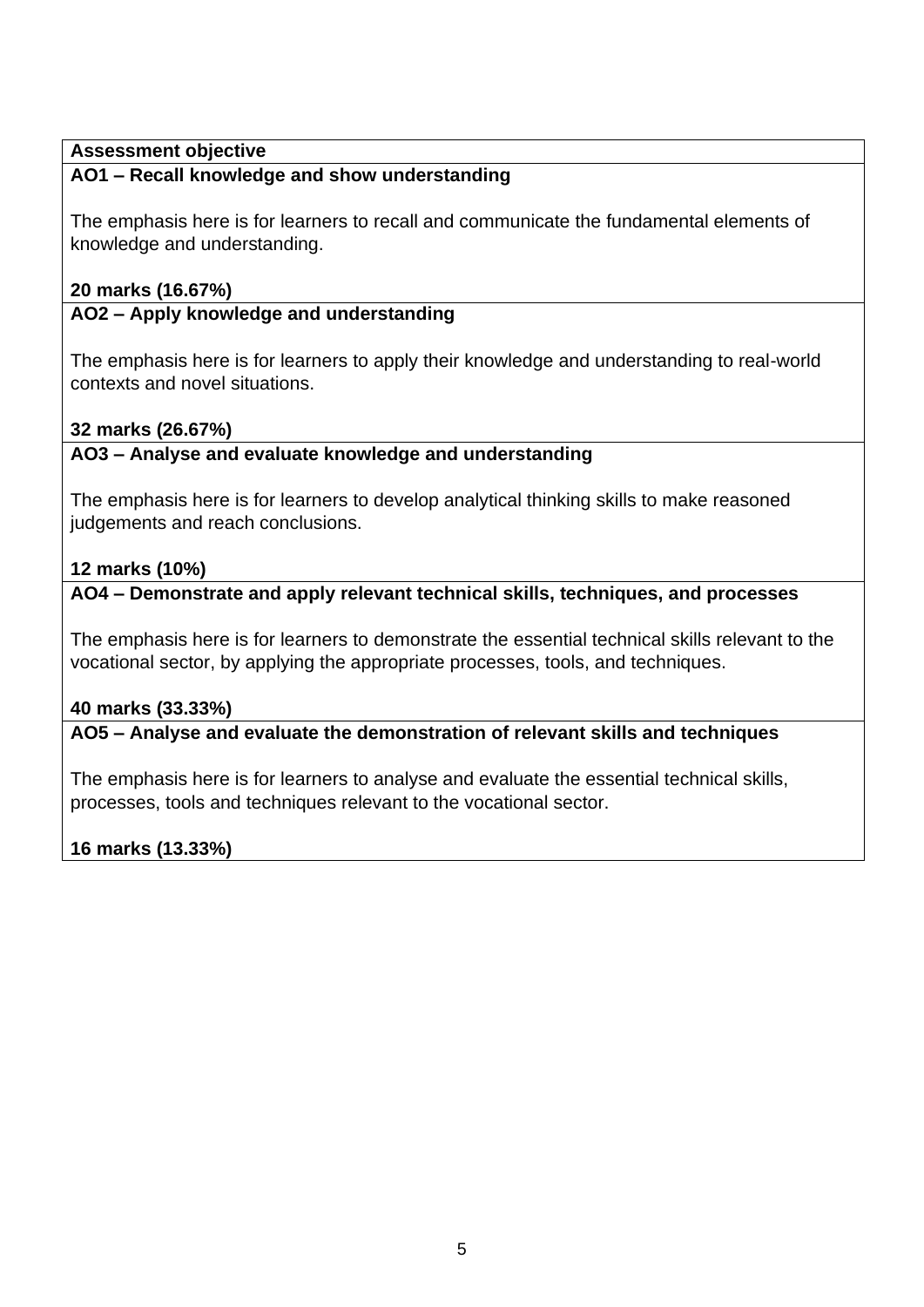# **NCFE Level 1/2 Technical Award in Interactive Media (603/7005/1)**

# <span id="page-5-0"></span>**Non-exam assessment: Internal Synoptic Project**

# Sample

**To be given to learners on or after 5 January 2022.**

# **Learner instructions**

- Read the project brief carefully before you start the work.
- You **must** clearly identify and label all of the work you produce during the supervised time.
- You **must** hand in all of your work to the supervisor at the end of each timed session.

# **Learner information**

- This non-exam assessment will assess your knowledge and understanding from across the qualification.
- Total marks **120.**
- The suggested completion time for this internal synoptic project is **17 hours**.
- All of the work you submit **must** be your own.

Please complete the details below clearly and in BLOCK CAPITALS.

| Learner name      |                |  |
|-------------------|----------------|--|
| Centre name       |                |  |
| Centre number     | Learner number |  |
|                   |                |  |
| Learner signature |                |  |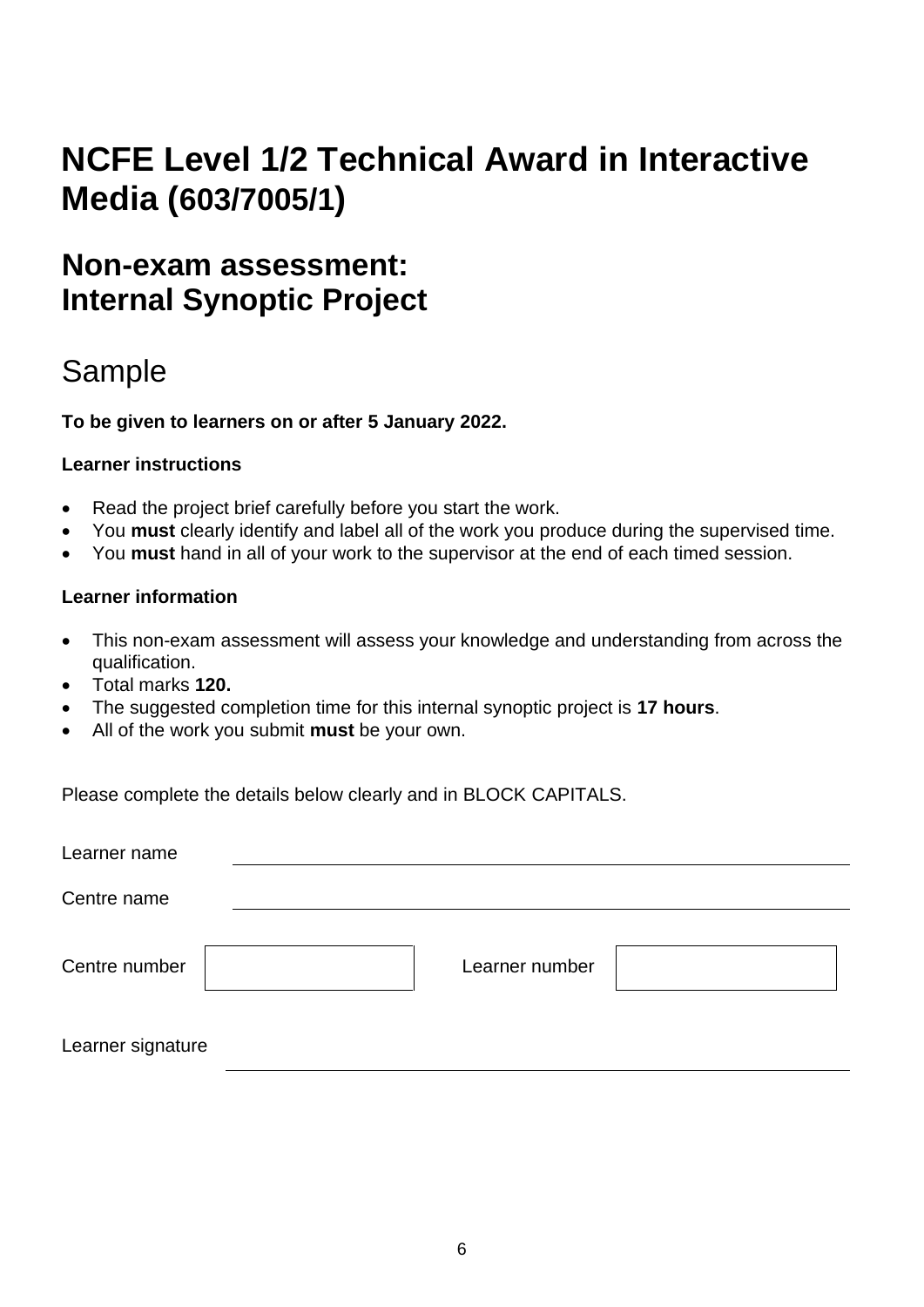# **Project brief**

You have been approached by Tea and Trivia who are opening a new café in your area.

Tea and Trivia is a café chain. This company is opening a new café in your area. Tea and Trivia provides families with a creative space to play games and eat exciting food. The new café in your area wants to influence behaviour by attracting **families** with **children aged 7 to 12 years**.

Tea and Trivia has asked you to create an interactive media product. This product will provide new customers with engaging content about the games they can play and the food they can eat when they visit the cafe.

Tea and Trivia would like you to present **one** of the following interactive products:

- a website
- a mobile phone or tablet app
- a product that can be accessed on an information kiosk.

# **Project instructions:**

Along with the final interactive media product, Tea and Trivia has asked you to present a portfolio. This portfolio should include:

- 1. research (2 hours)
- 2. a product proposal for your Tea and Trivia interactive media product (2 hours)
- 3. planning for your Tea and Trivia interactive media product (2 hours)
- 4. evidence to show how you have sourced, created and edited your assets (4 hours)
- 5. evidence to show how you have created your final interactive media product (5 hours)
- 6. evaluation of your final interactive media product (2 hours)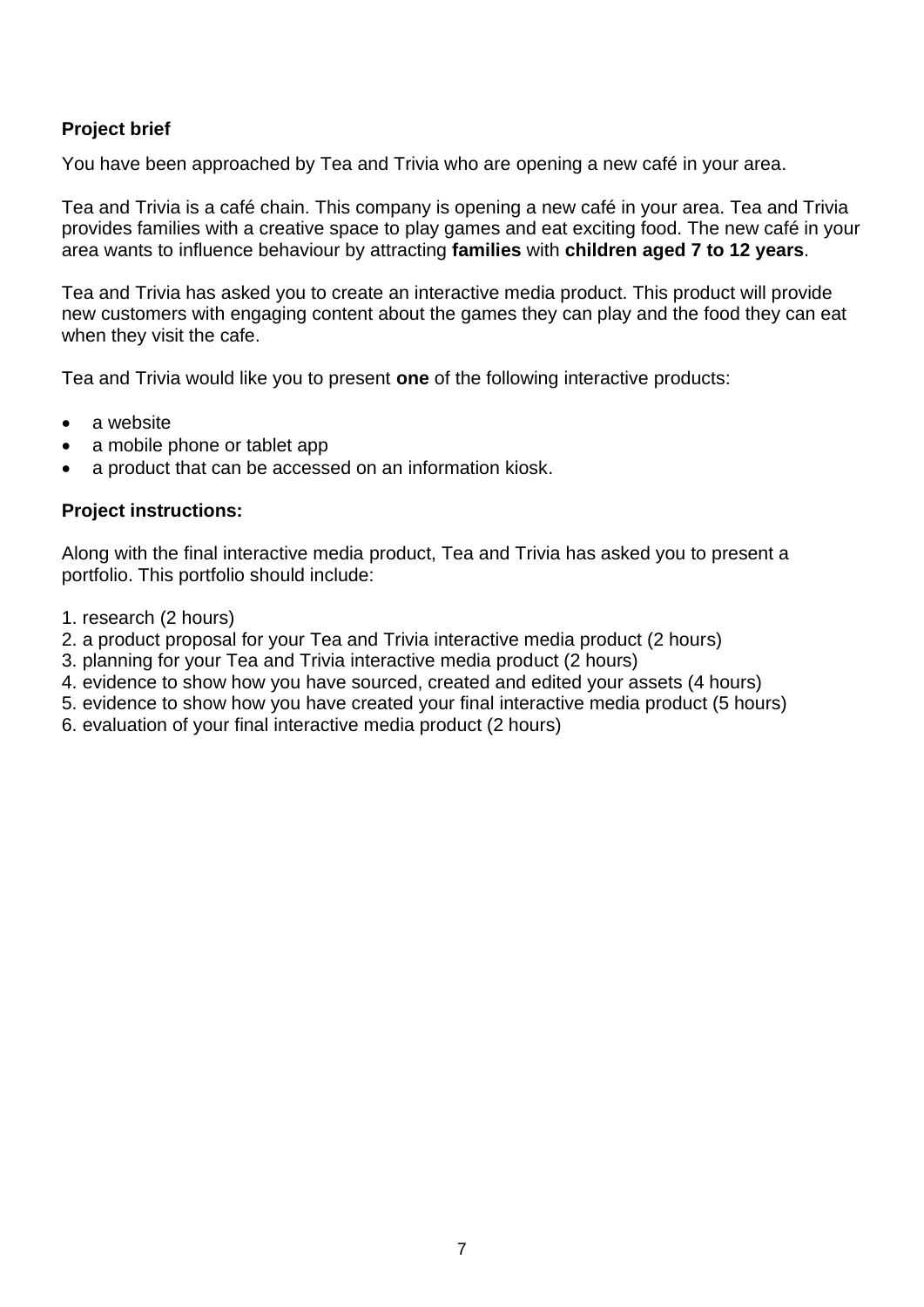# **Assessment tasks**

| Task 1 – Research             |                                                                                                                                                                                                                                               |  |
|-------------------------------|-----------------------------------------------------------------------------------------------------------------------------------------------------------------------------------------------------------------------------------------------|--|
| <b>Recommended time</b>       | 2 hours                                                                                                                                                                                                                                       |  |
| <b>Content areas assessed</b> | 1 – Types of interactive media products and their features<br>2 – Interactive media and the audience<br>3 – Software and hardware options for interactive media products<br>4 – Product proposals and planning for interactive media products |  |
| <b>Assessment objectives</b>  | $AO1 - 4$<br>$AO2 - 4$<br>$AO3 - 4$                                                                                                                                                                                                           |  |

#### **You are required to:**

- analyse and interpret the product brief and the client needs
- carry out research to develop initial product ideas.

Your research should focus on one type of interactive product from the list that Tea and Trivia provided.

Annotate your research to justify how your initial product ideas meet the project brief and client needs.

You are permitted to use the internet to support your research. You must reference all sources used.

 **[12 marks]**

| Evidence $\vert \bullet \vert$<br>Annotated research/initial product ideas.<br>Your internet browsing history used for research and planning purposes.<br>$\bullet$ |
|---------------------------------------------------------------------------------------------------------------------------------------------------------------------|
| <b>Evidence</b> Your evidence <b>must</b> be provided in one of the following formats:                                                                              |
|                                                                                                                                                                     |
| hard copy                                                                                                                                                           |
| electronic.                                                                                                                                                         |
|                                                                                                                                                                     |
|                                                                                                                                                                     |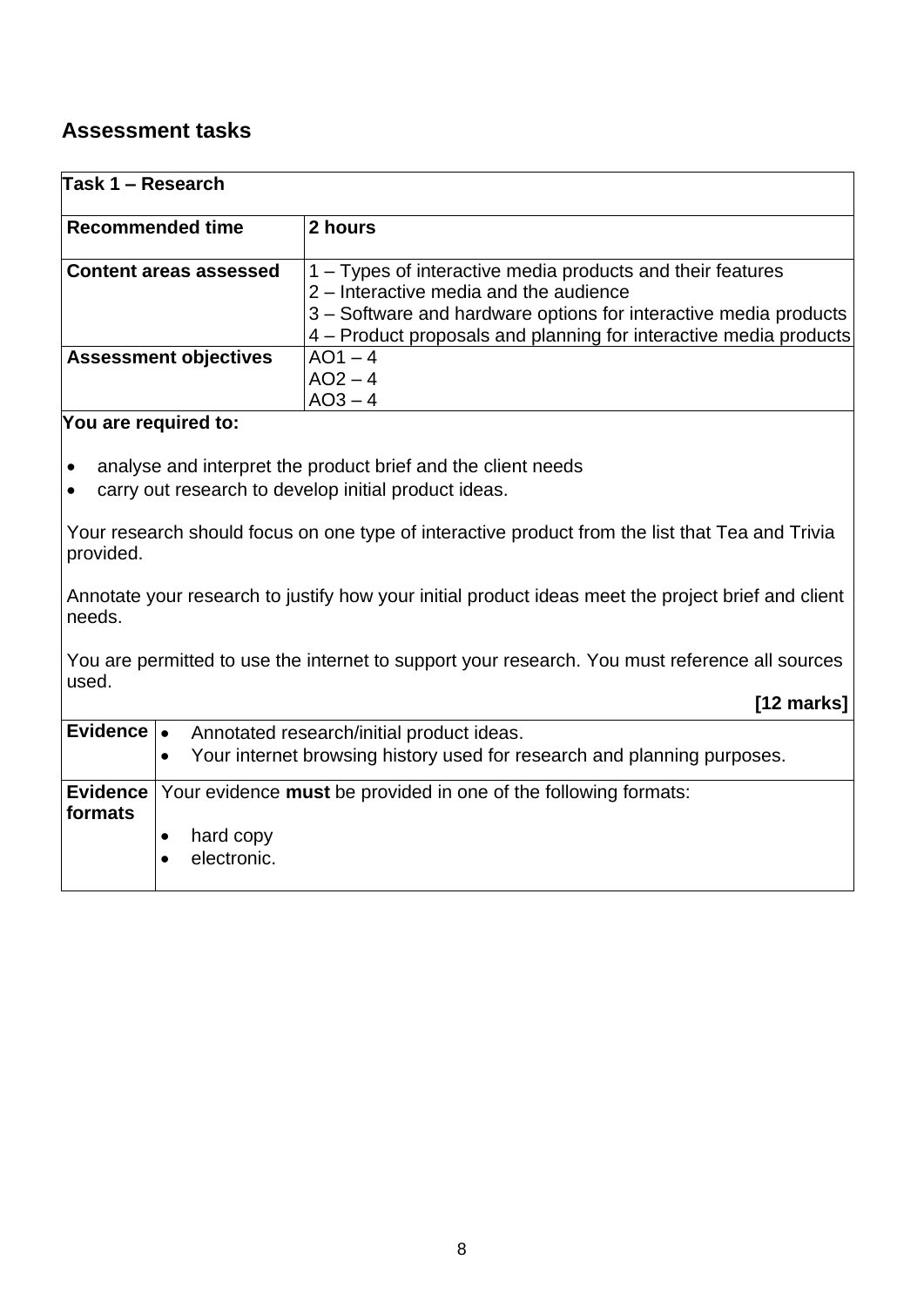|              | Task 1 (a) - Research                                                                                                                                                                                                                                                                                                                                                         |
|--------------|-------------------------------------------------------------------------------------------------------------------------------------------------------------------------------------------------------------------------------------------------------------------------------------------------------------------------------------------------------------------------------|
| <b>Marks</b> | <b>Descriptors</b>                                                                                                                                                                                                                                                                                                                                                            |
| $10 - 12$    | AO3 - Excellent analysis and interpretation of the project brief and client needs,<br>that is comprehensive and fully accurate. Supported with excellent justifications<br>for how their initial product ideas meet the project brief and client needs that are<br>comprehensive and highly relevant.                                                                         |
|              | AO2 – Excellent application of knowledge and understanding of the project brief<br>and the client's needs to their research that is comprehensive and highly detailed<br>and highly relevant to the target audience and client needs.                                                                                                                                         |
|              | AO1 – Excellent recall of knowledge and understanding of interpreting a client brief<br>that is comprehensive.                                                                                                                                                                                                                                                                |
|              | The overall quality of the research will be excellent, reflecting a wide range of<br>research sources in relation to the brief. All elements will be researched into in a<br>detailed and effective way.                                                                                                                                                                      |
| $7 - 9$      | AO3 - Good analysis and interpretation of the project brief and client needs that is<br>detailed and mostly accurate. Supported with good justifications for how their<br>initial product ideas meet the project brief and client needs that are detailed and<br>mostly relevant.                                                                                             |
|              | AO2 – Good application of knowledge and understanding of the project brief and<br>the client's needs to their research that is detailed and mostly relevant to the<br>target audience and client needs.                                                                                                                                                                       |
|              | AO1 – Good recall of knowledge and understanding of interpreting a client brief<br>that is mostly detailed.                                                                                                                                                                                                                                                                   |
|              | The overall quality of the research will be good, reflecting a wide range of research<br>sources in relation to the brief. Most elements of the brief will be researched into in<br>a <b>detailed</b> way.                                                                                                                                                                    |
| $4 - 6$      | AO3 - Reasonable analysis and interpretation of the project brief and client needs<br>that has some detail and some accuracy, though this may be underdeveloped.<br>Supported with reasonable justifications for how their initial product ideas meet the<br>project brief and client needs that have some detail, and some relevance, though<br>these may be underdeveloped. |
|              | AO2 - Reasonable application of knowledge and understanding of the project brief<br>and the client's needs to their research that has some detail, although this may be<br>underdeveloped. Research will have some relevance to the target audience and<br>client needs.                                                                                                      |
|              | AO1 – Reasonable recall of knowledge and understanding of interpreting a client<br>brief that has some detail.                                                                                                                                                                                                                                                                |
|              | The overall quality of the research will be <b>reasonable</b> , reflecting a range of<br>research sources in relation to the brief. Some elements will be researched into in a<br>reasonably detailed way.                                                                                                                                                                    |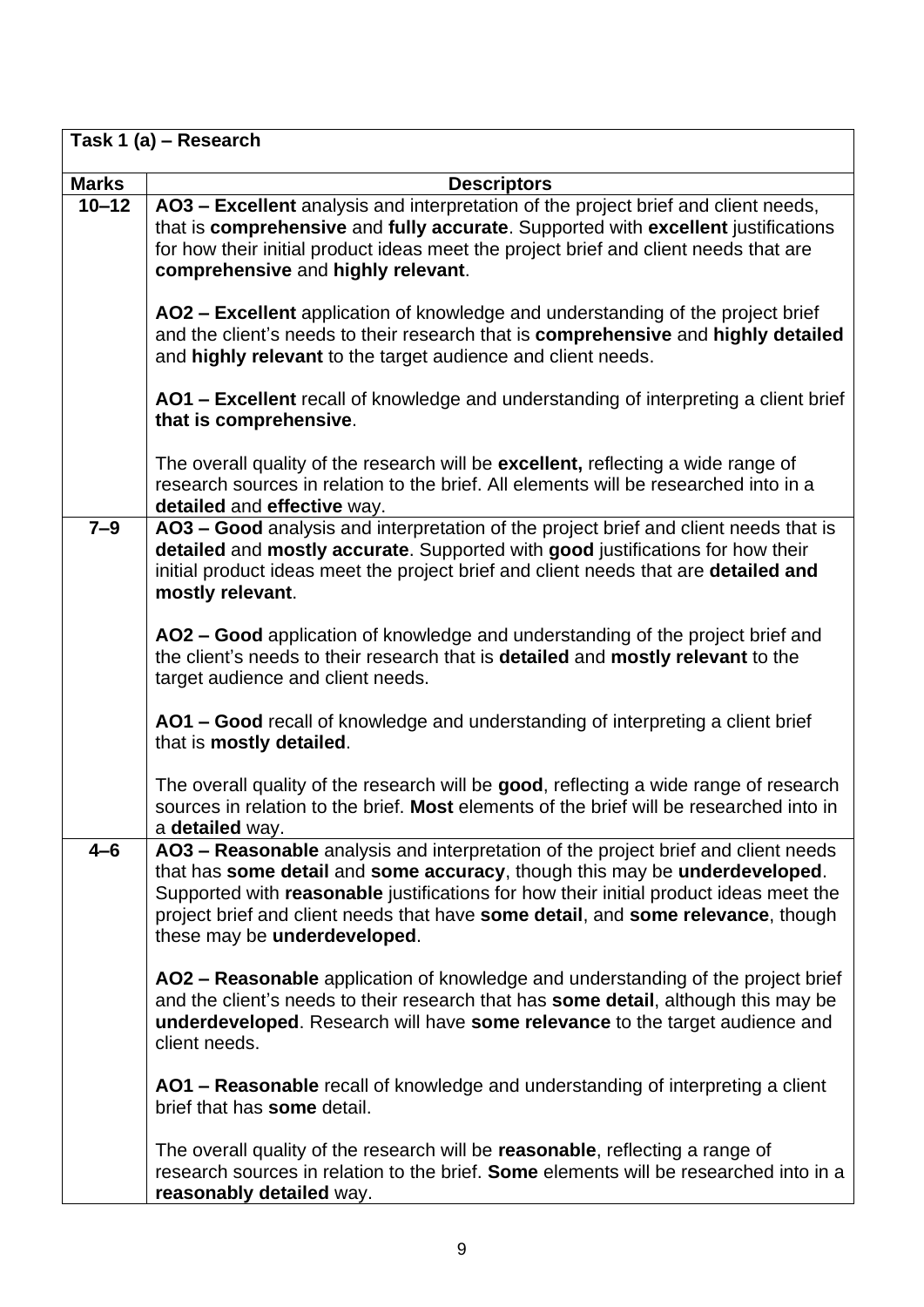| O       | No rewardable material.                                                                                                                                                                                                                                                                                                              |
|---------|--------------------------------------------------------------------------------------------------------------------------------------------------------------------------------------------------------------------------------------------------------------------------------------------------------------------------------------|
|         | way.                                                                                                                                                                                                                                                                                                                                 |
|         | The overall quality of the research will be basic, reflecting limited use of research<br>sources in relation to the brief. Some elements may be researched into in a limited                                                                                                                                                         |
|         | AO1 – Limited recall of knowledge and understanding of interpreting a client brief<br>that has minimal detail.                                                                                                                                                                                                                       |
|         | AO2 – Limited application of knowledge and understanding of the project brief and<br>the client's needs to their research that has minimal detail and is mostly<br>superficial. Research will have minimal relevance to the target audience and<br>client needs.                                                                     |
| $1 - 3$ | AO3 - Limited analysis and interpretation of the project brief and client needs is<br>minimal with limited accuracy. Supported with limited justifications for how their<br>initial product ideas meet the project brief and client needs that have minimal<br>detail and limited relevance to the brief and are mostly superficial. |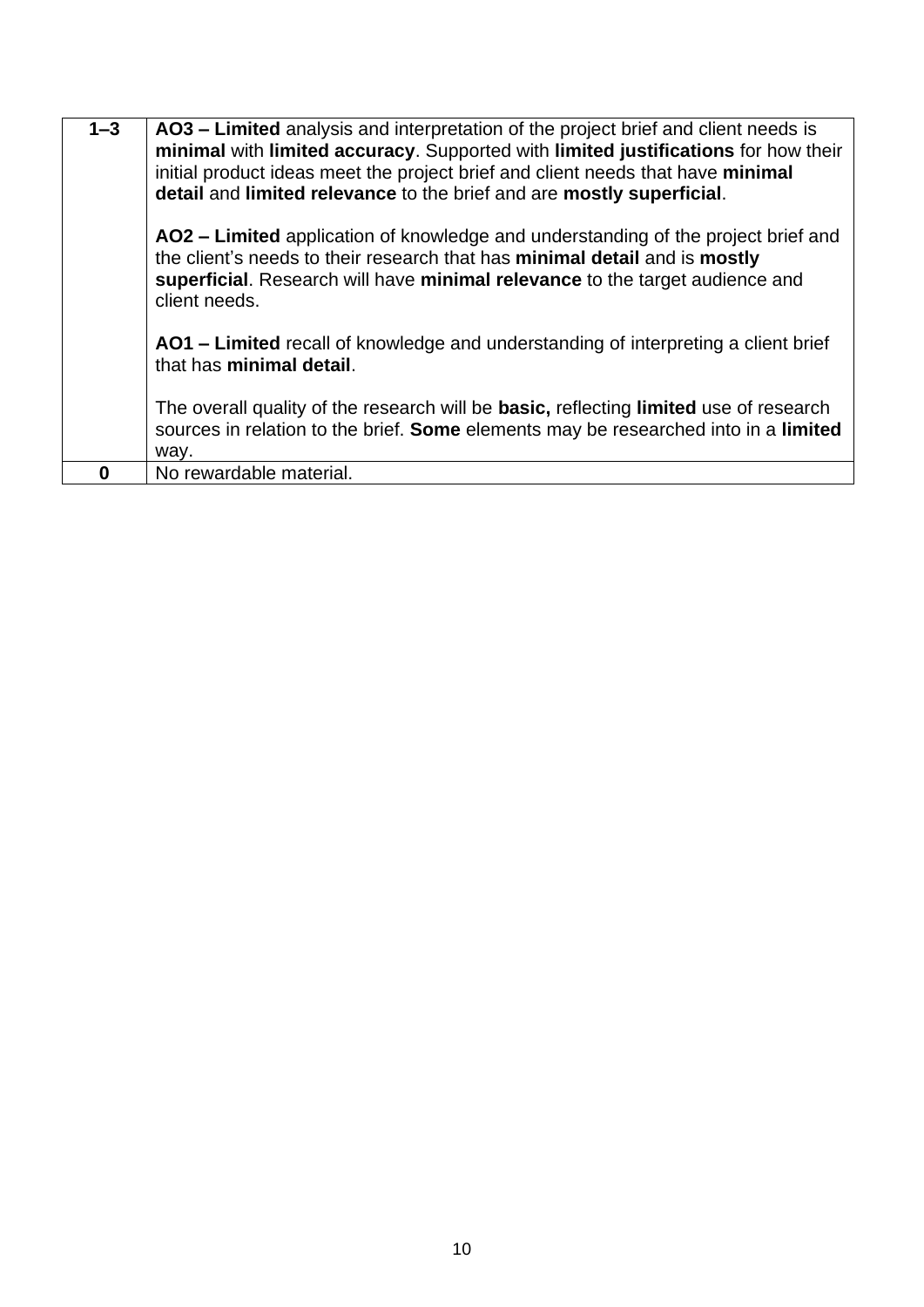# **Indicative content**

**NB:** It is not a requirement that the learner formulates a response specifically against each assessment objective (AO) as laid out in the indicative content (IC). The evidence provided by the learner for each AO may be embedded in one holistic response and in the case of this task will be embedded into the annotated research evidence.

A learner's demonstration of recall of knowledge and understanding (AO1), their application of knowledge and understanding (AO2) and their rational and justifications (AO3) can be implied through the learner's ability to carry out successful research and annotate as required by the task.

# **AO1 – Learners will recall knowledge and understanding of interpreting a client brief that may include the following:**

# **Client needs:**

- product:
	- o content: games, menu choices, dish of the day, offers etc
	- o format: website, phone or tablet app, kiosk
- audience:
	- o categorisation: families with children age 7 to 12 years
- resources:
	- o hardware: camera, tripod, mic, lighting
	- o software: image, video and audio editing software
- constraints:
	- o timescales: 17 hours
	- o resources: availability of hardware and software options, cast members if creating own assets
	- o copyright issues: source of stock images, audio and video content.

# **AO2 – Learners will apply knowledge and understanding of the project brief and the client's needs to their research that may include the following:**

# **Interactive media products:**

- mobile app
- interactive kiosk
- website.

Learners will be expected to have researched a variety of similar websites, apps or interactive kiosks that have associations with cafés, restaurants and games.

Out of the choices of products, the most likely would be the website due to accessibility. Learners may refer to well-known authoring websites and platforms, showing that they have knowledge of this area of development.

It is least expected that a kiosk will be developed as part of this assessment, due to centre resources and accessibility.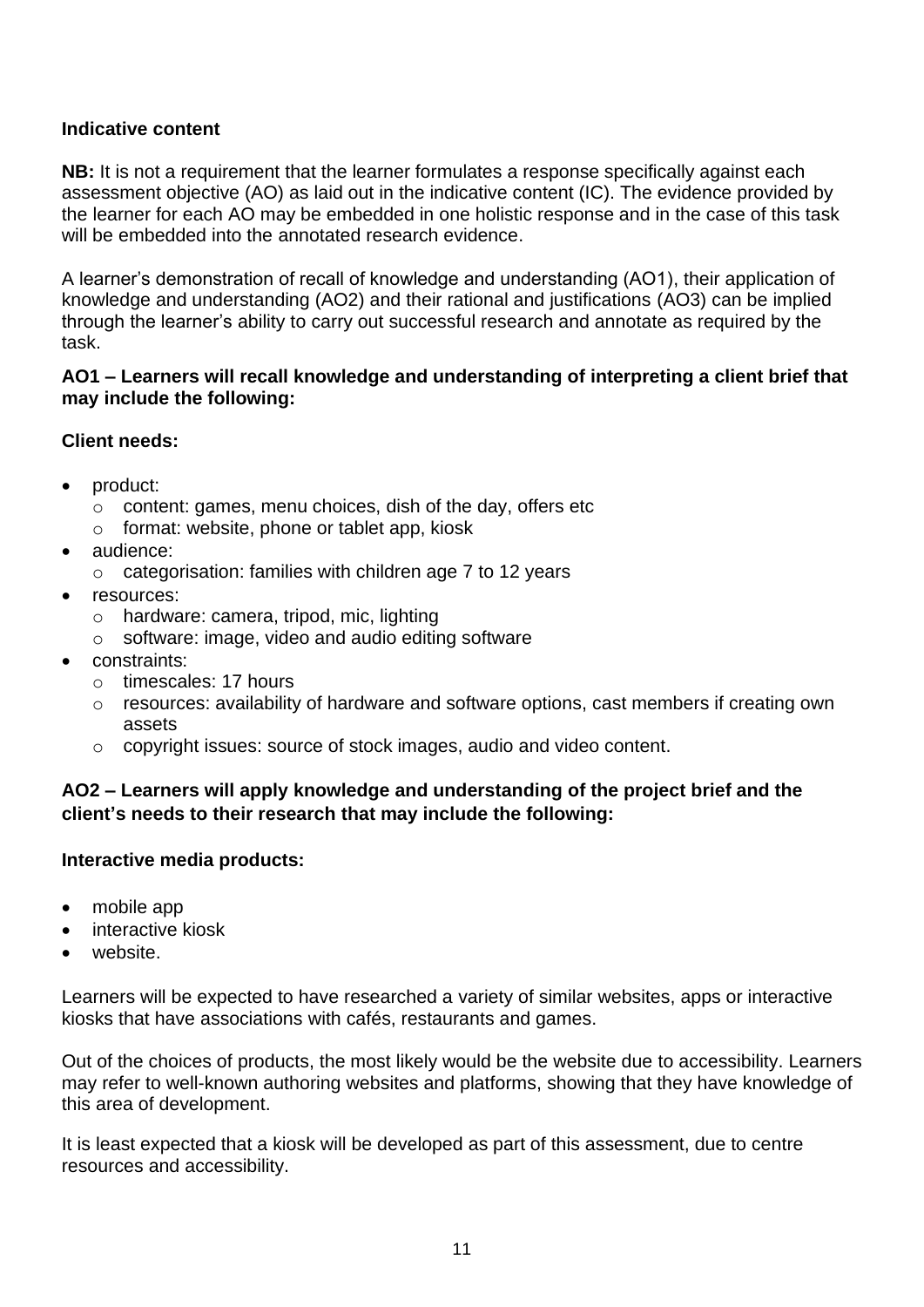# **Types of interactive media products and their features:**

- types of interactive media products in context
- features of interactive media products
- media assets
- interactive features
- health and safety
- legal and ethical constraints.

Learners will likely be referring to the assets and interactive features of their proposed product; expectations for this will be the considerations of images, videos, house style, audio, interactive, menus and information pages, as well as linking in the target audience to their ideas.

Able learners will show that they have researched or have prior knowledge in relation to the hardware and software that they intend to use to create the product. This may be evidenced in making associations to the assets that they have seen within their research and being able to suggest the solutions that they have that can achieve their intention.

Differentiation between higher-level learners and lower-level learners will be seen in the level of detail that is used as well as the confidence on technical terms and language.

# **Interactive media and the audience:**

- target audience (categorisation and product use)
- audiences' uses of interactive media
- software.

There is expectation that learners, when considering the brief, should be focusing on the target audience of families and young children. Screenshots will be expected at this stage, being able to identify the key components of their intended product, as well as what they may like to adapt, create something like, or replicate.

Images of existing family restaurants are expected with a view to include well-known cafés and diners, such as Rainforest Café and Planet Hollywood. Learners will have considered their product of choice and will have been able to link this to the brief.

When applying knowledge to the brief, there should be understanding of the target audience being applied. Upon choosing their product type, there will also be the expectation that the resources are references, such as what is going to be needed or used to respond to the brief.

At a lower-level, learners may only respond to a part of the brief or not be able to apply relevant or appropriate knowledge to the client requirements. This could be seen as a large focus on games but no food, a focus on adults but limited child-friendly considerations, or a focus on beverages (tea) but not focusing on food.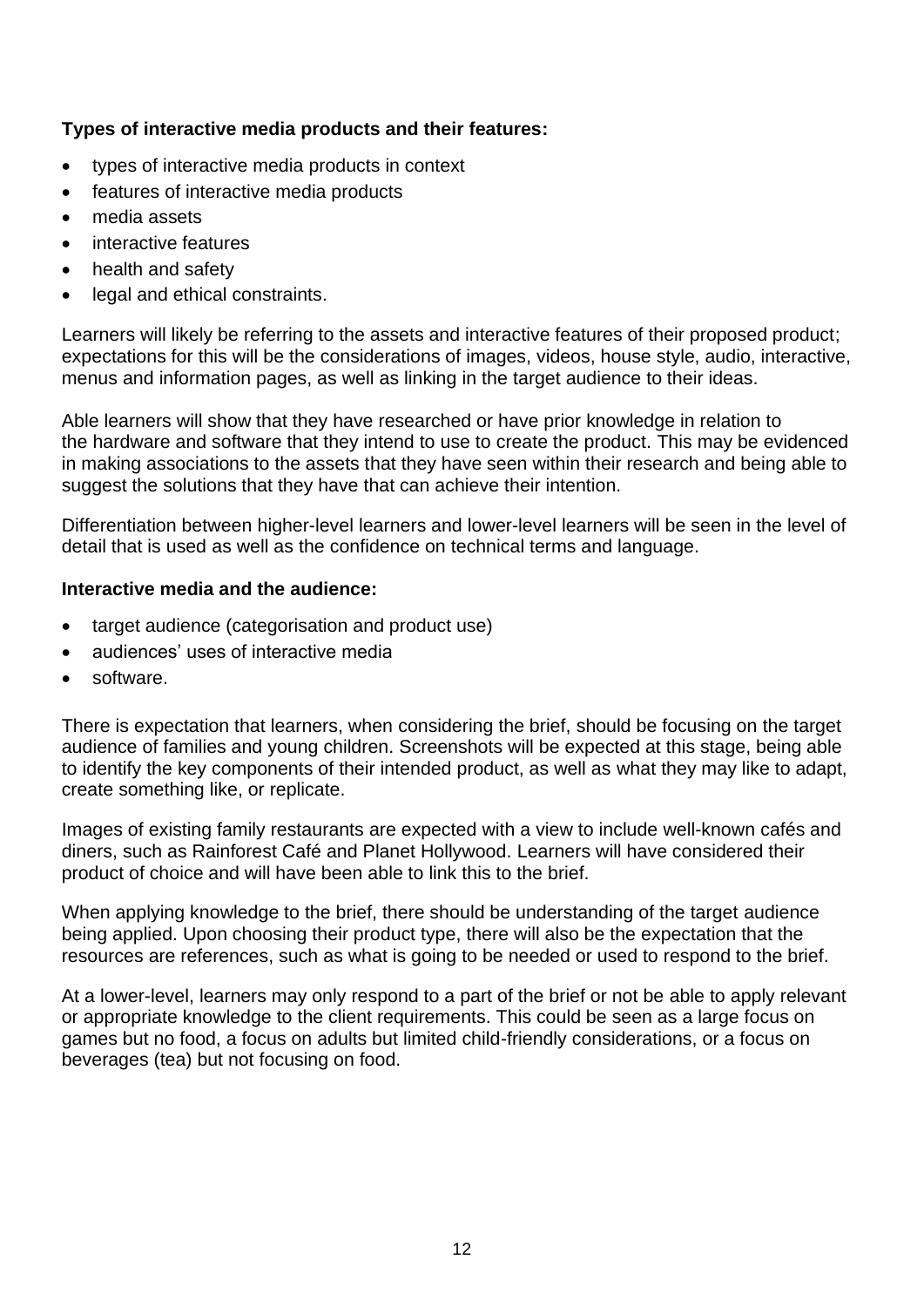# **AO3 – Learners will analyse and interpret the project brief and client needs that may include the following:**

# **Client brief:**

- product:
	- o content
	- o format.

Where AO2 shows key principles and understanding of the content, tools and client in context, AO3 allows the learner to make educated and justified reasoning behind their intent and initial idea for the product and how this meets the brief. Lower-level learners may be limited in this area, not being able to offer strong connections to choices, or offering reasoning.

When referring to the client brief and offering justification, there will be strong signs of confidence in choices for a higher-level learner. They may show that they feel it is the best choice, offering justification in definitive terms. Lower-level learners may suggest that their choice is the right one; however, they cannot or do not offer any reason.

- audience:
	- o categorisation.

The target audience includes 7 to12 year olds, which means that the content needs to be fun and engaging. As the client would like there to be examples of the food that is available, learners may suggest to make a children's menu page which is bright, colourful and engaging, with a game that they can play on it.

- resources:
	- o hardware
	- o software.

Learners will show that they have analysed the brief in relation to the hardware and software. This may be evidenced in making associations to the assets that they have seen within their research and being able to suggest the solutions that will meet the brief and achieve their intention.

- constraints:
	- o timescales
	- o budget
	- o resources
	- o copyright issues.

Learners will demonstrate that resources are justified based on what they have access to. They will have a realistic approach to time, abilities and creating what the client wants, and their answers will always have the client and the brief in mind. Answers that may not be successful will have little reference to the brief or may show signs of confusion or lack of clarity.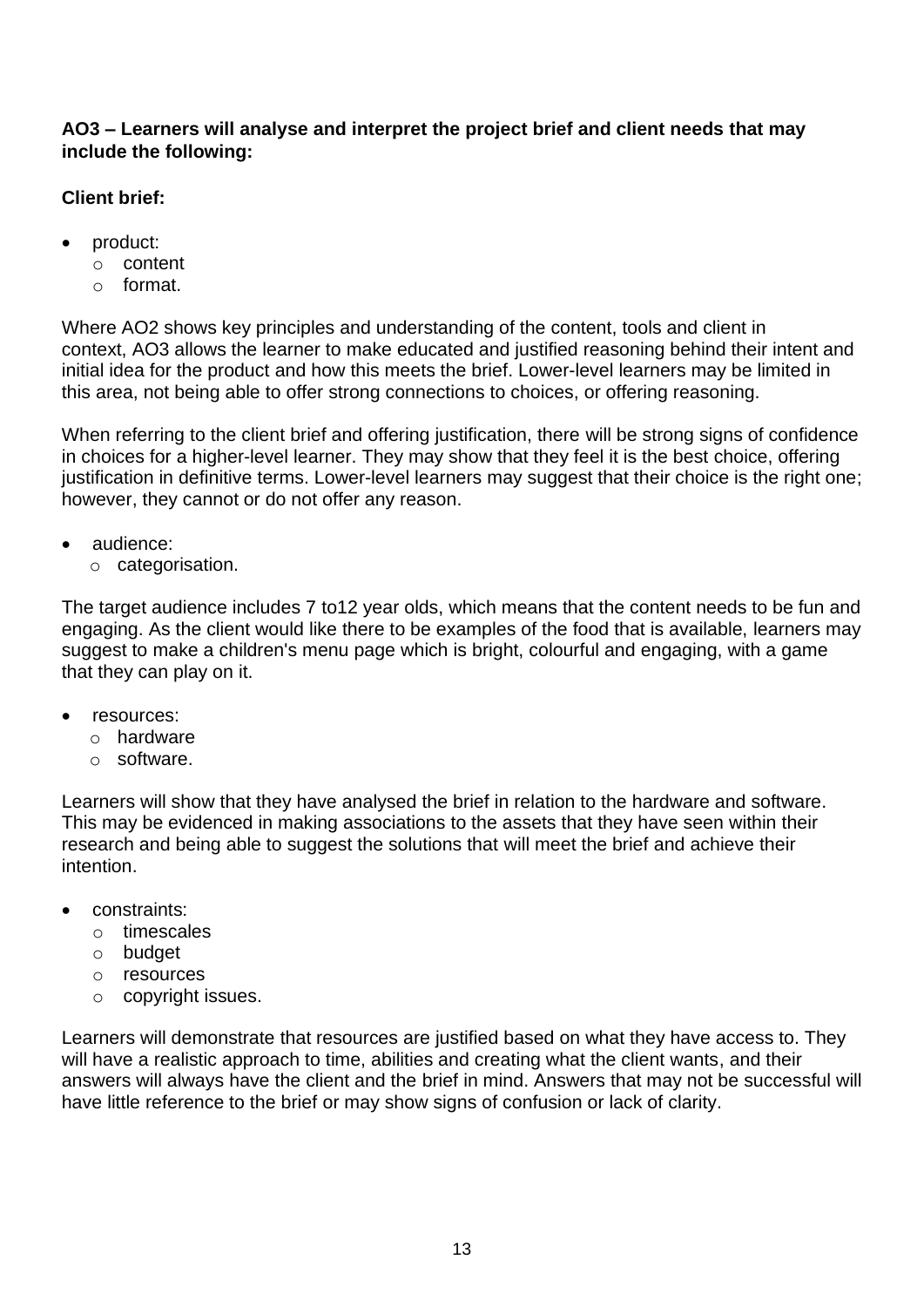| Task 2 - Product proposal                                                                                            |                                                                                        |                                                                                                                                                                                                                                                                                                                                                              |  |
|----------------------------------------------------------------------------------------------------------------------|----------------------------------------------------------------------------------------|--------------------------------------------------------------------------------------------------------------------------------------------------------------------------------------------------------------------------------------------------------------------------------------------------------------------------------------------------------------|--|
| <b>Recommended time</b>                                                                                              |                                                                                        | 4 hours                                                                                                                                                                                                                                                                                                                                                      |  |
|                                                                                                                      | <b>Content areas assessed</b>                                                          | 1 – Types of interactive media products and their features<br>2 - Interactive media and the audience<br>3 - Software and hardware options for interactive media products<br>4 - Product proposals and planning for interactive media products<br>5 - Developing an interactive media product<br>6 – Promotion and presentation of interactive media products |  |
|                                                                                                                      | <b>Assessment objectives</b><br>$AO1 - 4$ marks<br>$AO2 - 4$ marks<br>$AO3 - 4$ marks  |                                                                                                                                                                                                                                                                                                                                                              |  |
|                                                                                                                      |                                                                                        | Using your research and initial ideas from task one part (a), you are required to:                                                                                                                                                                                                                                                                           |  |
| create an interactive media product proposal for Tea and Trivia that communicates your<br>initial ideas effectively. |                                                                                        |                                                                                                                                                                                                                                                                                                                                                              |  |
|                                                                                                                      | Your proposal must meet the brief and provide justification for your creative choices. |                                                                                                                                                                                                                                                                                                                                                              |  |
| You are permitted to use the internet to support your response to the task. You must reference                       |                                                                                        |                                                                                                                                                                                                                                                                                                                                                              |  |
| all sources used.                                                                                                    |                                                                                        | $[12 \text{ marks}]$                                                                                                                                                                                                                                                                                                                                         |  |
| Evidence   .                                                                                                         | $\bullet$                                                                              | A proposal of your interactive media product.<br>Your internet browsing history used for research and planning purposes.                                                                                                                                                                                                                                     |  |
| formats                                                                                                              |                                                                                        | <b>Evidence</b> Your evidence must be provided in the following format:                                                                                                                                                                                                                                                                                      |  |
|                                                                                                                      | digital presentation.<br>$\bullet$                                                     |                                                                                                                                                                                                                                                                                                                                                              |  |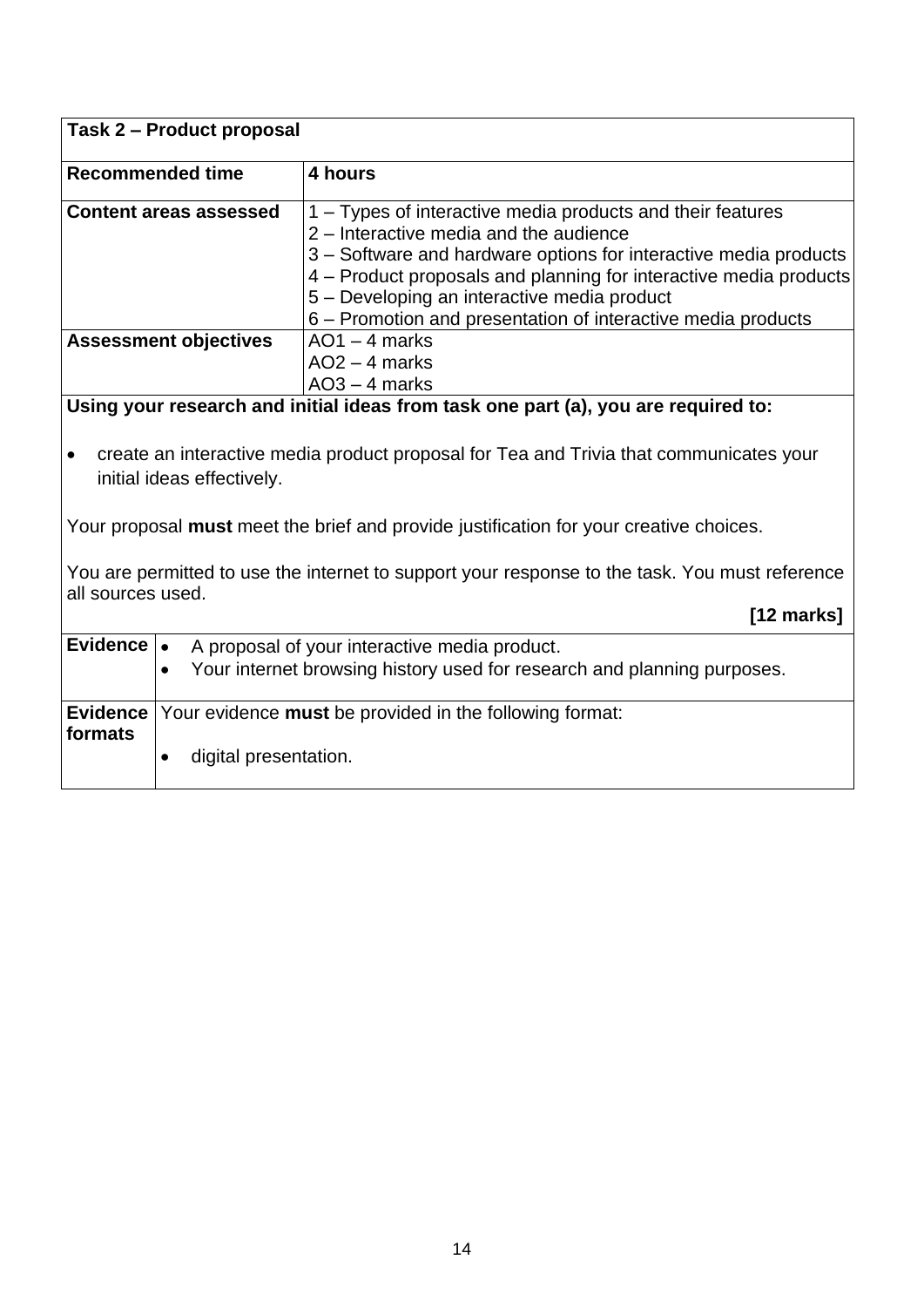|              | Task 2 - Proposal                                                                                                                                                                                                                                                                                                                                                                               |
|--------------|-------------------------------------------------------------------------------------------------------------------------------------------------------------------------------------------------------------------------------------------------------------------------------------------------------------------------------------------------------------------------------------------------|
| <b>Marks</b> | <b>Descriptors</b>                                                                                                                                                                                                                                                                                                                                                                              |
| $10 - 12$    | AO3 - Excellent rational provided for all creative choices. Aesthetic choices will be<br>highly justified with reasoning, linking to the brief at all times. Well-reasoned<br>judgements and conclusions made on what they are going to produce.                                                                                                                                                |
|              |                                                                                                                                                                                                                                                                                                                                                                                                 |
|              | AO2 - Excellent application of the brief and client's needs to the proposal. Selection<br>of their choice of interactive media product is highly considered,                                                                                                                                                                                                                                    |
|              | Resource requirements outlined are highly appropriate. Feature selection will be                                                                                                                                                                                                                                                                                                                |
|              | highly relevant to the brief. Aesthetic choices are very well suited to the product<br>and are described in comprehensive detail. Health and safety is well considered.                                                                                                                                                                                                                         |
|              | AO1 - Excellent recall of knowledge and understanding of the content and function<br>of a product proposal that is accurate and highly detailed.                                                                                                                                                                                                                                                |
| $7 - 9$      | AO3 - Good rational provided for most creative choices. Planned aesthetic choices<br>will be mostly justified with reasoning, mostly linking to the brief. Mostly reasoned<br>judgements and conclusions made on what they are going to produce.                                                                                                                                                |
|              | AO2 - Good application of the brief and client's needs to the proposal. Selection of<br>their choice of interactive media product is <b>mostly</b> well considered.                                                                                                                                                                                                                             |
|              | Resource requirements outlined are mostly appropriate. Feature selection will be                                                                                                                                                                                                                                                                                                                |
|              | mostly relevant to the brief. Aesthetic choices are well suited to the product and are                                                                                                                                                                                                                                                                                                          |
|              | described in most detail. Health and safety is considered throughout.                                                                                                                                                                                                                                                                                                                           |
|              | AO1 - Good recall of knowledge and understanding of the content and function of a<br>product proposal that is mostly accurate and detailed.                                                                                                                                                                                                                                                     |
| $4 - 6$      | AO3 - Reasonable rationale provided for most creative choices. Aesthetic choices<br>may be lacking in justification with some linking to the brief. Reasonable detail on<br>the judgements and explanations made regarding what is going to be produced.                                                                                                                                        |
|              | AO2 - Reasonable application of the brief and client's needs to the proposal.<br>Selection of their choice of interactive media product is considered in some detail<br>for its selection. Proposed aesthetic choices will have some suitability to the<br>product with some descriptions and some clarity. Health and safety has reasonable<br>consideration but may be lacking in some areas. |
|              | AO1 – Reasonable recall of knowledge and understanding of the content and                                                                                                                                                                                                                                                                                                                       |
|              | function of a product proposal that has some accuracy and detail.                                                                                                                                                                                                                                                                                                                               |
| $1 - 3$      | AO3 - Limited rationale for some creative choices. Aesthetic choices are very<br>limited in justification and may not link to the brief. Very limited detail on the<br>judgements and conclusions made on what they are going to produce.                                                                                                                                                       |
|              |                                                                                                                                                                                                                                                                                                                                                                                                 |
|              | AO2 – Limited application of the brief and client's needs to the proposal. Selection                                                                                                                                                                                                                                                                                                            |
|              | of their choice of interactive media product is minimally appropriate, with limited                                                                                                                                                                                                                                                                                                             |
|              | detail for its selection. Planned aesthetic choices may not be suited to the product<br>and are not described clearly. Health and safety has very limited consideration.                                                                                                                                                                                                                        |
|              | AO1 – Limited recall of knowledge and understanding of the content and function of                                                                                                                                                                                                                                                                                                              |
|              | a product proposal that have minimal accuracy and detail.                                                                                                                                                                                                                                                                                                                                       |
| $\mathbf 0$  | No rewardable material.                                                                                                                                                                                                                                                                                                                                                                         |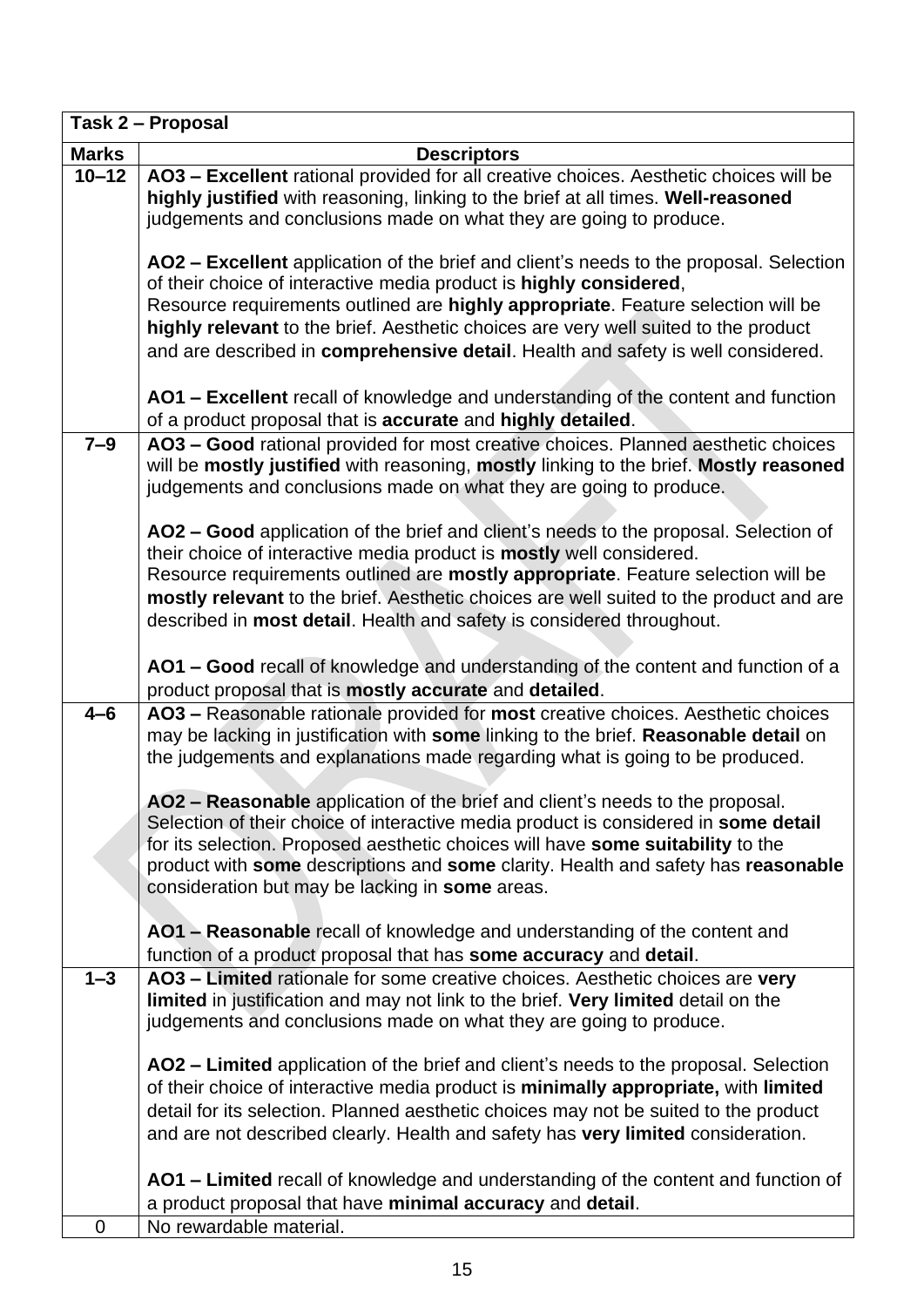#### **Indicative content**

**NB:** It is not a requirement that the learner formulates a response specifically against each assessment objective (AO) as laid out in the indicative content (IC). The evidence provided by the learner for each AO may be embedded in one holistic response and in the case of this task will be embedded into the product proposal.

A learner's demonstration of recall of knowledge and understanding (AO1), their application of knowledge and understanding (AO2) and their rational and justifications (AO3) can be implied through the learner's ability to create a product proposal.

# **AO1 – Learners will recall knowledge and understanding of product proposals that may include the following:**

#### **The content of a product proposal:**

- expected timeline
- requirements of resources:
	- o hardware
	- o software
	- o personnel
	- o location
	- o licensing
- rationale of creative choices
- appeal to target audience
- health and safety
- costings
- type of interactive media product.

#### **The function of a product proposal:**

- agree product timeline
- communicate to the client the creative intentions of the product
- explain how the target audience will be engaged
- highlight required budget opportunity for client feedback.

#### **AO2 – Learners will apply knowledge and understanding of the brief and their client's needs for the creation of a product proposal that may include the following:**

#### **The product proposal may include:**

#### **The content of a product proposal:**

- expected timeline
- requirements of resources:
	- o hardware
	- o software
	- o personnel
	- o location
	- o licensing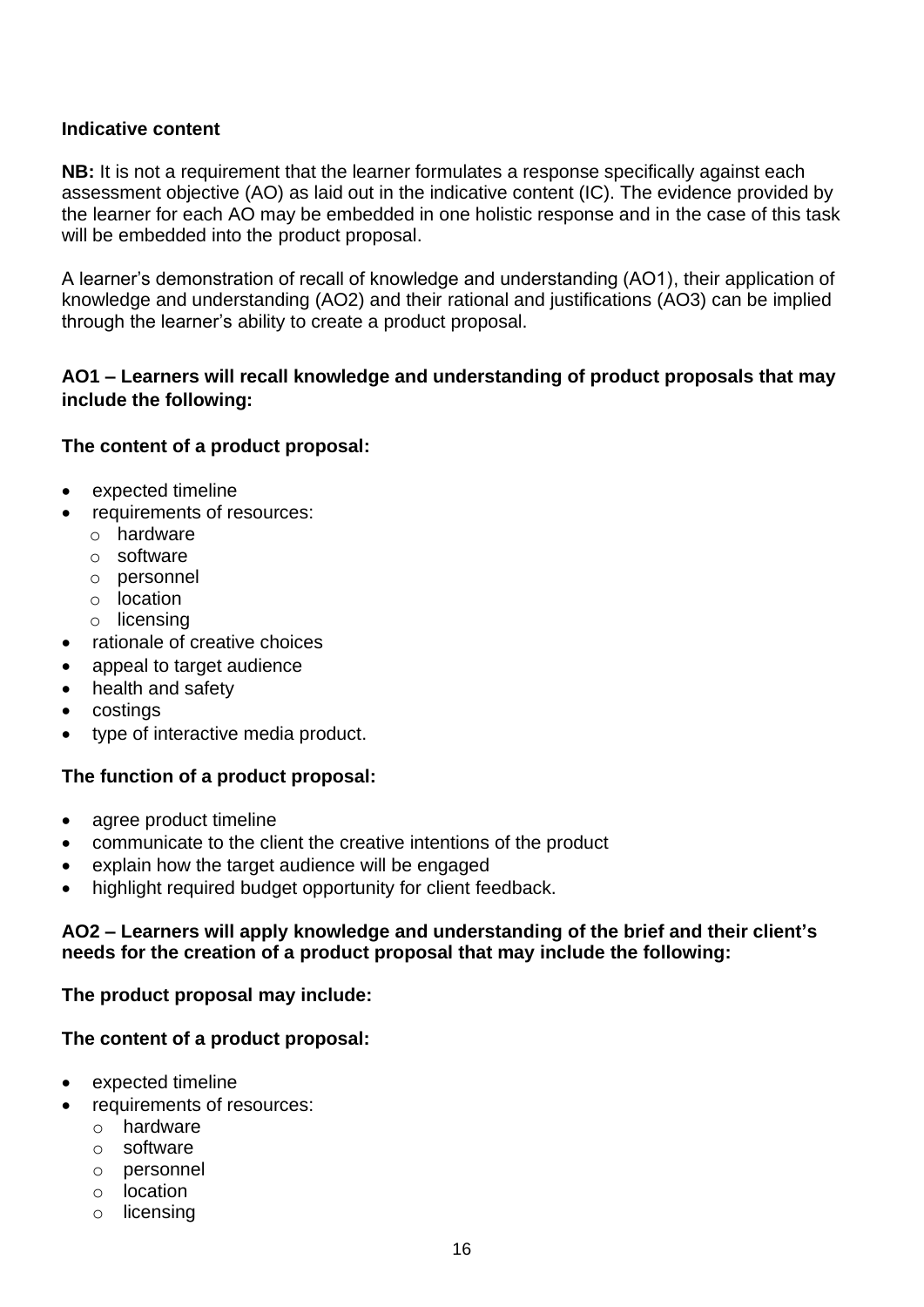- rationale of creative choices
- appeal to target audience
- health and safety
- costings
- type of interactive media product.

# **The function of a product proposal:**

- agree product timeline
- communicate to the client the creative intentions of the product
- explain how the target audience will be engaged
- highlight required budget opportunity for client feedback.

# **The product proposal may meet the following requirements of the client brief:**

# **Client brief:**

Product:

- **content:** the proposal of the product content will be highly relevant for the comprehensive learner. Detail will be clear on what assets, style and overall theme of the product will be. Understanding of how each asset will be tailored to the intended audience will be expected from the higher-level learners, with annotations and detail offered for a range of assets, which are highly relevant. Limited responses may not offer a range of assets. They may also have a more tenuous approach to the client brief that is not clear or relevant. In some responses, the general asset may be relevant, but without detail and expansion, this will limit this learner. Within middle level responses, you may find reference to colours. Some learners may suggest using bright colours to attract their audience. However, they might not expand on which colours. This demonstrates some detail, but it is not comprehensive.
- **format:** this is in reference to their choice of product to create. The most expected product will be a website, as opposed to an app or interactive kiosk, due to the accessibility of each of the products as well as the practical access to learn and develop these types. Learners of a high level will be able to discuss key features, uses, adaptability and why they will suit the target audience. Learners will be expected to discuss the key features, assets and house style that they will be applying to their product. Success will be measured by the demonstration of effective use of key terms, and explanation of how the format will be interacted with by the audience, as well as the usability. Features such as pages, buttons, images and so on will be referenced as to why a specific product was chosen over the others. Limited responses may not list the benefits or relevance to the audience or show strong understanding of what the product can offer.

# Audience:

• **categorisation:** throughout the proposal, there will be a strong level of referencing to the target audience when looking at a high-level response. Understanding of the needs of the audience will be evident, as well as a demonstration of what choices they are going to make because of the audience. Limited responses may not show a strong consideration of the audience or will miss out key information. With the audience being families and 7 to12 year olds, assets will be chosen that are child friendly, easy to use, engaging, colourful and may have a cartoon-like nature. Considerations of the foods that young people are expected to enjoy may be included. A focus on games is expected as part of a strong and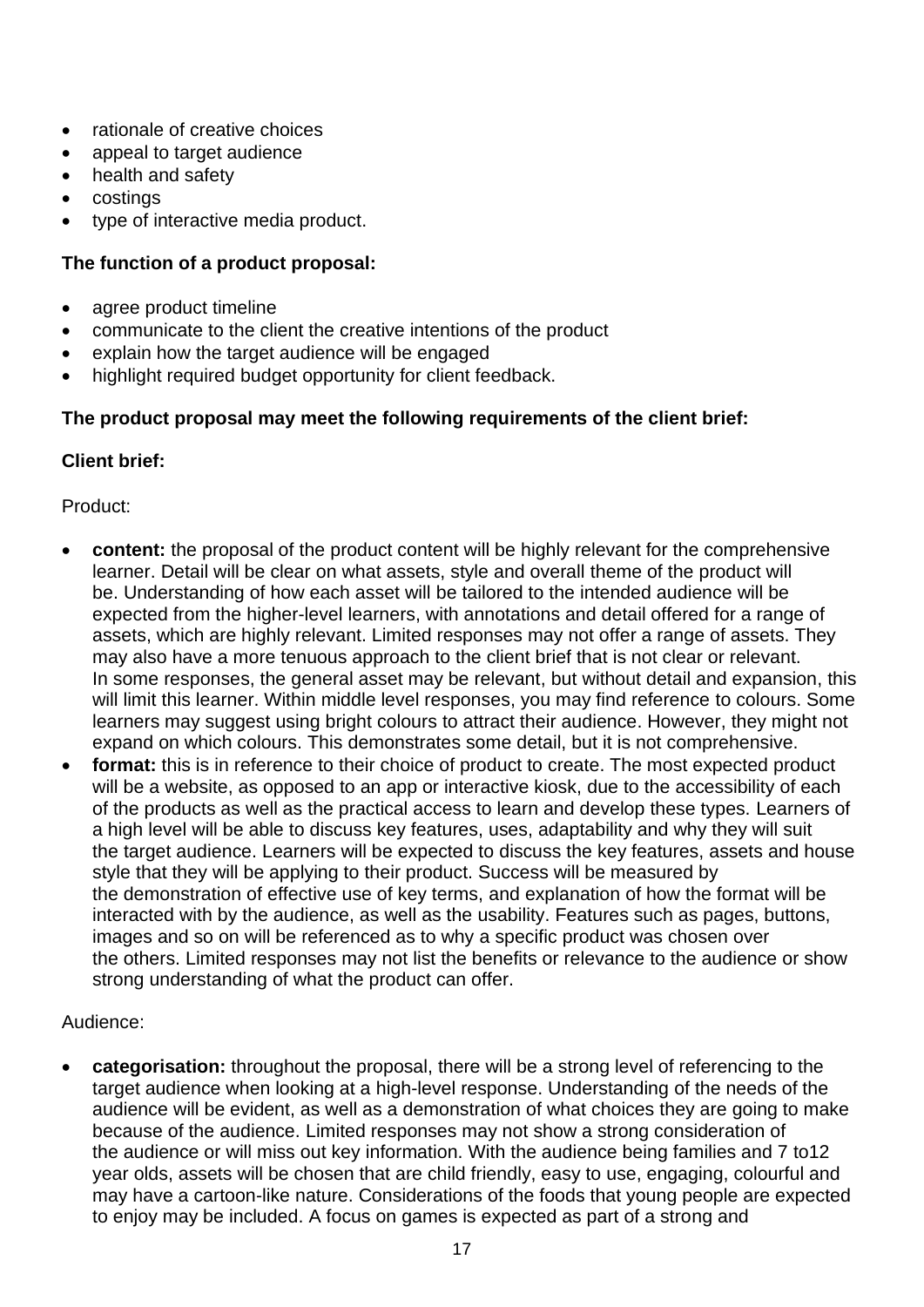detailed response. Child and family friendly games are intended, with potential inclusion of games into the product, although not essential. After research, learners may be able to showcase a range of game, food and family ideas, offering a range of evidenced knowledge and understanding in response to the brief.

Resources:

• **hardware/software:** statements are expected about the hardware and software. A strong response will offer a range of solutions that they will use in order to fulfil the brief, with explanations on what they are going to use them for. Confident statements highlighting what software/hardware is being used, what the intention of that usage will be, what the expected outcome will be, and reference to timescales may be evidenced. Limited responses may not reference hardware and software; they may skip straight to the assets. These types of responses may name a piece of software/hardware but not explain what they are planning to achieve with it.

Constraints:

- **timescales:** a realistic timeline, with clear understanding of how long a task will take, will be a high-level response. Limited responses may not show indication of time or a realistic timeframe. Ideas may be too extravagant; therefore, they would run out of time, or on the contrary, aim low and not stretch or utilise their time well. Good planning will be well balanced, realistic and offer achievable solutions
- **budget:** any reference to budget will be well considered. With learners using school/college equipment, it is expected that learners will not be asking for additional spend for this assessment. However, learners may reference the fact they already do have the tools necessary for completion. A comprehensive consideration could discuss already having suitable resources, thus not having to use a budget. Should the equipment/software not be accessible or free to use, references to the potential cost might be considered.
- **resources:** as with budget, learners will be expected to reference the resources that they intend to use for this product. If not covered in hardware or software, additional discussion is expected to reference the use of assets, online resources and stock websites, and potentially designing tools such as physical wireframes, pen, paper and so forth. Learners may also reference needing locations for recording, as well as any props or other potential goods
- **copyright issues:** this will be discussing the use of stock images, free images, images from the internet or taking their own. A high-level learner will show understanding of copyright and other legal constraints associated with intellectual property, offering suitable solutions to potential issues, or what they intend to do to mitigate the issue altogether. Limited responses will show limited consideration or will not be able to define or describe these areas with accuracy. They may also suggest that they will use stock/free images but not offer a reason why, which suggests that they know what to do but do not know why. This is partial understanding so can be awarded accordingly.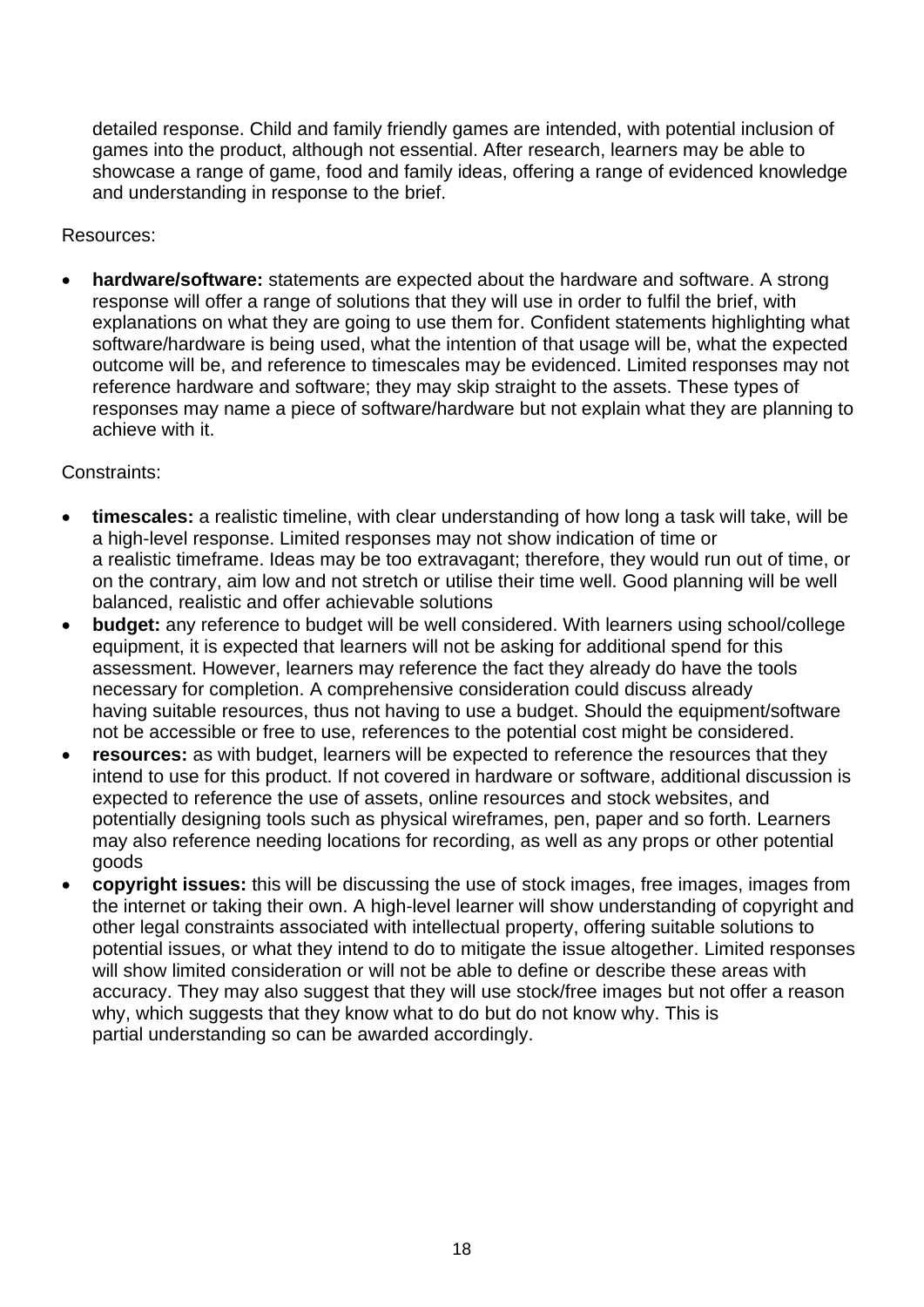#### **AO3 – Learners will provide rationale for their creative choices, and provide justification, judgements and conclusions on what they are going to produce that may include the following:**

- rationale of creative choices
- justification for its appeal to the target audience
- health and safety considerations
- rational for the selection of interactive media product
- justification to the client the creative intentions of the product
- explanation of how the target audience will be engaged.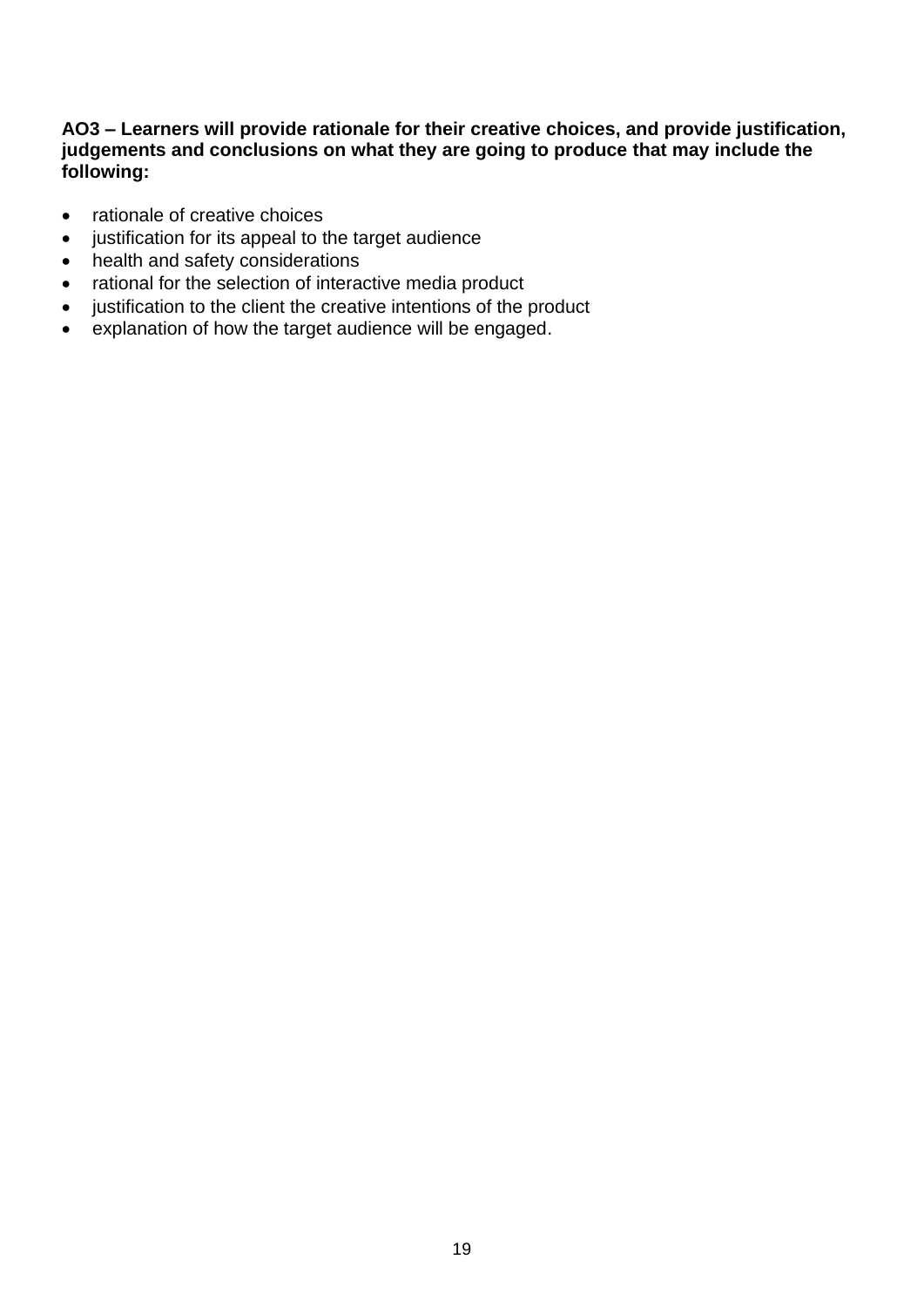# **Task 3 – Planning**

| Recommended time              | 2 hours                                                                                                                                                                                                                                                                                            |
|-------------------------------|----------------------------------------------------------------------------------------------------------------------------------------------------------------------------------------------------------------------------------------------------------------------------------------------------|
| <b>Content areas assessed</b> | 1 – Types of interactive media products and their features<br>2 – Interactive media and the audience<br>3 – Software and hardware options for interactive media<br>products<br>4 – Product proposals and planning for interactive media<br>products<br>5 – Developing an interactive media product |
| <b>Assessment objectives</b>  | $AO1 - 4$ marks<br>$AO2 - 4$ marks<br>$AO3 - 4$ marks                                                                                                                                                                                                                                              |

Tea and Trivia has asked you to plan for production.

# **You are required to:**

• create a plan for the production of your interactive media product based on the proposal you created in **task 2**.

Your plan **must** evidence **each** of the five (5) following areas:

- your planning tools
- choices of hardware
- choices of software
- asset choices
- sources, processes, and techniques that you will use.

You are permitted to use the internet to support your response to the task. You must reference all sources used.

# **[12 marks]**

| Evidence $\vert \bullet \vert$ | A plan of your interactive media product.                                                          |
|--------------------------------|----------------------------------------------------------------------------------------------------|
|                                | Your internet browsing history used for research and planning purposes.<br>$\bullet$               |
| format                         | <b>Evidence</b> Your evidence can be provided in any of the following formats:                     |
|                                | written report<br>annotated diagrams<br>digital presentation<br>screen shots<br>screen recordings. |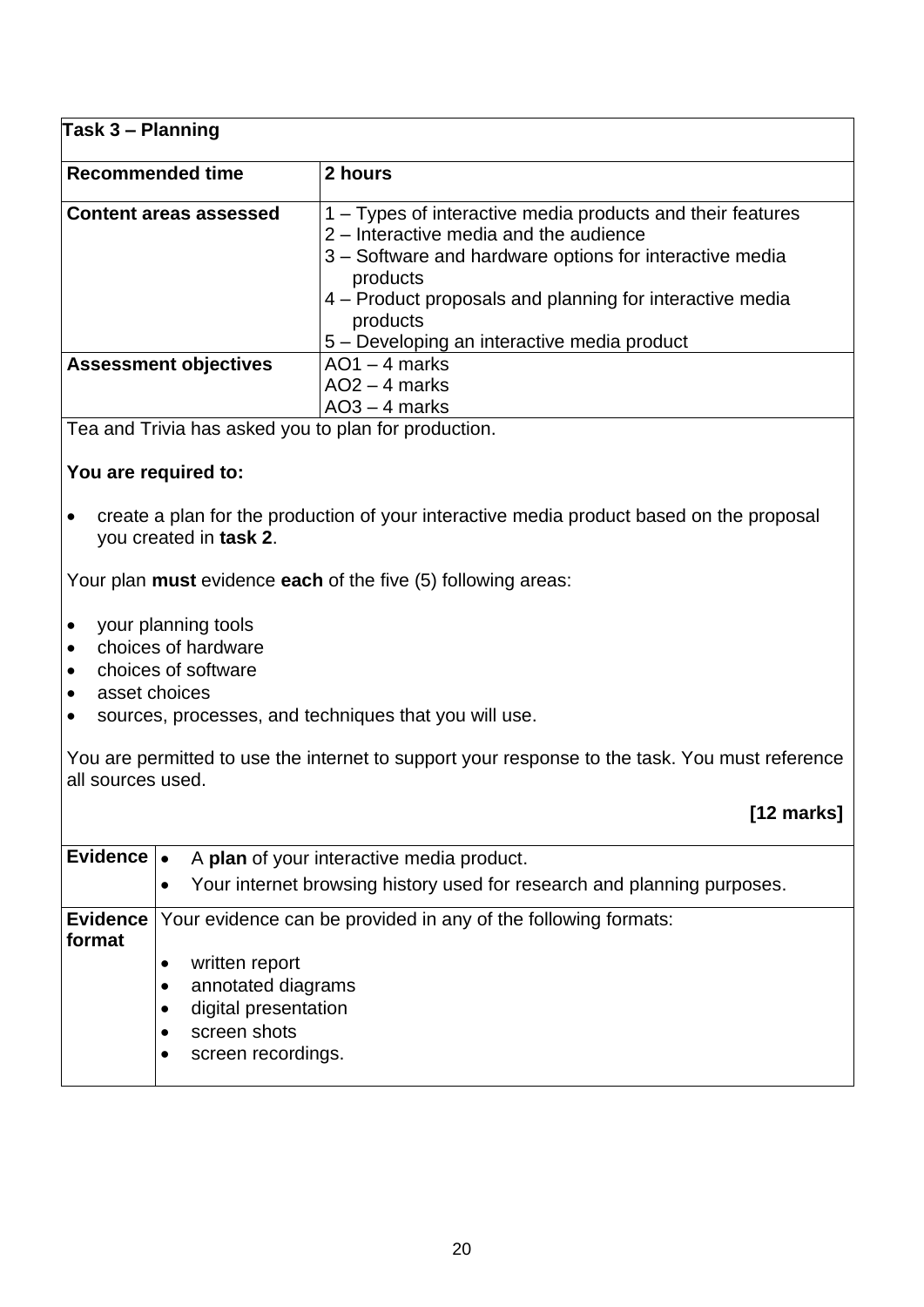|              | Task 3 – Planning                                                                                                                                                                                                                                                                                                                                                                                                                                                                                                                                                                                                                                                              |
|--------------|--------------------------------------------------------------------------------------------------------------------------------------------------------------------------------------------------------------------------------------------------------------------------------------------------------------------------------------------------------------------------------------------------------------------------------------------------------------------------------------------------------------------------------------------------------------------------------------------------------------------------------------------------------------------------------|
| <b>Marks</b> | <b>Descriptors</b>                                                                                                                                                                                                                                                                                                                                                                                                                                                                                                                                                                                                                                                             |
| $10 - 12$    | AO3 - Planning will contain highly comprehensive justification of hardware,<br>software and assets. Conclusions will be very clear and highly detailed with robust<br>reasoning. Product features will also be comprehensively justified and fully<br>relevant to the brief, as well as in line with their own proposal.                                                                                                                                                                                                                                                                                                                                                       |
|              | AO2 - Excellent application of knowledge and understanding of the planning<br>process in a completely appropriate format. Highly appropriate planning tools will be<br>selected and used effectively. Excellent knowledge of hardware, software and asset<br>choices throughout. Product features are highly relevant and described with strong<br>detail. Excellent understanding of the target audience shown through<br>comprehensive links to, sources, processes and techniques which are described in<br>comprehensive detail and understanding of their use within the production of the<br>product.                                                                    |
|              | AO1 - Excellent recall of knowledge and understanding of planning processes that<br>is accurate and highly detailed.                                                                                                                                                                                                                                                                                                                                                                                                                                                                                                                                                           |
| $7-9$        | AO3 - A good level of planning which contains a mostly detailed justification of<br>hardware, software and assets. Conclusions will be clear and mostly detailed with<br>reasoning. Product features will also be justified and mostly relevant to the brief,<br>as well as in line with their own proposal.                                                                                                                                                                                                                                                                                                                                                                   |
|              | AO2- Good application of knowledge and understanding of the planning process in<br>a mostly appropriate format. Appropriate planning tools will be selected and used<br>well. Good knowledge of hardware, software and asset choices throughout as<br>product features are relevant and mostly described with detail. Good evidence of<br>understanding of the target audience is shown through links to sources, processes<br>and techniques which are described in detail and demonstrate a good<br>understanding of their use within the production of the product.                                                                                                         |
|              | AO1 – Good recall of knowledge and understanding of planning processes that is<br>mostly accurate and detailed.                                                                                                                                                                                                                                                                                                                                                                                                                                                                                                                                                                |
| $4 - 6$      | AO3 - Planning will contain reasonable explanation of hardware, software and<br>assets with some inaccuracies. Conclusions may not be clear and may sometimes<br>lack reasoning. Some product features will include some justification and some<br>relevance to the brief. Planning may be out of line with their own proposal.                                                                                                                                                                                                                                                                                                                                                |
|              | AO2 – Reasonable application of knowledge and understanding of the planning<br>process shown as documentation is presented in a format, which may not be entirely<br>appropriate. Some planning tools will be selected and used with some success.<br>Reasonable knowledge of hardware, software and asset choices. Product features<br>may show some relevance and any description will show some reasonable<br>understanding. Reasonable evidence of understanding the target audience shown<br>but sources, processes and techniques are described with some detail, which<br>demonstrates a reasonable understanding of their use within the production of the<br>product. |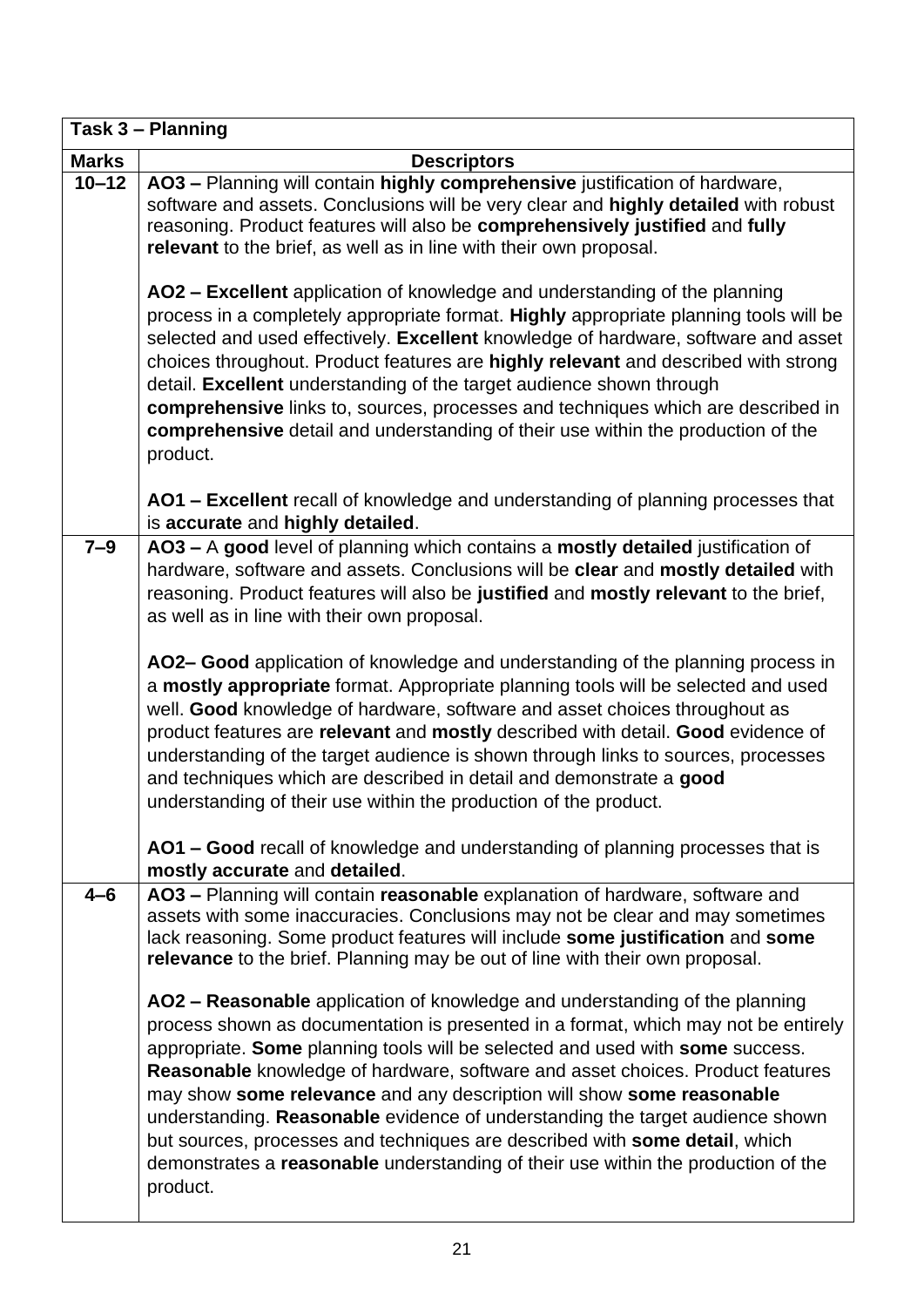|         | AO1 – Reasonable recall of knowledge and understanding of planning processes                                                                                                                                                                                                                                                                                                                                                                                                                                                                                                                   |
|---------|------------------------------------------------------------------------------------------------------------------------------------------------------------------------------------------------------------------------------------------------------------------------------------------------------------------------------------------------------------------------------------------------------------------------------------------------------------------------------------------------------------------------------------------------------------------------------------------------|
|         | that has some accuracy and detail.                                                                                                                                                                                                                                                                                                                                                                                                                                                                                                                                                             |
| $1 - 3$ | AO3 - Planning will contain limited justification of hardware, software and assets.<br>Conclusions are not clear and are limited in reasoning. Limited product features<br>are minimally justified and minimally relevant to the brief. Planning may be out of<br>line with their own proposal.                                                                                                                                                                                                                                                                                                |
|         | AO2 – Limited application of knowledge and understanding of the planning process;<br>the format will be limited in terms of how appropriate it is. Planning tools may be<br>selected and used, but with limited success. Limited knowledge of hardware,<br>software and asset choices. Most product features may show limited relevance or<br>be described with limited understanding. Limited evidence of understanding the<br>target audience as sources, processes and techniques are described with limited<br>detail and understanding of their use within the production of the product. |
|         | AO1 – Limited recall of knowledge and understanding of planning processes that<br>have minimal accuracy and detail.                                                                                                                                                                                                                                                                                                                                                                                                                                                                            |
| 0       | No rewardable material.                                                                                                                                                                                                                                                                                                                                                                                                                                                                                                                                                                        |

#### **Indicative content**

**NB:** Markers are reminded that the indicative content reflects content-related points that a learner may make but is not an exhaustive list, nor is it a model answer. Learners may make all, some or none of the points included in the indicative content. Learners must be credited for any other appropriate response.

It is not a requirement that the learner formulates a response specifically against each assessment objective (AO) as laid out in the indicative content (IC). The evidence provided by the learner for each AO may be embedded in one holistic response and in the case of this task will be embedded into the production plan.

A learner's demonstration of recall of knowledge and understanding (AO1), their application of knowledge and understanding (AO2) and their analysis and evaluation (AO3) can be implied through the learner's ability to create a production plan.

# **AO1 – Learners will recall knowledge and understanding of planning processes that may include the following:**

#### **Planning processes:**

- planning tools:
	- o flow chart
	- o strengths, weaknesses, opportunities, threats (SWOT)
	- o Gantt chart
	- o product navigation
	- o storyboard
- research:
	- o target audience
	- o specific requirements of the brief
	- o comparable products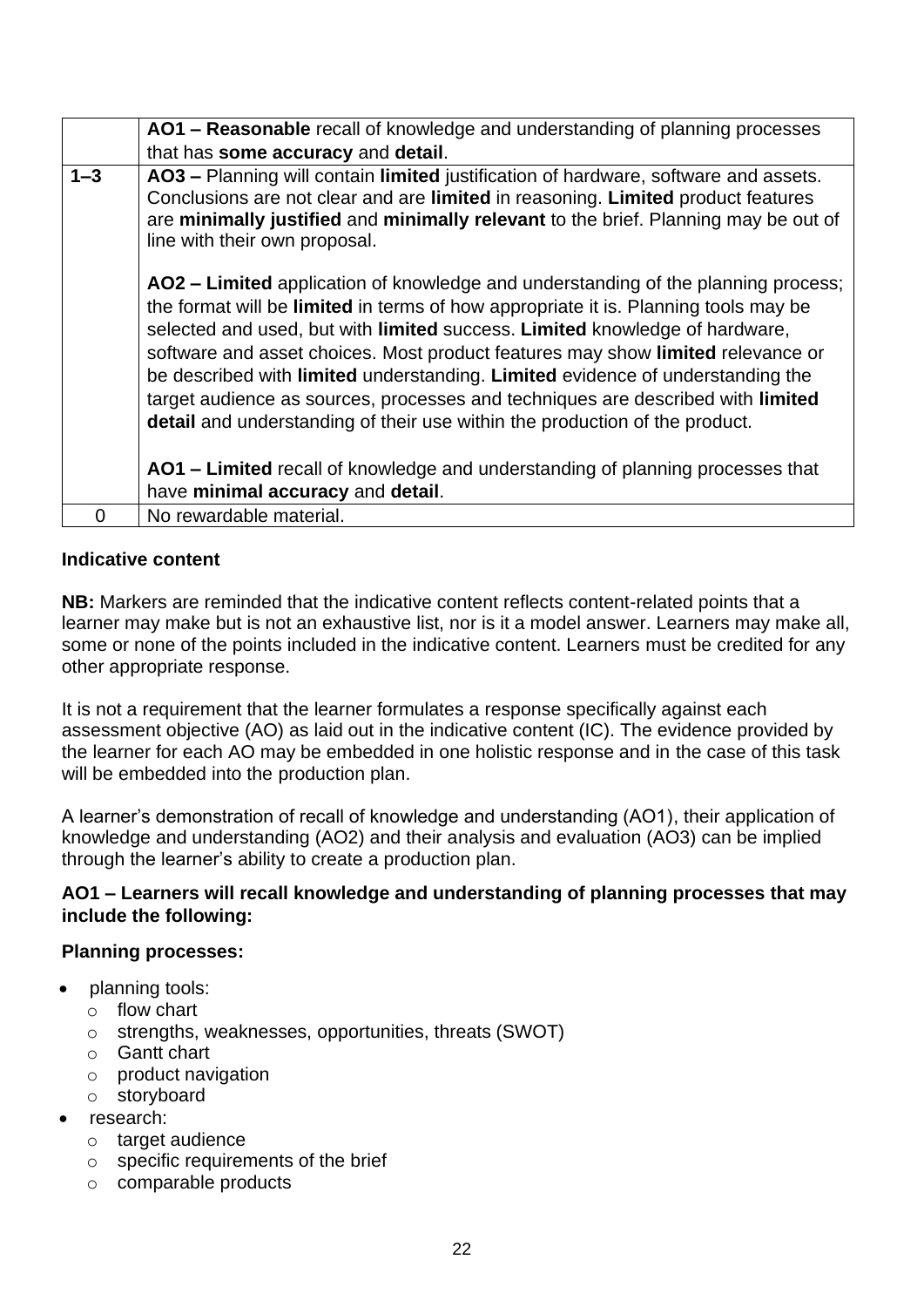- resources:
	- o software
	- o hardware
- asset selection:
	- o stock media
	- o sound
	- o royalty free
	- o original creation
- aesthetics:
	- o mood boards
	- o colour scheme
	- o typography
	- o interactive features
	- o layout designs
- costings:
	- o time
	- o assets
	- o resources
	- o staff
- health and safety
- legal constraints:
	- o GDPR
	- o copyright
	- o intellectual property.

#### **AO2 – Learners will apply knowledge and understanding of the planning processes. Learners will offer a plan, with evidence of the proposed production that must include the following:**

- **planning tools** reference to suitable planning tools, such as GANTT Chart, flow charts, storyboard, SWOT and any other methods that allows the learner to demonstrate the creation and planning process. Higher-level learners will have used these effectively
- **choices of hardware** this may include references to scanners, cameras, audio capture hardware, computer choices, graphics tablets, controllers, cables and connections. Learner should be indicating how they are planning to use them to achieve their proposal to the brief
- **choices of software** this may include referencing the use of authoring platforms, image creation manipulation software, audio creation and manipulation software, video creation and manipulation software or motion capture. Learner should be indicating how they are planning to use them to achieve their proposal to the brief
- **asset choices** these will include their choice of images, audio and video options. References to the content within each of these will be expected in relation to the brief and their proposal
- **sources, processes and techniques** learners should indicate where they are sourcing their assets from, as well as the ways that they will be applying different processes and techniques to achieve the results that they desire in order to meet the brief. References to setting up the hardware and software may be detailed, capturing of content, corrective editing and any other suitable processes and techniques should be credited.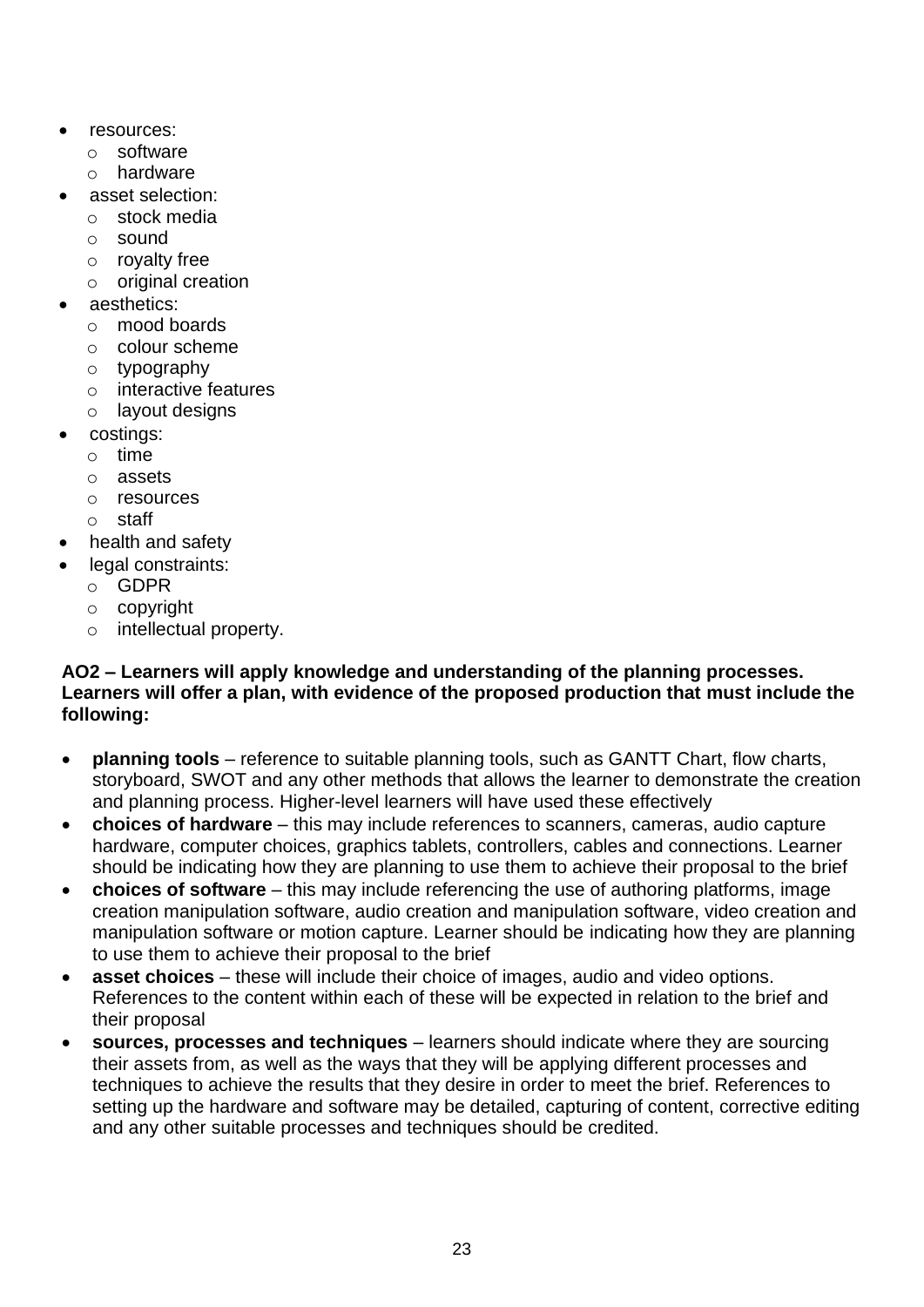#### **AO3 – Analysis of hardware and software solutions, with judgements and decisions. Learners will be expected to offer explanation of the hardware and software that they will use in order to complete the brief that must include the following:**

Planning tools – after stating and choosing the planning tools that they are going to use, they will have offered justification of their choices. There may be some comparison in the tools that they could use. Additionally, learners are expected to reference the client brief in context with the planning tools, which will be coherent with their initial ideas as well as meeting the needs of the brief. Higher-level learners will have used an appropriate tool and added well considered data, which is realistic and justified.

Choices of hardware – in addition to the choices of the hardware chosen for the completion of the brief, learners will offer justification that is realistic, suitable, and in line with the expectations of the brief. Higher-level learners will show strong understanding of what they will use and why, whereas lower-level learners may be vaguer in their suggestions, or just stating that they are going to use them. Reasoning and justification are key for this AO. References to health and safety implications could be found in a comprehensive response, where they will have justified their safe use of equipment. Learners may be more proficient in specific hardware use and the application thereof, so may offer reasoning that revolves around this topic.

Choices of software – in addition to the choices of the software chosen for the completion of the brief, learners will offer justification that is realistic, suitable, and in line with the expectations of the brief. Higher-level learners will show strong understanding of what they will use and why, whereas lower-level learners may be vaguer in their suggestions, or just stating that they are going to use them. Reasoning and justification are key for this AO. Learners may reference their abilities in this area to justify their choices. Learners may be more proficient in specific software and the application thereof, so may offer reasoning that revolves around this topic.

Asset choices – there will be justified reasoning for each of their asset choices which will link to their choice of product, as well as the needs of the client. Reference to each area of the brief will be achieved by higher-level learners, where they will indicate the style and the intent for each asset. Lower-level learners may reference choices of assets but have limitations in how they associate with the intended audience, or only reference part of the brief. Strong responses will offer a range of assets with creative approaches to their use. Comprehensive answers will be realistic and achievable with clear knowledge and reasoning given for their choices. This could be giving detail about the time saved when using stock assets and why this is useful for the client and the product. Further detail could be given, suggesting what they would like to do if they had the opportunity or accessibility, but justifying why they decided against this option.

Sources, processes and techniques – all sources, processes and techniques are justified and well-reasoned for a high-level learner. Explanations will have clear association to the brief and will be relevant for the intended audience. Technical language should be awarded accordingly, both in relation to the processes and techniques, with special focus on the rationale behind each choice. Sources will be well justified, with clear understanding of legal constraints and implications. References to intellectual property and copyright when using images will be evidenced in a comprehensive response, showing understanding of the implications of not following associated protocols. Advanced answers may reference the implications on the creator, or the client should they use unauthorised images. Indication of using stock or free images should be considered a well considered response, as well as how to ensure that these images are indeed free from legal constraints.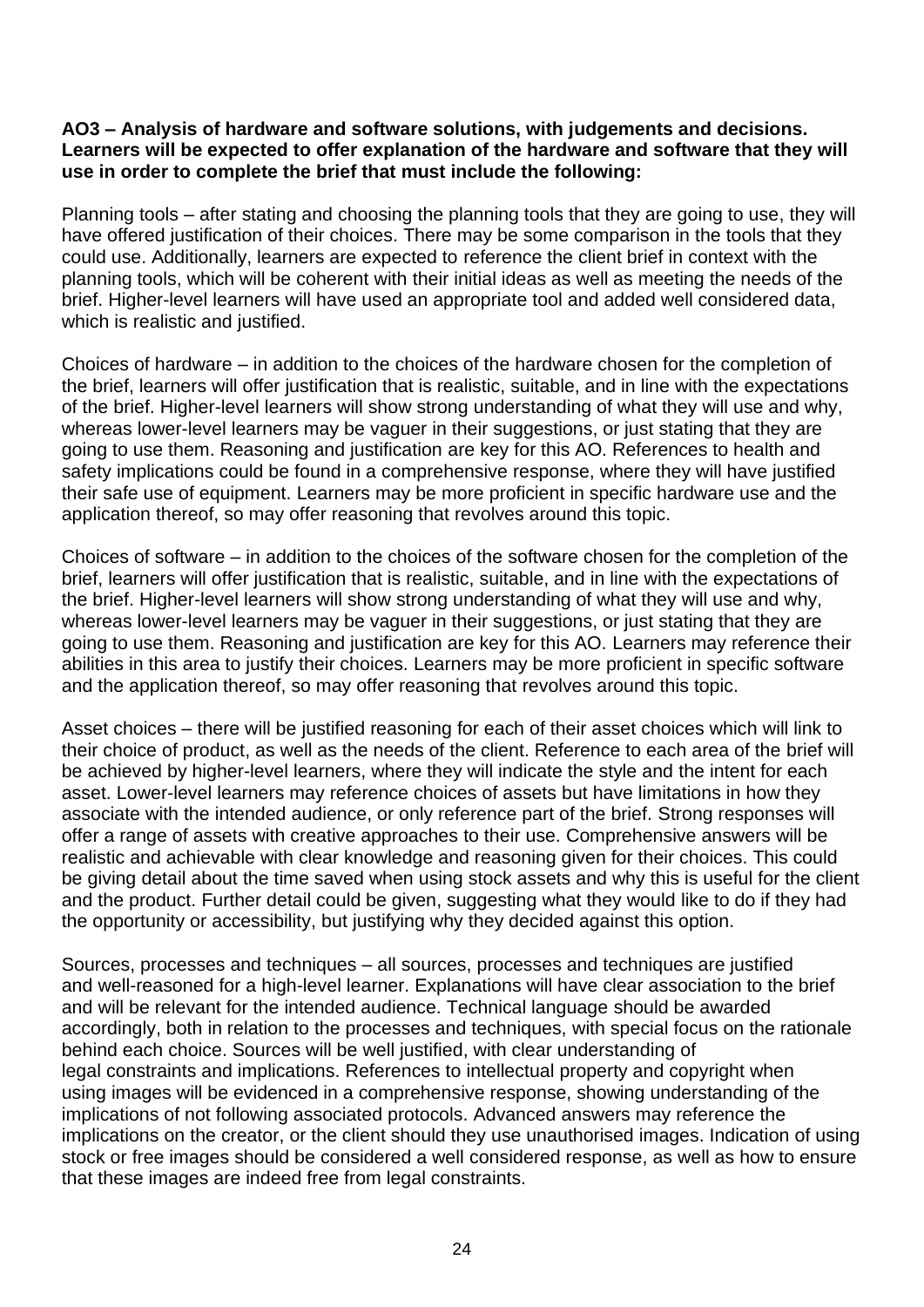#### **Task 4 – Developing assets**

| <b>Recommended time</b>       | 4 hours                                                                                                                                                                                                                                                                                              |
|-------------------------------|------------------------------------------------------------------------------------------------------------------------------------------------------------------------------------------------------------------------------------------------------------------------------------------------------|
| <b>Content areas assessed</b> | $\vert$ 1 – Types of interactive media products and their features<br>2 – Interactive media and the audience<br>3 – Software and hardware options for interactive media products<br>4 – Product proposals and planning for interactive media products<br>5 – Developing an interactive media product |
| <b>Assessment objectives</b>  | $AO1 - 4$ marks<br>$AO2 - 4$ marks<br>$AO4 - 20$ marks<br>$AO5 - 4$ marks                                                                                                                                                                                                                            |
|                               |                                                                                                                                                                                                                                                                                                      |

#### **You are required to:**

• create your assets for Tea and Trivia. You should follow the plan that you created in **Task 3**.

You **must** give evidence for **each** of the following areas:

- sourcing of assets
- development of assets
- use of hardware
- use of software
- processes and techniques used
- use of directory/folder structures
- appropriate exporting options.

Evaluate how **each** of your developed assets meet Tea and Trivia's brief. Provide justification.

You are permitted to use the internet to support your response to the task. You must reference all sources used.

|              | [32 marks]                                                                           |
|--------------|--------------------------------------------------------------------------------------|
| Evidence   . | development of assets                                                                |
|              | evaluation of each asset and how they meet the brief<br>$\bullet$                    |
|              | your internet browsing history used for research and planning purposes.<br>$\bullet$ |
| formats      | <b>Evidence</b> Your evidence can be provided in any of the following formats:       |
|              | Development of assets                                                                |
|              | video                                                                                |
|              | images<br>$\bullet$                                                                  |
|              | audio                                                                                |
|              | animation.<br>$\bullet$                                                              |
|              | Evaluation of each asset and how they meet the brief:                                |
|              | written report, either handwritten or electronic.                                    |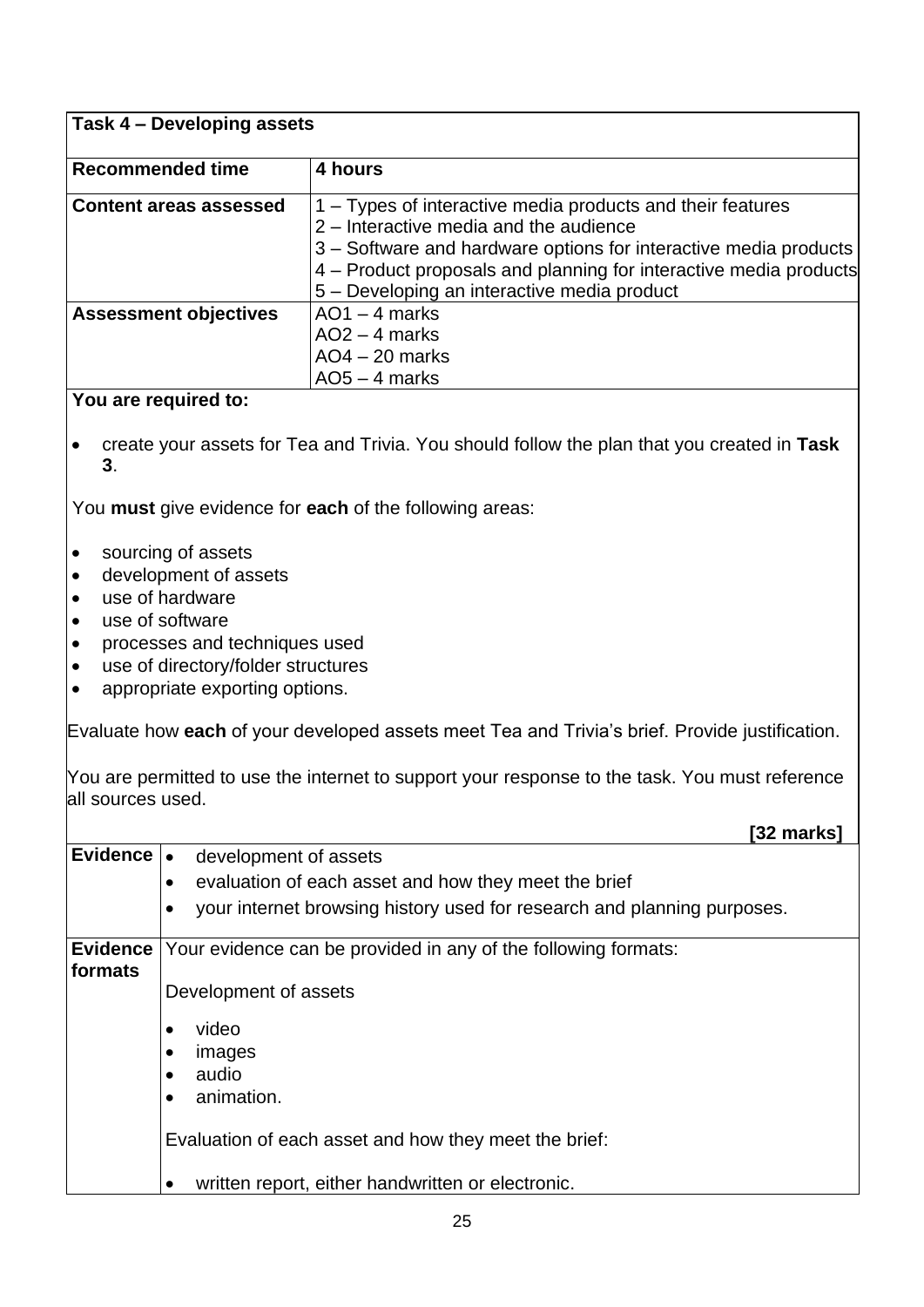|              | Task 4 - Developing assets for interactive media - Technical skills                                                                                                       |
|--------------|---------------------------------------------------------------------------------------------------------------------------------------------------------------------------|
| <b>Marks</b> | <b>Descriptors</b>                                                                                                                                                        |
| $16 - 20$    | AO4 - Excellent demonstration of technical skills, techniques and processes in the<br>creation of assets, using highly appropriate hardware and software skills.          |
|              | AO4 - Excellent application of creative editing and processing techniques.                                                                                                |
|              | AO4 - Excellent ability to construct assets.                                                                                                                              |
|              | AO4 – Sophisticated and effective technical skills are demonstrated along with the<br>provision of clear and highly detailed evidence of hardware and software solutions. |
|              | AO4 - Creative choices are highly appropriate and effective.                                                                                                              |
| $11 - 15$    | AO4 - Good demonstration of technical skills, techniques and processes in the<br>creation of assets, using <b>mostly appropriate</b> hardware and software skills.        |
|              | AO4 - Good application of creative editing and processing techniques.                                                                                                     |
|              | AO4 – Good ability to construct assets.                                                                                                                                   |
|              | AO4 – Effective technical skills are demonstrated along with the provision of clear                                                                                       |
|              | evidence of hardware and software solutions.                                                                                                                              |
|              | AO4 - Creative choices are mostly appropriate and effective.                                                                                                              |
| $6 - 10$     | AO4 - Satisfactory demonstration of technical skills, techniques and processes in<br>the creation of assets, using some appropriate hardware and software skills.         |
|              | AO4 - Reasonable application of creative editing and processing techniques.                                                                                               |
|              | AO4 - Reasonable ability to construct assets.                                                                                                                             |
|              | <b>AO4 – Reasonable</b> technical skills are demonstrated along with the provision of<br>some evidence of hardware and software solutions.                                |
|              | AO4 – Creative choices that are somewhat appropriate and somewhat effective.                                                                                              |
| $1 - 5$      | AO4 - Limited demonstration of technical skills, techniques and processes in the                                                                                          |
|              | creation of assets, or appropriate hardware and software skills.                                                                                                          |
|              | AO4 – Limited application of creative editing and processing techniques.                                                                                                  |
|              | AO4 - Limited ability to construct assets.                                                                                                                                |
|              | AO4 – Limited technical skills are demonstrated along with the provision of limited<br>evidence of hardware and software solutions.                                       |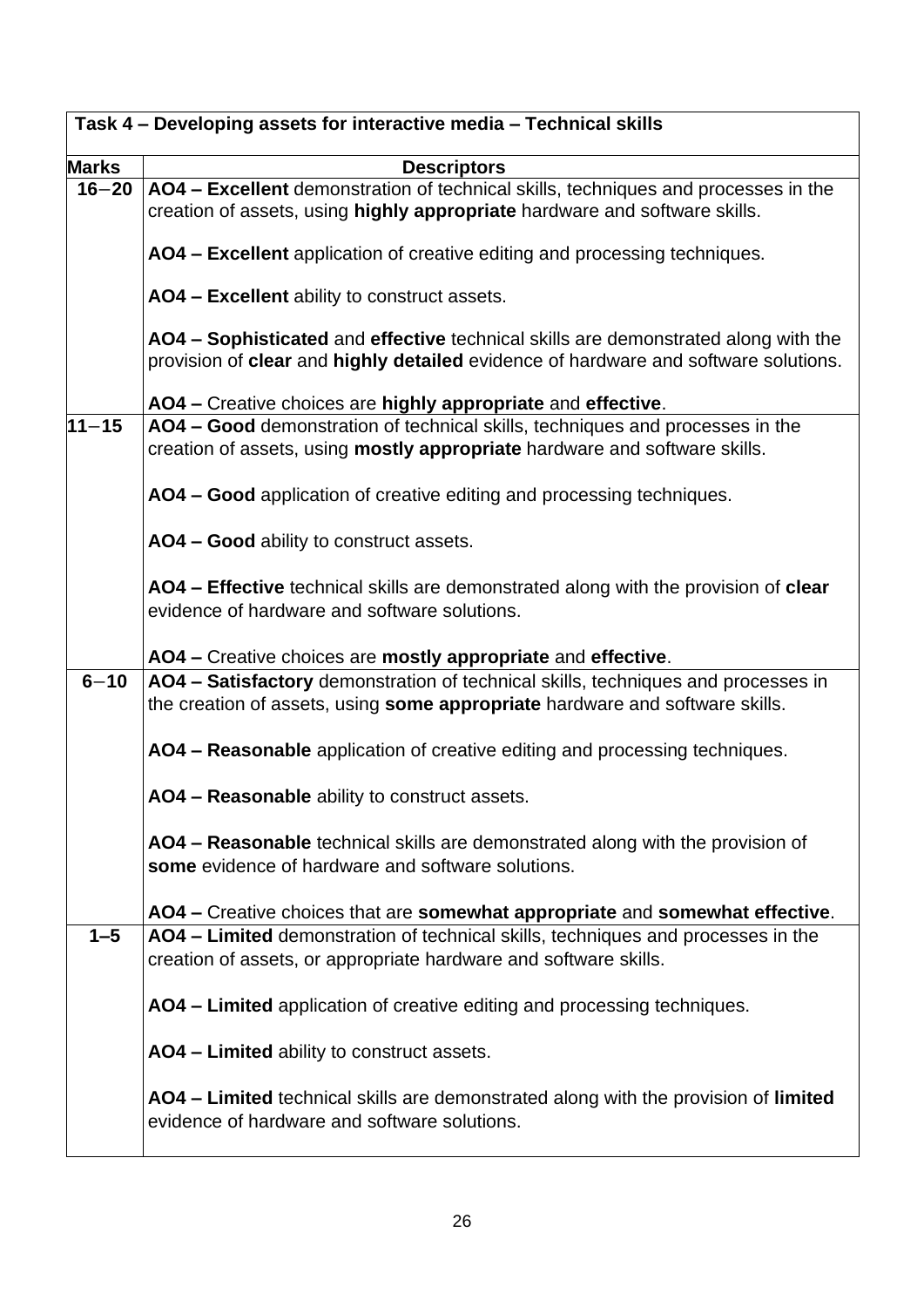| <b>AO4</b> - Creative choices are limited in their appropriateness and limited in |
|-----------------------------------------------------------------------------------|
| effectiveness.                                                                    |
| No rewardable material                                                            |

#### **Indicative content**

**AO4 – Learners will demonstrate the application of technical skills, techniques and processes in the development of assets that must include the following:**

- sourcing of assets
- development of assets
- use of hardware
- use of software
- processes and techniques used
- use of directory/folder structures
- appropriate exporting options.

Sourcing of assets – learners will be expected to seek appropriate assets that suit the nature of the brief. It will be expected that these assets are in the most part stock images and videos that have been sought from suitable websites and downloaded. Suitable images will be of a familybased nature and appropriate for young children aged 7–12. With the name of the café being Tea and Trivia, there could be images that we would associate with these words, or food that is more of a café nature, such as pastries, snacks etc. Other images could be those of games, either existing or learner generated. Learners may wish to capture their own pictures if they deem them appropriate to the brief. Additional assets could include interactive games for their product, such as quizzes or possible existing games to embed. It would be expected that learners will credit their assets accordingly, as well as offering reasoning for their choices. Lower-level learners may just collect assets without justification, or with very little justification. Higher-level learners will be able to offer justification for all areas of assessment, such as why the assets are suitable for their interactive media product, as well as why they suit the client's brief, the restaurant and the nature of the audience. Less appropriate asset content could be foods that are not aimed at young people, games that are not children friendly or the use of images that do not reflect the family theme.

Development of assets – this can be expected to be evidenced as a narrative of key development points within the production process, as well as screenshots to offer visual evidence. The expectation of 'before and after'' is high, or a discussion that explains what they are planning to do with the asset, based on their proposal (task 2) and planning (task 3). There will be indication of the uses of the assets, as well as what will be applied to them/what treatment they will receive to make them suitable for the product. This could be image manipulation (such as cropping, filters, resizing), video manipulation (adding text, cropping, fades, filters) or audio manipulation (filtering, editing, cropping). Annotation is most likely, with the level of detail in their responses indicating the level of ability. Lowerlevel learners may offer some development evidence, but there may be limitations in how much development has been achieved.

Use of hardware – where appropriate, learners will be expected to offer detail on the hardware that they are going to use. Resources may be limited for this assessment for some centres, so this should be considered when marking a learner's response. Answers may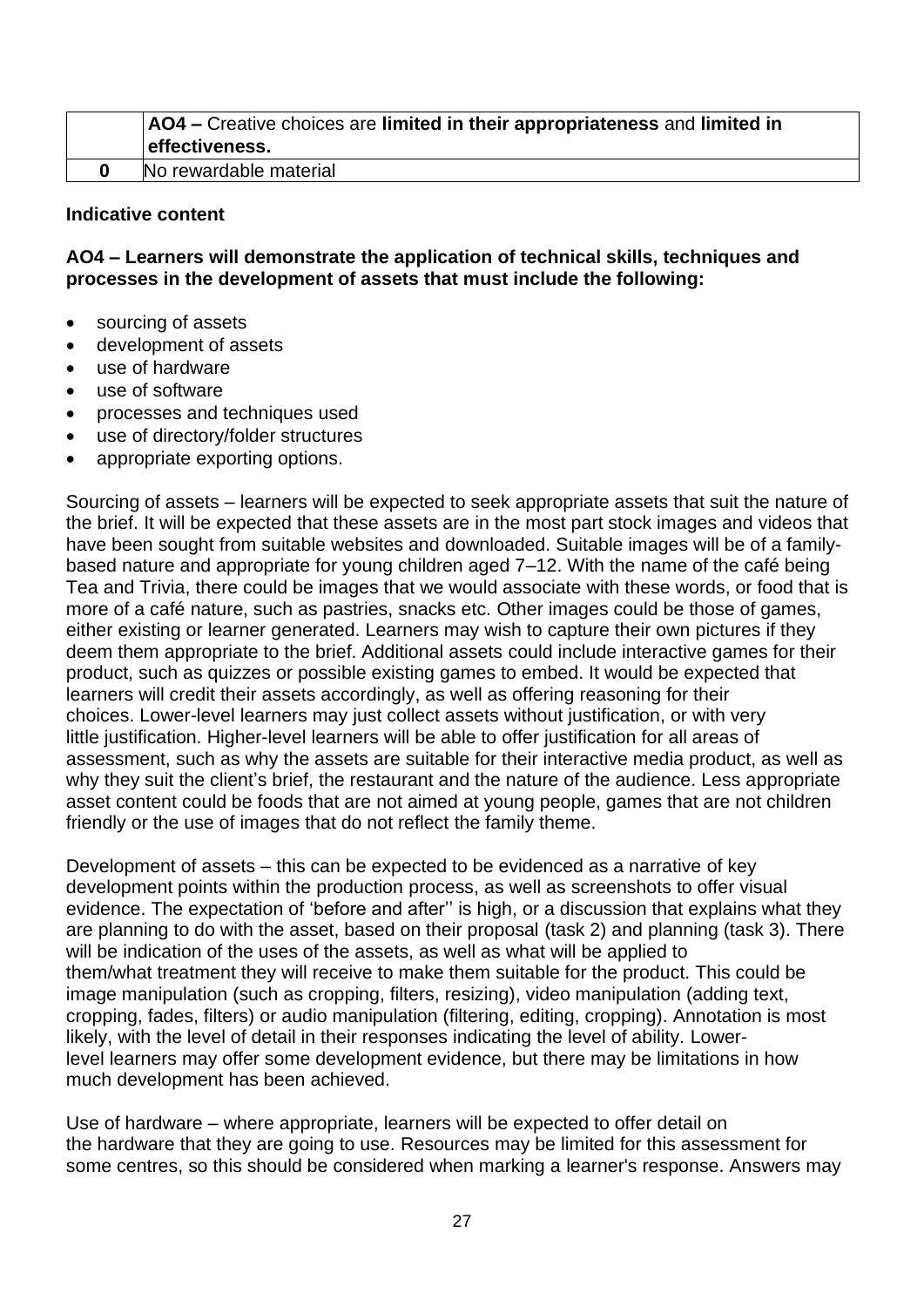include reference to their computer, graphics tablets, printers, cameras, scanners, and audio recording hardware (microphone, interface, MIDI keyboard). Higher-level learners will go into detail about how they used the hardware and why. It may not be expected that there is visual evidence for this, such as screenshots, so written descriptions may be more occurring for this section.

Use of software – learners are expected to select software which is appropriate and usable for the task they are aiming to complete. Naming the software will be expected, as well as being able to explain the process that they are completing with it. References to tools and functions is expected, as well as a range of screenshots evidencing their use. Lower-level learners may have limited references to the software uses, with only basic tools applied. Some centres may not have access to the most well-known software and may be using freeware. Freeware is often limited in functionality. In this instance, consideration of the application of the available tools is necessary.

Processes and techniques used – as with development of assets, this area will be evidenced in written responses that will most likely be accompanied by a screenshot or more. Higher-level learners will be able to offer a description of what they did as well as how, with good justification. Lower-level learners may offer responses that indicate that they adjusted the settings until they found something that they liked. There will be very limited rationale. The use of technical terms will be marked up when used accurately, consistently, and effectively. Higherlevel learners will be able to use appropriate terms throughout their responses, indicating that their understanding is educated and well considered.

Use of directory/folder structures – it is expected that the files are organised and logical, with suitable use of structures. It would be expected that some learners have a folder for raw/unedited assets, then create another folder to use for the edited assets. Lowerlevel learners may have limited organisation, with folders having a very untidy approach. Appropriate folder and file naming is expected of a higher-level learner. There will be suitable and memorable names for assets and clearly labelled versions, if appropriate, as well as being listed in a logical way, such as alphabetical order, or last modified etc. Screenshots of the folder structure is expected here, with annotations of some key uses/organisational approaches. Lower-level learners may offer a screenshot of a folder that clearly has little order or structure.

Appropriate exporting options – upon the creation of the assets, it is expected that the learners should export them in a suitable format for their product. Higher-level learners may offer justification for their exportation choices, with reference to quality, size, and the loading time on the product. Lower-level learners may not offer such justification and may make errors in their export choices. Video file type may be the most common mistake within this part of the assessment, as well as limitations in the size of the file and the quality.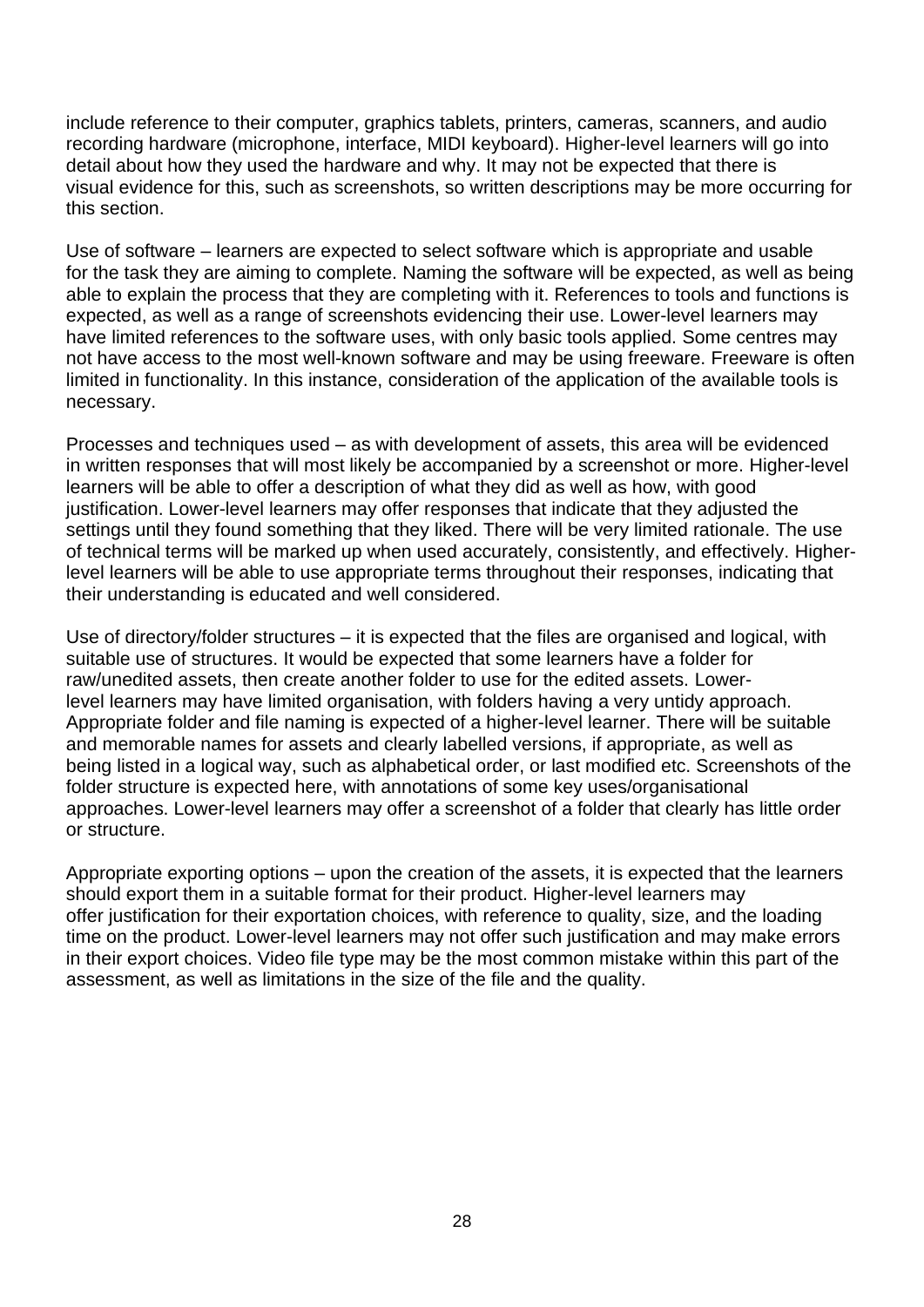|              | Task 4 - Developing assets for interactive media                                                                                                                                                                                                                                                                                                                                                                                  |
|--------------|-----------------------------------------------------------------------------------------------------------------------------------------------------------------------------------------------------------------------------------------------------------------------------------------------------------------------------------------------------------------------------------------------------------------------------------|
| <b>Marks</b> | <b>Descriptors</b>                                                                                                                                                                                                                                                                                                                                                                                                                |
| $10 - 12$    | AO5 - Excellent evaluation of the success of the processes, techniques, technical<br>skills and tools used in the development of assets in relation to the client brief that is<br>comprehensive and highly detailed. The success of the aesthetics and usability of<br>the developed assets are discussed in a detailed and thoughtful way. Suggests<br>thoughtful and creative ways to improve the assets.                      |
|              | AO2 - Excellent application of knowledge and understanding of the use of hardware<br>and software to the requirements of the brief. Highly suitable creative solutions and<br>suggestions, highly relevant to their choice of interactive media product.                                                                                                                                                                          |
|              | AO1 - Excellent recall of knowledge and understanding of the use of processes,<br>techniques and tools that is comprehensive and highly detailed.                                                                                                                                                                                                                                                                                 |
| $7-9$        | AO5 - Good evaluation of the success of the processes, techniques, technical skills<br>and tools used in the development of assets in relation to the client brief that is<br>mostly detailed. The success of the aesthetics and usability of the developed assets<br>is discussed in a <b>considered</b> way. Suggests useful ways to improve the assets that<br>are mostly relevant.                                            |
|              | AO2 – Good application of knowledge and understanding of the use of hardware and<br>software to the requirements of the brief. Mostly suitable creative solutions and<br>suggestions, mostly relevant to their choice of interactive media product.                                                                                                                                                                               |
|              | AO1 - Good recall of knowledge and understanding of the use of processes,<br>techniques and tools that is mostly detailed.                                                                                                                                                                                                                                                                                                        |
| $4 - 6$      | AO5 - Reasonable evaluation of the success of the processes, techniques,<br>technical skills and tools used in the development of assets in relation to the client<br>brief that has some detail. The success of the aesthetics and usability are discussed<br>in some detail. Clearly suggests at least one way to improve the assets developed<br>with some relevance.                                                          |
|              | AO2 – Reasonable application of knowledge and understanding of the use of<br>hardware and software to the requirements of the brief. Some suitable creative<br>solutions and suggestions, some relevant to their choice of interactive media<br>product.                                                                                                                                                                          |
|              | AO1 – Reasonable recall of knowledge and understanding of the use of processes,<br>techniques and tools that has some detail.                                                                                                                                                                                                                                                                                                     |
| $1 - 3$      | AO5 - Limited evaluation of the success of the processes, techniques, technical<br>skills and tools used in the development of assets in relation to the client brief that<br>has limited detail. Aesthetics and usability may be mentioned, and success may not<br>be discussed. Improvements may not have been included or are very limited.<br>AO2 - Limited application of knowledge and understanding of the use of hardware |
|              | and software to the requirements of the brief. Limited creative solutions and<br>suggestions, with very limited relevance to their choice of interactive media product.                                                                                                                                                                                                                                                           |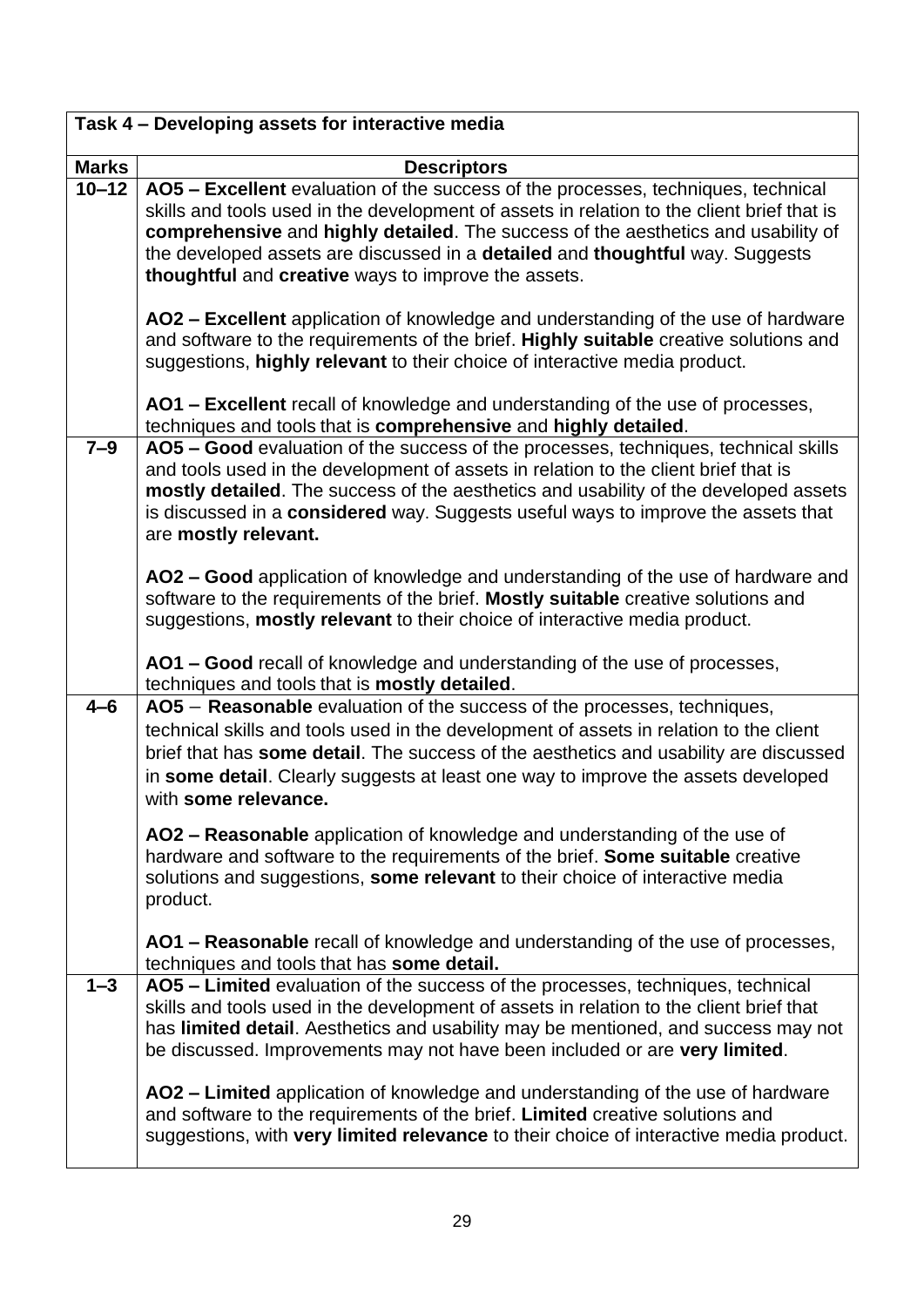| $\overline{A}$ AO1 – Limited recall of knowledge and understanding of the use of processes, |
|---------------------------------------------------------------------------------------------|
| techniques and tools that has limited detail.                                               |
| No rewardable material                                                                      |

**NB:** Markers are reminded that the indicative content reflects content-related points that a learner may make but is not an exhaustive list, nor is it a model answer. Learners may make all, some or none of the points included in the indicative content. Learners must be credited for any other appropriate response.

It is not a requirement that the learner formulates a response specifically against each assessment objective (AO) as laid out in the indicative content (IC). The evidence provided by the learner for each AO may be embedded in one holistic response and in the case of this task will be embedded into and evidenced in the learner's creation of assets.

A learner's demonstration of recall of knowledge and understanding (AO1), their application of knowledge and understanding (AO2) and their analysis and evaluation (AO3) can be implied though their ability to create assets (AO4) required of the task.

#### **AO1 – Learners will recall knowledge and understanding of the processes techniques and tools that may include the following:**

# **Process stages, tools and techniques used in the development of assets:**

- pre-production:
	- o setting up audio hardware
	- o setting up visual hardware
	- o appropriate configuration of hardware
	- $\circ$  appropriate configuration of software
	- o asset collection:
		- stock images
		- **·** library audio
- production:
	- o video capture
	- o audio capture
	- o image capture
	- o application of corrective editing and processing techniques:
		- **■** video colour correction
		- audio enhancement
		- image colour and line correction
	- o application of creative editing and processing techniques
- post-production:
	- o mastering
	- o rendering
	- o exporting
- application of production techniques
- application of editing techniques
- suitability of creative choices:
	- o mood boards
	- o colour scheme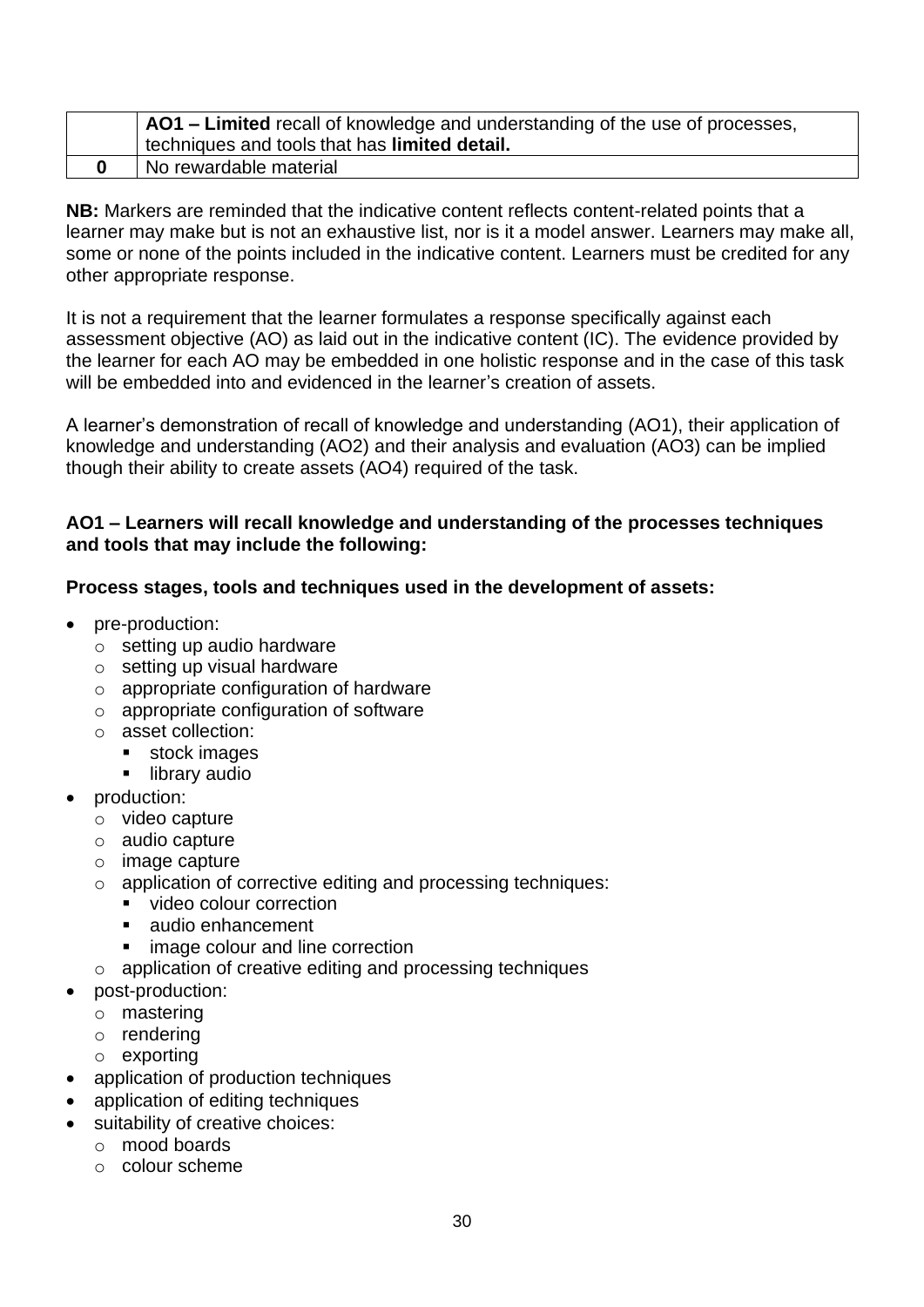- o typography
- o assets
- o interactive features.

#### **AO2 – Learners will apply knowledge and understanding of the use of hardware and software to the requirements of the brief and in developing assets that may include the following:**

Software:

- authoring platforms (including cloud-based):
	- o for websites
	- o for mobile apps
	- o for eLearning tools
- image manipulation:
	- o image editing software
- audio manipulation:
	- o use of digital audio workstation (DAW)
	- o use of corrective and creative effects
- video manipulation:
	- o video editing software
	- o animation software
	- o motion capture.

#### Hardware:

- scanners
- cameras (digital and non-digital):
	- o video
	- o still
	- o focus
	- o auto focus
	- o zoom
	- o lens
	- o viewfinder
	- o tripods
	- o orientation
	- o shutter speed
	- o resolution
	- o flash
	- o memory
	- o storage types
- audio:
	- o audio interface
	- o microphone:
		- dynamic
		- condenser
	- o microphone stand
- computer:
	- o processor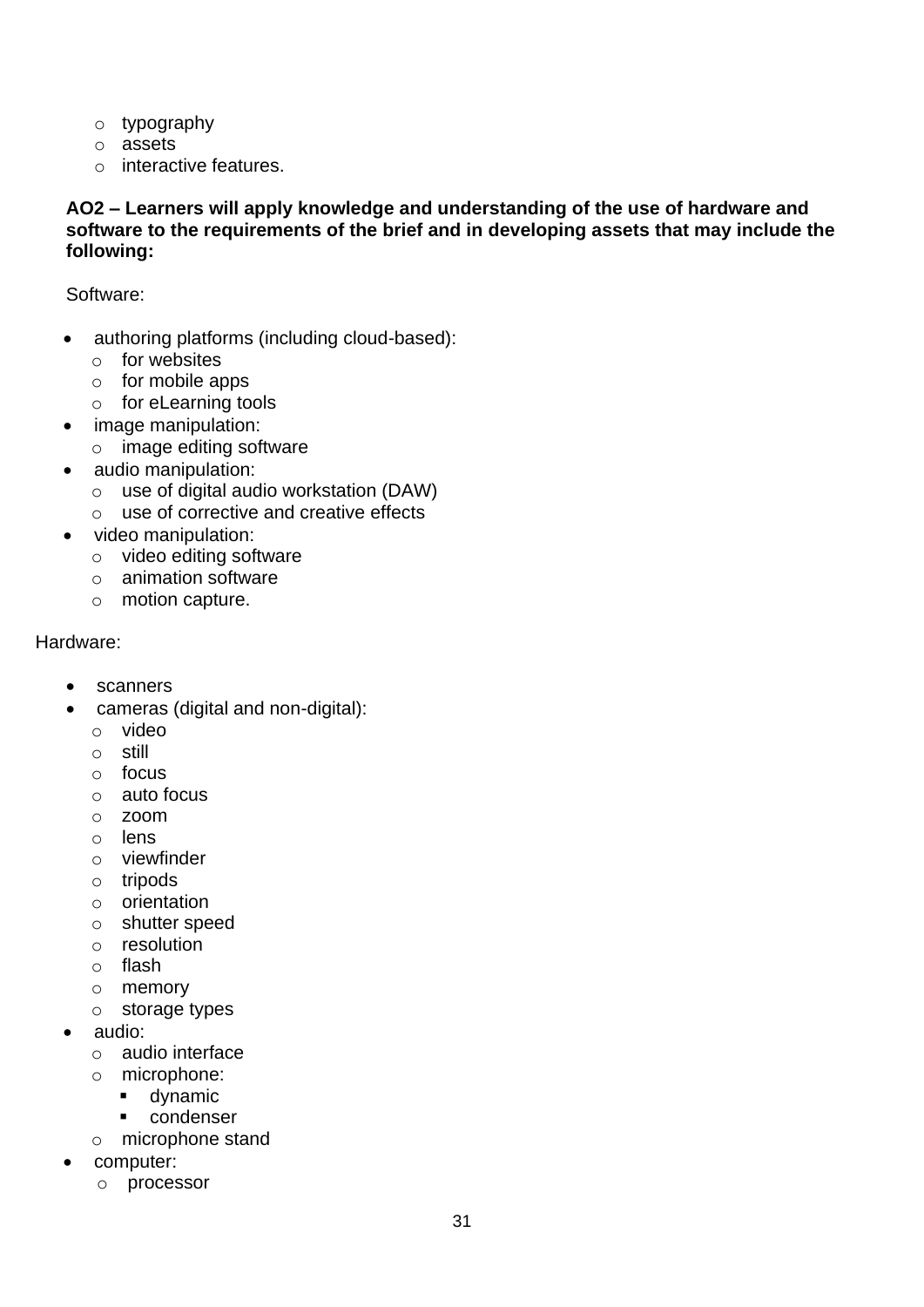- o motherboard
- o storage
- o graphics card
- o random-access memory (RAM)
- o sound card
- graphics tablet
- controllers:
	- o musical instrument digital interface (MIDI) controller
- cable and connections:
	- o universal serial bus (USB)
	- o micro USB
	- o high-definition multimedia interface (HDMI)
	- o wireless
	- o Bluetooth
	- o external line return (XLR)
	- o Ethernet cables
	- o headphone/audio jack.

**AO5 – Learners will evaluate their demonstration and success of the processes, techniques, technical skills and tools used in the development of assets to meet the needs of Tea and Trivia. The nature of the evaluative points provided will be informed by the learner's decisions taken in response to the brief and so the list below only provides illustrative examples. When considering placement within the band, consideration should be given to the relevance and strength of the justifications provided. Typical responses may include evaluation of the following:** 

- choice of assets (effective) I have selected a mixture of image, video and audio to provide a wide range of choice for interactive features. I think this was a real strength as the product may be used by 2 audiences (parents and children) so it will help increase audience engagement
- choice of assets (less effective) I chose to put a lot of audio assets in to provide information about the food the café sells. Whilst it does provide detailed information for parents, it is not very fun for children and makes my product less engaging
- sourcing of assets (effective) I did this really successfully by gathering a range of different assets that made use of different locations, such as images of food, audio of café sounds, and videos shot in colourful locations. This was effective because it allowed me to meet the needs of the brief, such as appealing to 2 different audiences
- sourcing of assets (less effective) I only sourced assets from one location which was not very good as it meant I had less choice when constructing appealing games. Next time, I would try to source a wider variety of assets to allow me more choice in the editing stage
- development of assets (effective) I was really pleased with how I developed ideas and think I was successful in creating engaging, useable assets. This is because I planned and worked through all stages (pre-production, production and post-production) and reviewed my work regularly to identify where changes were required
- development of assets (less effective) I did not do this very well as I forgot to apply the post-production stage, such as mastering my audio assets, and the sound quality was effected
- use of hardware (effective) I used a range of hardware, and I was really pleased with my control of the camera when capturing video. For example, I turned the auto-focus off so that my footage was stable and adjusted the shutter speed to control the lighting. This meant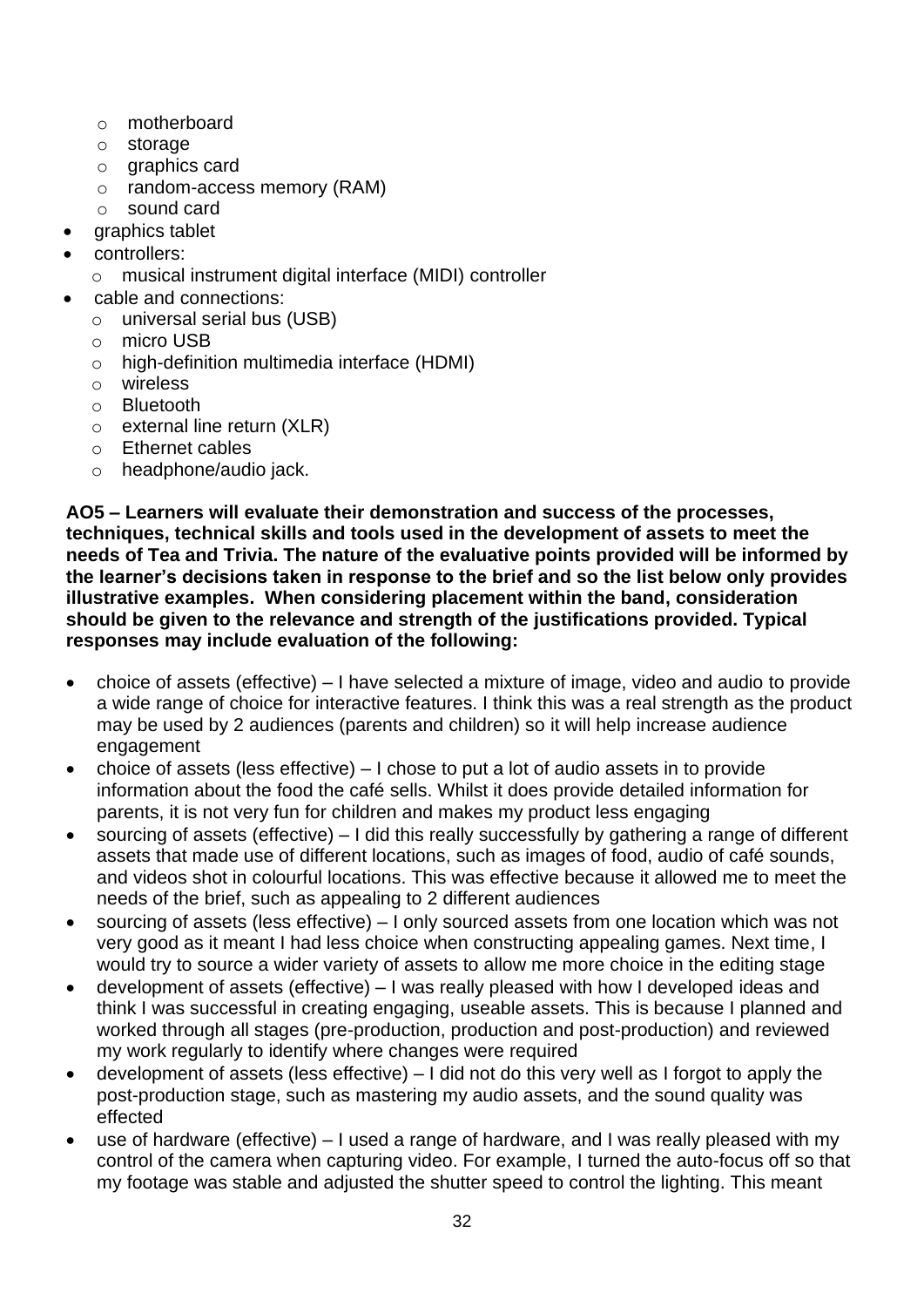that my shots of the café's food looked really appealing, helping me to promote the company and meet the brief

- use of hardware (less effective) I was not pleased with my selection and use of hardware when capturing audio. For example, I used a condenser mic when capturing audio-visual asset of a band playing live music at the café. As there was a lot of guitar, the mic did not work as I thought, and the quality was not great. Next time, I would use a dynamic mic as I think the results would be better and would help create a more professional quality asset, helping me meet the needs of the client more
- use of software (effective) I think my use of video editing skills was really effective because I was able to apply a range of transitions that were fast paced and engaging for the younger audience. I did this effectively by controlling the cuts on the timeline to create an energetic feel to the asset
- use of software (less effective) I did not control the audio levels properly when creating an audio-visual asset, and this was not very good as I had a lot of different audio assets on my timeline and it meant that my audio was too quiet at times. This meant that the information on the café's dishes was not communicated well to the audience
- processes and techniques used (effective) one technique I applied really well was colour correction. I wanted the video to feel warm and appealing and so I put an orange hue to the footage. It looked really good and helped me attract the older parents by creating a vintage look to the café
- processes and techniques used (less effective) I tried to remove the background on one of my image assets, but I do not think it really worked as I did not use the select tool well and it looked a bit choppy
- use of directory/folder structures (effective) I was really organised and put all of my different assets in set names eg AUDIO, VIDEO. I also named all of my files to reflect the date and take of my footage. This was really effective as it let me organise my timeline more productively
- use of directory/folder structures (less effective) I forgot to name my audio files and then could not remember which files should sync with my footage. This meant that my interview with the café owner did not sound very good
- appropriate exporting options (effective) I used H.264 so that I can keep the file size small but retain the quality. This is effective because it will help improve the audience experience
- appropriate exporting options (less effective) I do not think I did this well as I forgot to adjust the resolution and the quality of my footage does not look professional.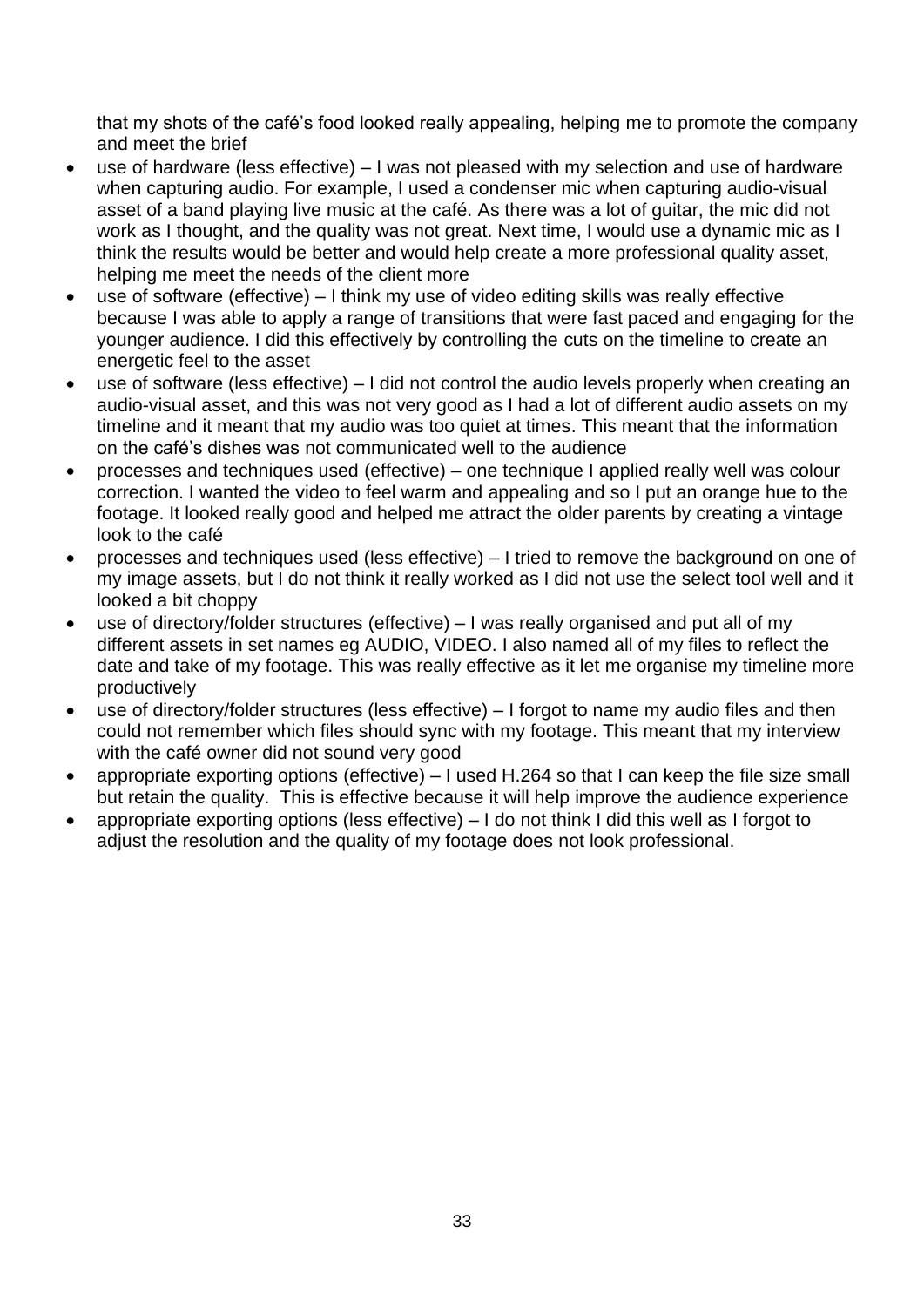# **Task 5 – Creating the interactive media product**

| <b>Recommended time</b>       | 5 hours                                                           |
|-------------------------------|-------------------------------------------------------------------|
|                               |                                                                   |
| <b>Content areas assessed</b> | 1 – Types of interactive media products and their features        |
|                               | 2 – Interactive media and the audience                            |
|                               | 3 – Software and hardware options for interactive media products  |
|                               | 4 - Product proposals and planning for interactive media products |
|                               | 5 – Developing an interactive media product                       |
| <b>Assessment objectives</b>  | $AO1 - 4$ marks                                                   |
|                               | $AO2 - 16$ marks                                                  |
|                               | $AO4 - 20$ marks                                                  |

#### **You are required to:**

• carry out all production processes to create your interactive media product using the assets that you have created in **Task 4**.

Your interactive media product **must:**

- meet the needs of the brief
- follow your proposal from Task 2
- be accessible and fully functional.

You **must** provide evidence of the following production processes for your interactive media product. You should provide annotated screenshots of what you have done at that stage of the process and why.

- importing assets
- use of hardware
- use of software
- arrangement and placement of assets
- creative choices
- processes and techniques used
- testing the product
- appropriate exporting options
- how the product meets the brief.

You are permitted to use the internet to support your response to the task. You must reference all sources used.

**[40 marks]**

|  | <b>Evidence</b> $\bullet$ Stage of each process.                        |
|--|-------------------------------------------------------------------------|
|  | Interactive media product.                                              |
|  | Your internet browsing history used for research and planning purposes. |
|  |                                                                         |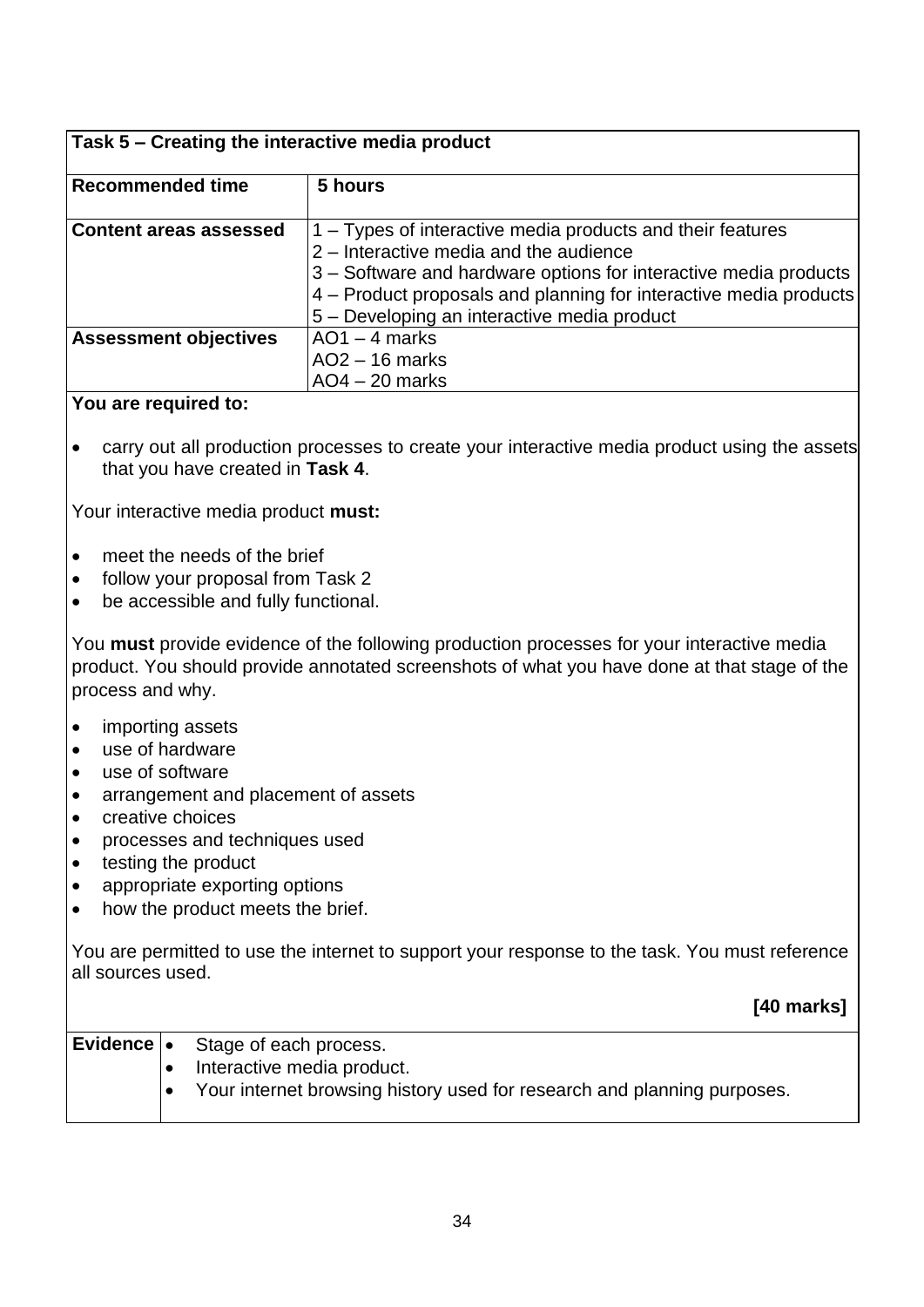| formats | <b>Evidence</b> Your evidence can be provided in the following formats: |
|---------|-------------------------------------------------------------------------|
|         | Stage of each process:                                                  |
|         | annotated screenshots.<br>$\bullet$                                     |
|         | Interactive media product:                                              |
|         | web page<br>$\bullet$<br>mobile app.<br>$\bullet$                       |

|              | Task 5 - Creating an interactive media product<br><b>Technical skills and functionality</b>                                                                                                                                                                           |
|--------------|-----------------------------------------------------------------------------------------------------------------------------------------------------------------------------------------------------------------------------------------------------------------------|
|              |                                                                                                                                                                                                                                                                       |
| <b>Marks</b> | <b>Descriptors</b>                                                                                                                                                                                                                                                    |
| $16 - 20$    | AO4 - Excellent ability to construct an interactive media product.<br>Sophisticated and effective technical skills are demonstrated along with the<br>provision of clear and detailed evidence of configuration of software, importing<br>assets and use of software. |
|              | AO4 - Excellent arrangement and placement of assets.                                                                                                                                                                                                                  |
|              | AO4 - Functionality of the product: Creates versions of, and a final, fully working<br>interactive media product with excellent functionality.                                                                                                                        |
|              | AO4 - Product testing is fully appropriate, highly detailed and comprehensive.<br>The final product is named and exported entirely appropriately.                                                                                                                     |
| $11 - 15$    | AO4 - Good ability to construct an interactive media product.<br>Effective technical skills are demonstrated along with the provision of mostly clear<br>and mostly detailed evidence of configuration of software, importing assets and use<br>of software.          |
|              | AO4 - Good arrangement and placement of assets.                                                                                                                                                                                                                       |
|              | AO4 - AO4 - Functionality of the product: Creates versions of, and a final, fully<br>working interactive media product with good functionality.                                                                                                                       |
|              | AO4 - Product testing is mostly appropriate, mostly detailed and mostly<br>comprehensive. The final product is named and exported appropriately.                                                                                                                      |
| $6 - 10$     | AO4 - Reasonable ability to construct an interactive media product.                                                                                                                                                                                                   |
|              | Technical skills are demonstrated along with the provision of some evidence of                                                                                                                                                                                        |
|              | configuration of software, importing assets and use of software that has some detail.                                                                                                                                                                                 |
|              | AO4 - Reasonable placement of assets with some evidence of arrangement.                                                                                                                                                                                               |
|              | AO4 - Functionality of the product: Creates a final interactive media product with<br>reasonable functionality. There may be no other versions included.                                                                                                              |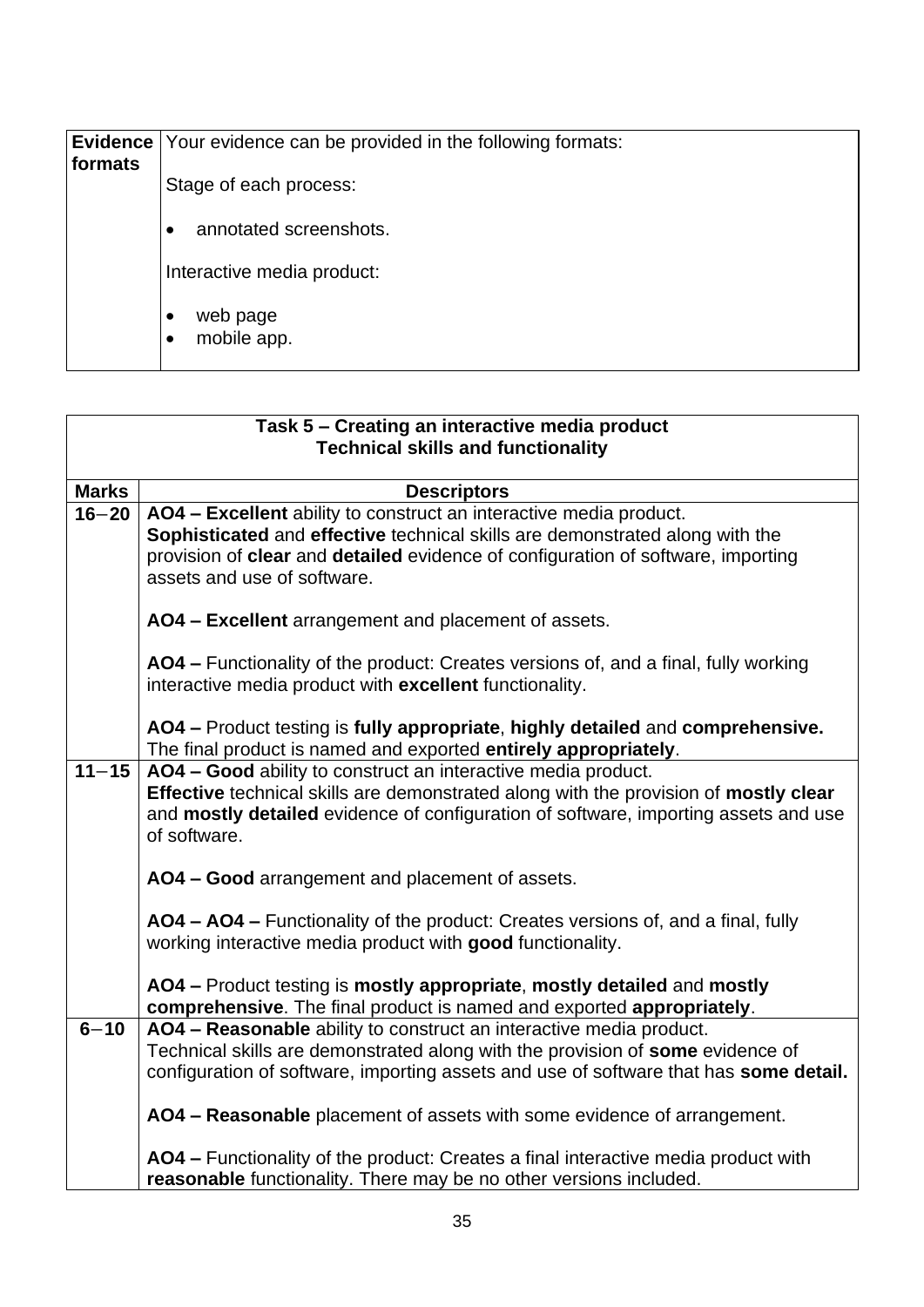|         | AO4 - Product testing is mostly appropriate. The final product is exported but may                                                                                                                                                            |
|---------|-----------------------------------------------------------------------------------------------------------------------------------------------------------------------------------------------------------------------------------------------|
|         | not be named appropriately.                                                                                                                                                                                                                   |
| $1 - 5$ | AO4 – Limited ability to construct an interactive media product.<br>Limited technical skills are demonstrated. There may be limited evidence of<br>configuration of software, importing assets or use of software that has minimal<br>detail. |
|         | AO4 – Assets may have been placed on the product but may not have been<br>arranged effectively.                                                                                                                                               |
|         | AO4 – Functionality of the product: Creates an interactive media product with limited<br>functionality. The product may be unfinished and limited placement of minimal<br>assets is evident.                                                  |
|         | AO4 – Limited or no product testing available. The final product may not have been<br>exported.                                                                                                                                               |
|         | No rewardable material                                                                                                                                                                                                                        |

# **AO4 – Learners will demonstrate the application of appropriate process stages used in the development of an interactive media product:**

- production:
	- o creation, arrangement and placement of assets
	- o creative choices
- post-production:
	- o preview and testing
	- o review functionality
	- o review aesthetics
	- o exporting.

# **AO4 – Learners will demonstrate the application of technical skills, processes, tools and techniques that may include the following:**

- importing assets
- use of hardware
- use of software
- arrangement and placement of assets
- creative choices
- processes and techniques used
- testing the product
- appropriate exporting options
- that the product meets the brief.

Importing of assets – learners will be expected to seek appropriate assets that suit the nature of the brief. It will be expected that these assets are in the most part stock images and videos that have been sought from suitable websites and downloaded. Suitable images will be of a familybased nature and appropriate for young children aged 7 to12. With the name of the café being Tea and Trivia, there could be images that we would associate with these words, or food that is more of a café nature, such as pastries, snacks and so on. Other images could be those of games, either existing or learner generated. Learners may wish to capture their own pictures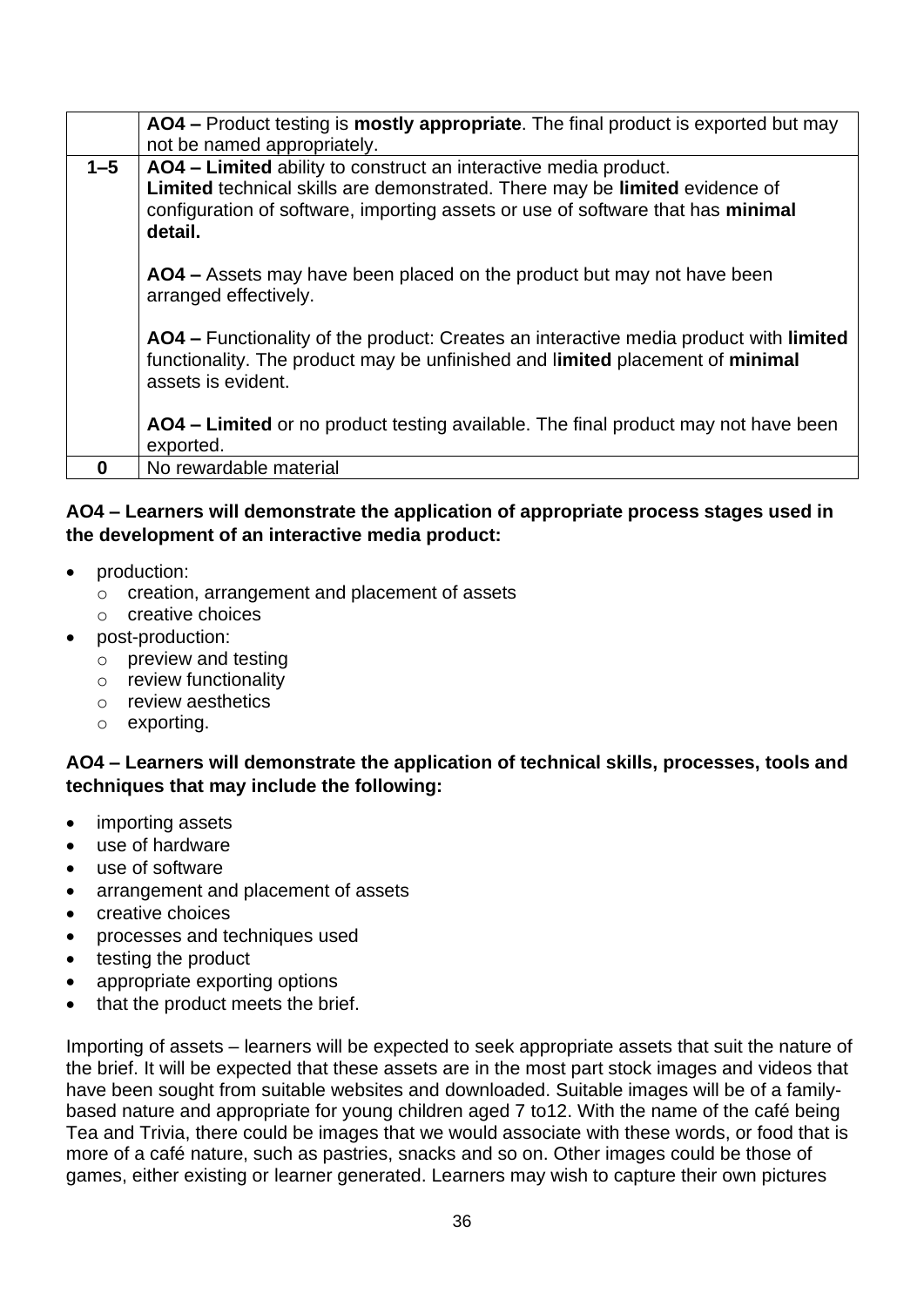if they deem them appropriate to the brief. Additional assets could include interactive games for their product, such as quizzes or possible existing games to embed. It would be expected that learners will credit their assets accordingly, as well as offering reasoning for their choices. Lower-level learners may not adjust the resolution or size of the assets appropriately for their project. Higher-level learners will be able to ensure that they are imported effectively so the end result looks consistent. The annotations may include reference to image size, resolution, readjusting assets, control of timeline (on editing software) and use of storage hardware to move/import assets.

Use of hardware – where appropriate, learners will be expected to offer detail on the hardware that they are going to use. Resources may be limited for this assessment for some centres, so this should be considered when marking a learner's response. Answers may include reference to their computer, graphics tablets, printers, cameras, scanners, and audio recording hardware (microphone, interface, MIDI keyboard). Higher-level learners will go into detail about how they used the hardware and why. It may not be expected that there is visual evidence for this such as screenshots, so written descriptions may be more occurring for this section. The annotations may include reference to camera set up, resolution, shutter speed, lighting, mic position, gain/audio levels.

Use of software – learners are expected to select appropriate software for the tasks that they wish to use and that suits the task that they are aiming to complete. Naming the software will be expected, as well as being able to explain the process that they are completing with it. References to tools and functions is expected, as well as a range of screenshots evidencing their use. Lower-level learners may have limited references to the software uses, with only basic tools applied. Some centres may not have access to the most well-known software and may be using freeware. Freeware is often limited in functionality. In this instance, consideration of the application of the available tools is necessary. The annotations may include reference to control of timeline, adjusting levels, applying effects, mastering.

Arrangement and placement of assets – learners are likely to provide screen shots of both using appropriate software and the final product. The annotations may include reference to typical features of assets, colour, intended effect, sizing, adjusting and contrast.

Processes and techniques used – annotations are likely to include use of image manipulation to enhance quality, remove backgrounds, apply a filter, adjust colour and levels (image/video). For audio there may be reference to adjusting levels, applying effects such as speed and pitch.

Testing the product – annotations are likely to reference the intended functionality, identifying errors and making adjustments.

Processes and techniques used – this area will be evidenced in written responses that will most likely be accompanied by a screen-shot or more. Higher-level learners will be able to offer a description of what they did as well as how, with good justification. Lower-level learners may offer responses that indicate that they adjusted the settings until they found something that they liked. There will be very limited rationale. The use of technical terms will be marked up when used accurately, consistently, and effectively. Higher-level learners will be able to use appropriate terms throughout their responses, indicating that their understanding is educated and well considered.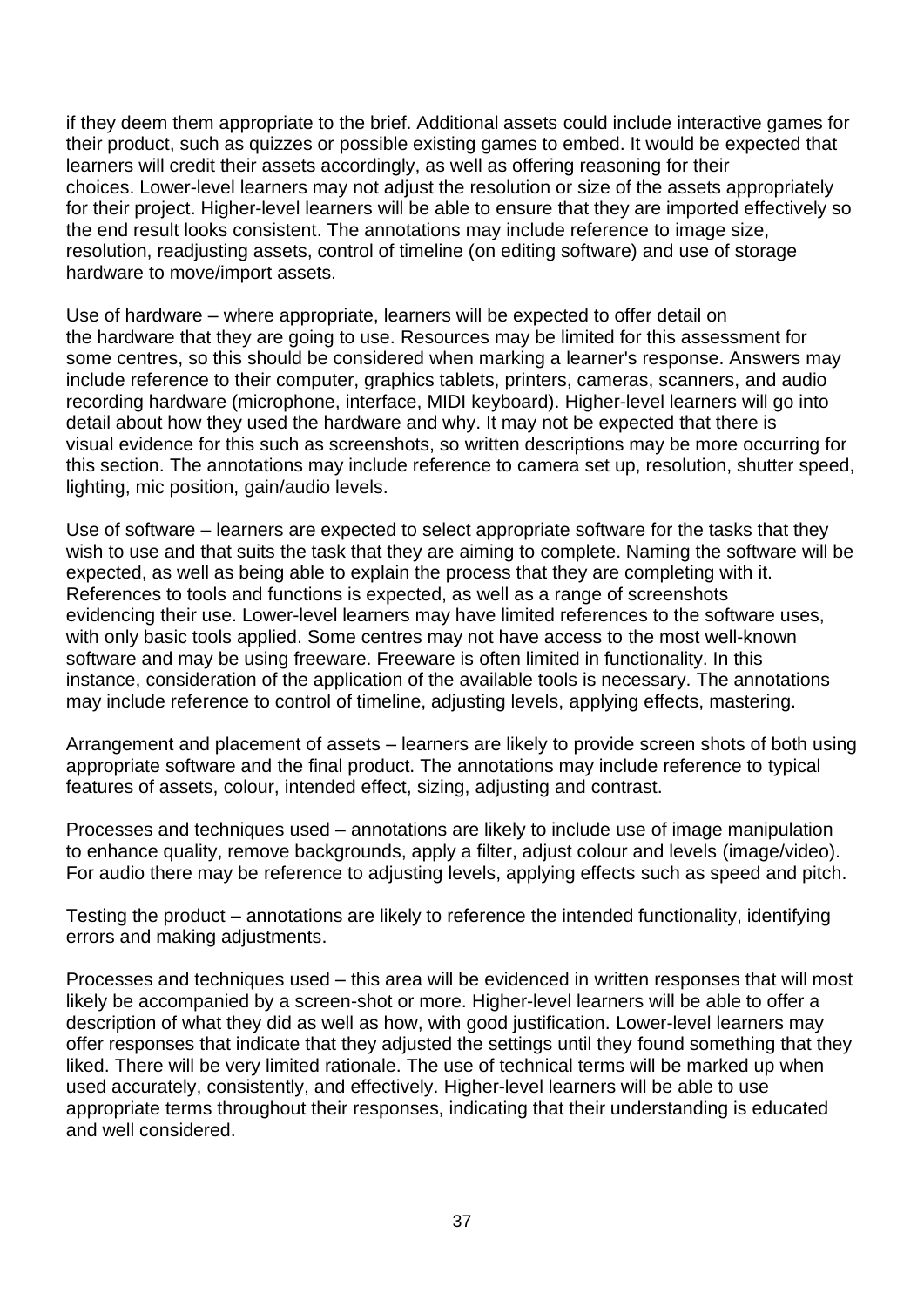Appropriate exporting options – upon the creation of the assets, it is expected that the learners should export them in a suitable format for their product. Higher-level learners may offer justification for their exportation choices, with reference to quality, size, and the loading time on the product. Lower-level learners may not offer such justification and may make errors in their export choices. Video file type may be the most common mistake within this part of the assessment, as well as limitations in the size of the file and the quality.

Creative choices – this will be determined by the learner's approach to the brief and will likely be embedded through the annotations of all of the above examples.

The product meets the brief – this will be determined by the learner's approach to the brief and will likely be embedded through the annotations of all of the above examples.

|              | Task 5 – Creating the interactive media product                                                                                                                              |
|--------------|------------------------------------------------------------------------------------------------------------------------------------------------------------------------------|
| <b>Marks</b> | <b>Descriptors</b>                                                                                                                                                           |
| $16 - 20$    | AO2 - Meeting the needs of the brief: Excellent consideration of all aspects of the<br>brief. The needs of the client are fully met in a sophisticated and effective manner. |
|              |                                                                                                                                                                              |
|              | The target audience is engaged in a thoughtful and sophisticated manner.                                                                                                     |
|              | The application of creative choices is highly appropriate and effective.                                                                                                     |
|              | <b>Comprehensive</b> application of all processes and tools being used in context.                                                                                           |
|              | AO1 - Excellent recall of knowledge and understanding of product realisation that is                                                                                         |
|              | shown through evidence of a functioning interactive media product that is highly<br>comprehensive and highly relevant.                                                       |
| $11 - 15$    | AO2 - Meeting the needs of the brief: Good consideration of all aspects of the brief.                                                                                        |
|              | The needs of the client are mostly met in a mostly effective manner.                                                                                                         |
|              |                                                                                                                                                                              |
|              | The target audience is engaged in a <b>mostly thoughtful</b> manner.                                                                                                         |
|              | The application of creative choices is mostly appropriate and mostly effective.                                                                                              |
|              | Good application of all processes and tools being used in context.                                                                                                           |
|              | AO1 - Good recall of knowledge and understanding of product realisation that is                                                                                              |
|              | shown through evidence of a functioning interactive media product that is mostly<br>detailed and mostly relevant.                                                            |
| $6 - 10$     | AO2 - Meeting the needs of the brief: Reasonable consideration of all aspects of the                                                                                         |
|              | brief. The needs of the client are mostly met in a mostly effective manner.                                                                                                  |
|              |                                                                                                                                                                              |
|              | The target audience is engaged in a mostly thoughtful manner.                                                                                                                |
|              | The application of creative choices is mostly appropriate and mostly effective.                                                                                              |
|              | Reasonable application of all processes and tools being used in context.                                                                                                     |
|              | AO1 - Reasonable recall of knowledge and understanding of product realisation that                                                                                           |
|              | is shown through evidence of an interactive media product that has some detail and                                                                                           |
|              | some relevance.                                                                                                                                                              |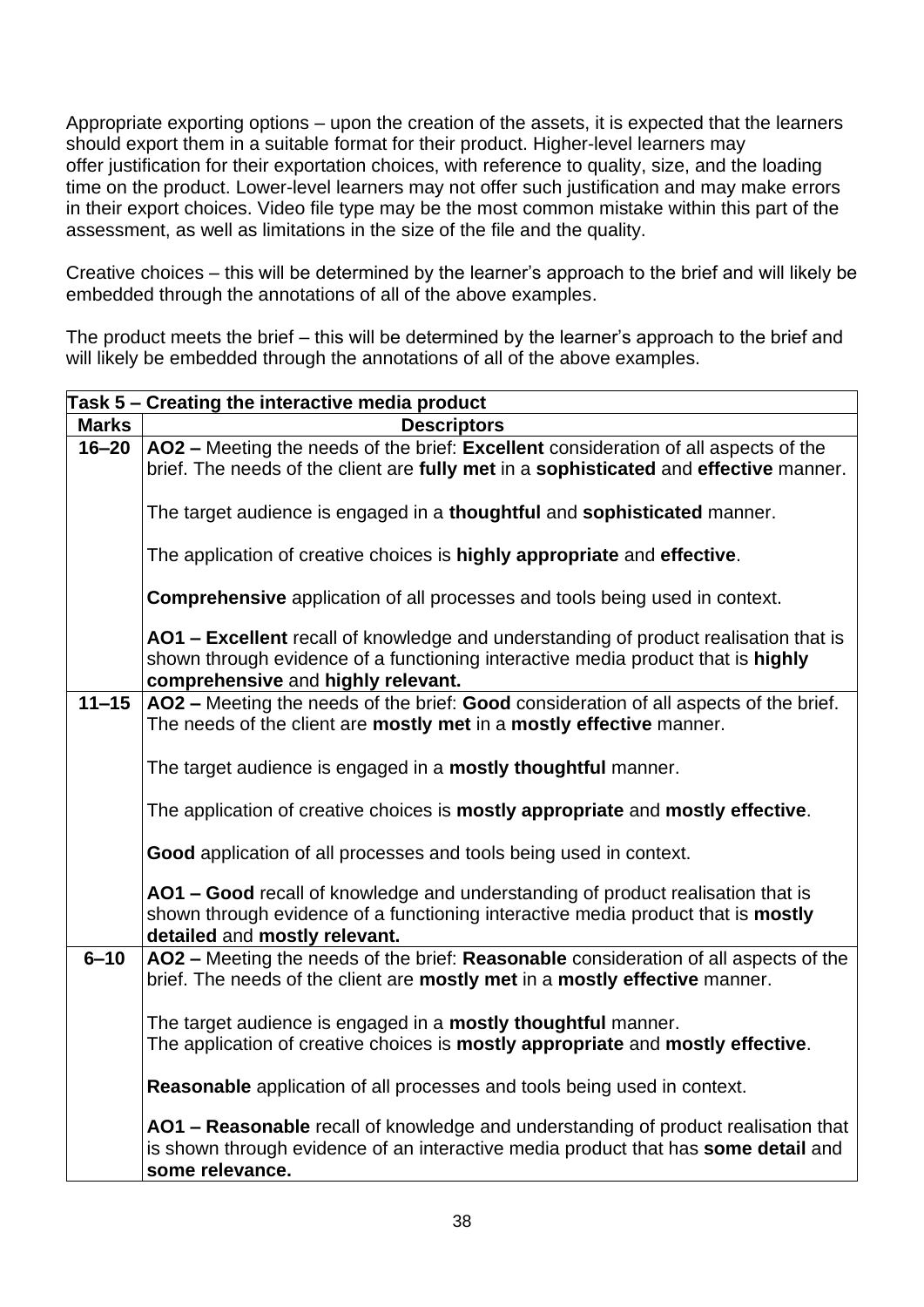| $1 - 5$ | AO2 – Meeting the needs of the brief: Limited consideration of some aspects of the<br>brief. There may be attempts to meet the needs of the client in a limited manner.                                                                                 |
|---------|---------------------------------------------------------------------------------------------------------------------------------------------------------------------------------------------------------------------------------------------------------|
|         | Any attempt to engage the target engage the target audience has a very limited<br>effect.                                                                                                                                                               |
|         | Some limited application of creative choices evidenced but will be limited in<br>appropriateness.                                                                                                                                                       |
|         | <b>Limited</b> application of all processes and tools being used in context.                                                                                                                                                                            |
|         | AO1 – Limited recall of knowledge and understanding of product realisation that has<br>limited detail and minimal relevance shown through limited evidence of a<br>functioning interactive media product that has limited detail and minimal relevance. |
|         | No rewardable material                                                                                                                                                                                                                                  |

#### **Indicative content**

**NB:** Markers are reminded that the indicative content reflects content-related points that a learner may make, but is not an exhaustive list, nor is it a model answer. Learners may make all, some or none of the points included in the indicative content. Learners must be credited for any other appropriate response.

It is not a requirement that the learner formulates a response specifically against each assessment objective (AO) as laid out in the indicative content (IC). The evidence provided by the learner for each AO may be embedded in one holistic response and in the case of this task will be embedded into and evidenced in the learner's creation of their interactive media product.

A learner's demonstration of recall of knowledge and understanding (AO1) and their application of knowledge and understanding (AO2) can be implied though their ability to analyse and evaluate (AO3) and in their ability to create their interactive media product (AO4) required of the task.

#### **AO1 – Learners will recall knowledge and understanding of processes, tools and techniques that may include the following:**

- importing assets
- use of hardware
- use of software
- arrangement and placement of assets
- creative choices
- processes and techniques used
- testing the product
- appropriate exporting options
- how the product meets the brief.

#### **AO2 – Learners will apply knowledge and understanding of the project brief and client needs to the final interactive media product.**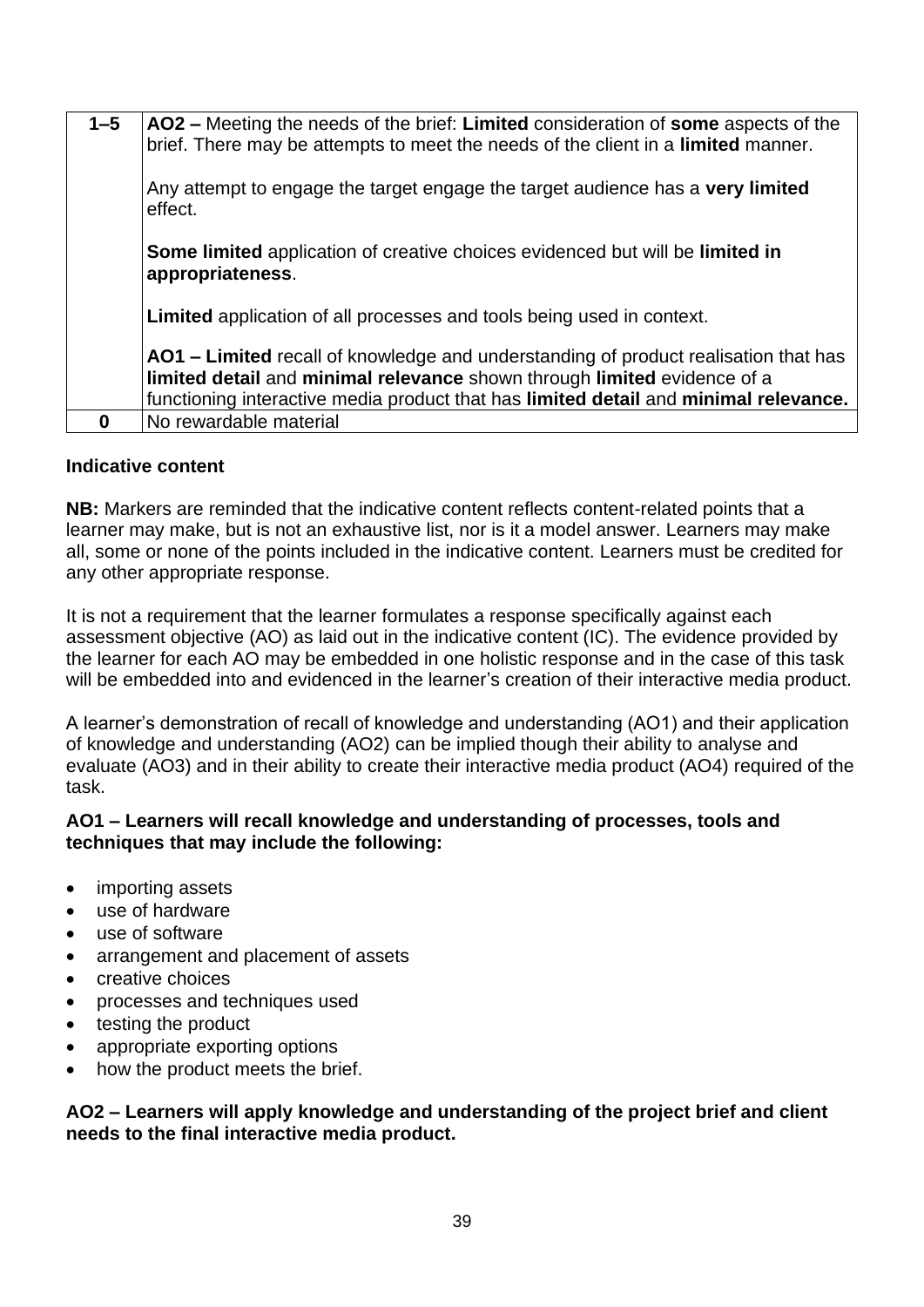|                                                                              |                                                                       | Task 6 - Summative evaluation of the product                                                                                                                                                               |
|------------------------------------------------------------------------------|-----------------------------------------------------------------------|------------------------------------------------------------------------------------------------------------------------------------------------------------------------------------------------------------|
| <b>Recommended time:</b>                                                     |                                                                       | 2 hours                                                                                                                                                                                                    |
| <b>Content areas assessed:</b>                                               |                                                                       | 7 - Review of production processes and final product                                                                                                                                                       |
|                                                                              | <b>Assessment objectives:</b>                                         | AO <sub>5</sub>                                                                                                                                                                                            |
|                                                                              | You are required to:                                                  |                                                                                                                                                                                                            |
|                                                                              |                                                                       | evaluate your demonstration of the essential technical skills, processes, tools and techniques<br>used to create your interactive media product.                                                           |
|                                                                              | Your evaluation must include:                                         |                                                                                                                                                                                                            |
| $\bullet$<br>$\bullet$<br>$\bullet$                                          |                                                                       | your application of creative editing and processing techniques<br>how well your interactive media product met the brief<br>how you could improve your interactive media product, in relation to the brief. |
|                                                                              |                                                                       | You must consider the following four (4) areas within your response:                                                                                                                                       |
| $\bullet$<br>$\bullet$<br>aesthetics<br>$\bullet$<br>usability.<br>$\bullet$ | functionality of the product<br>accessibility for the target audience |                                                                                                                                                                                                            |
| all sources used.                                                            |                                                                       | You are permitted to use the internet to support your response to the task. You must reference                                                                                                             |
|                                                                              |                                                                       | [12 marks]                                                                                                                                                                                                 |
| Evidence $\cdot$                                                             | Your evaluation.                                                      | Your internet browsing history used for research and planning purposes.                                                                                                                                    |
| <b>Evidence</b><br>format                                                    |                                                                       | Your evidence must be provided in any one of the following formats:                                                                                                                                        |
|                                                                              | written responses<br>video with commentary.                           |                                                                                                                                                                                                            |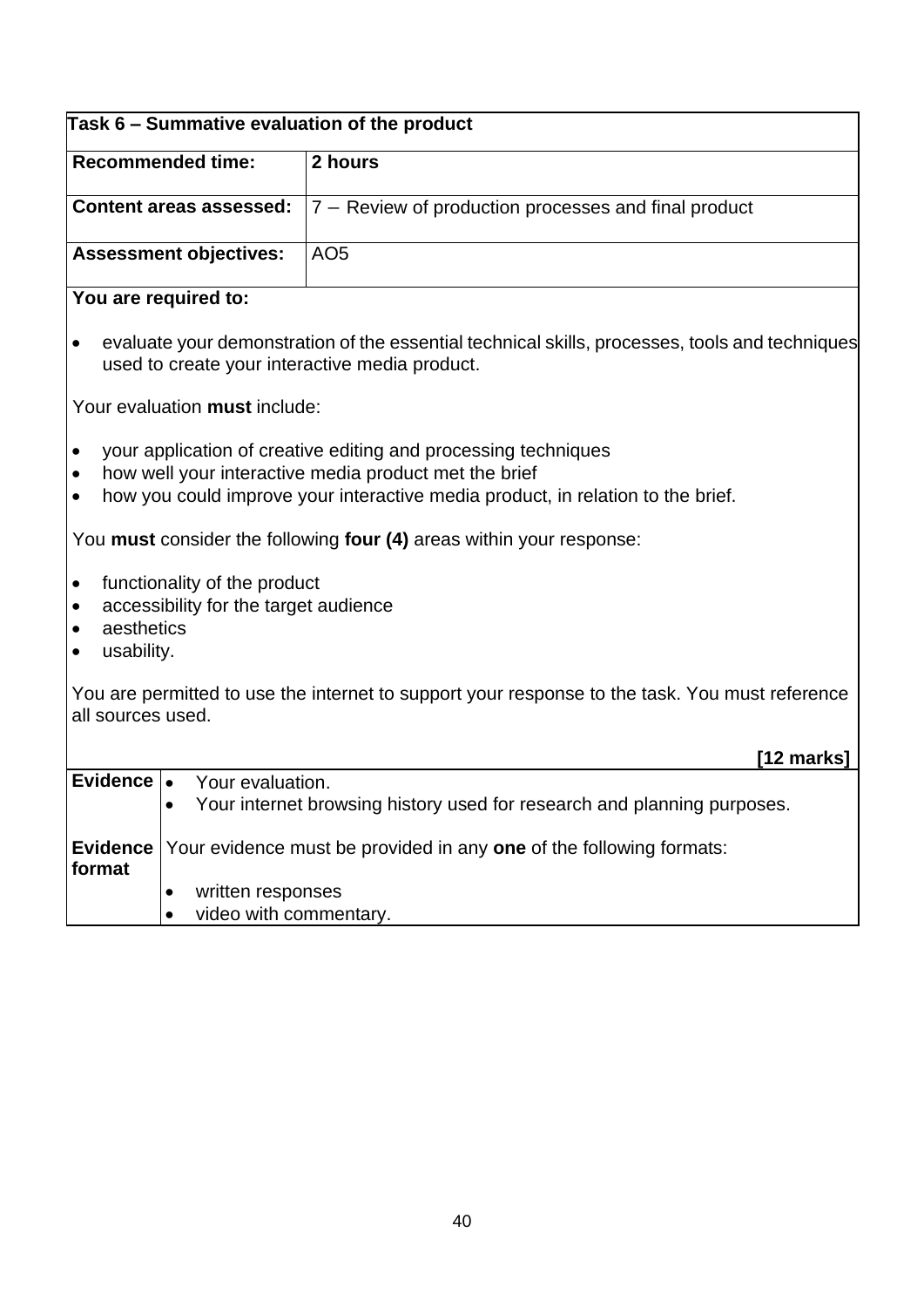| Task 6 - Summative evaluation of the product |                                                                                                                                                                                       |  |  |
|----------------------------------------------|---------------------------------------------------------------------------------------------------------------------------------------------------------------------------------------|--|--|
| <b>Marks</b>                                 | <b>Descriptors</b>                                                                                                                                                                    |  |  |
| $10 - 12$                                    | AO5 - Excellent evaluation of demonstration of the essential technical skills,                                                                                                        |  |  |
|                                              | processes, tools and techniques used to create their interactive media product and                                                                                                    |  |  |
|                                              | the success of the final interactive media product in relation to the client brief that is                                                                                            |  |  |
|                                              | comprehensive and highly detailed and highly relevant.                                                                                                                                |  |  |
|                                              | The success of the functionality, accessibility for the target audience, aesthetics and                                                                                               |  |  |
|                                              | usability are discussed in a highly detailed and thoughtful way.                                                                                                                      |  |  |
|                                              |                                                                                                                                                                                       |  |  |
| $7-9$                                        | Suggests thoughtful and creative ways to improve the interactive media product.<br>AO5 - Good evaluation of demonstration of the essential technical skills, processes,               |  |  |
|                                              | tools and techniques used to create their interactive media product and the success                                                                                                   |  |  |
|                                              | of the final interactive media product in relation to the client brief is mostly                                                                                                      |  |  |
|                                              | comprehensive and mostly detailed and mostly relevant.                                                                                                                                |  |  |
|                                              | The success of the functionality, accessibility for the target audience, aesthetics and                                                                                               |  |  |
|                                              | usability are discussed in a considered way.                                                                                                                                          |  |  |
|                                              |                                                                                                                                                                                       |  |  |
|                                              | Suggests useful ways to improve the interactive media product.                                                                                                                        |  |  |
| $4 - 6$                                      | AO5 - Reasonable evaluation of demonstration of the essential technical skills,<br>processes, tools and techniques used to create their interactive media product and                 |  |  |
|                                              | the success of the final interactive media product in relation to the client brief with                                                                                               |  |  |
|                                              | some detail and some relevance.                                                                                                                                                       |  |  |
|                                              |                                                                                                                                                                                       |  |  |
|                                              | The success of the functionality, accessibility for the target audience, aesthetics and<br>usability are discussed in some detail.                                                    |  |  |
|                                              |                                                                                                                                                                                       |  |  |
|                                              | Clearly suggests at least one way to improve the interactive media product.                                                                                                           |  |  |
| $1 - 3$                                      | AO5 - Limited evaluation of the success of demonstration of the essential technical                                                                                                   |  |  |
|                                              | skills, processes, tools and techniques used to create their interactive media product<br>and the final interactive media product in relation to the client brief with limited detail |  |  |
|                                              | and limited relevance.                                                                                                                                                                |  |  |
|                                              |                                                                                                                                                                                       |  |  |
|                                              | Functionality, accessibility for the target audience, aesthetics and usability may be<br>mentioned in limited detail or relevance but success may not be discussed.                   |  |  |
|                                              |                                                                                                                                                                                       |  |  |
|                                              | Improvements may not have been included or are very limited.                                                                                                                          |  |  |
| $\bf{0}$                                     | No rewardable material                                                                                                                                                                |  |  |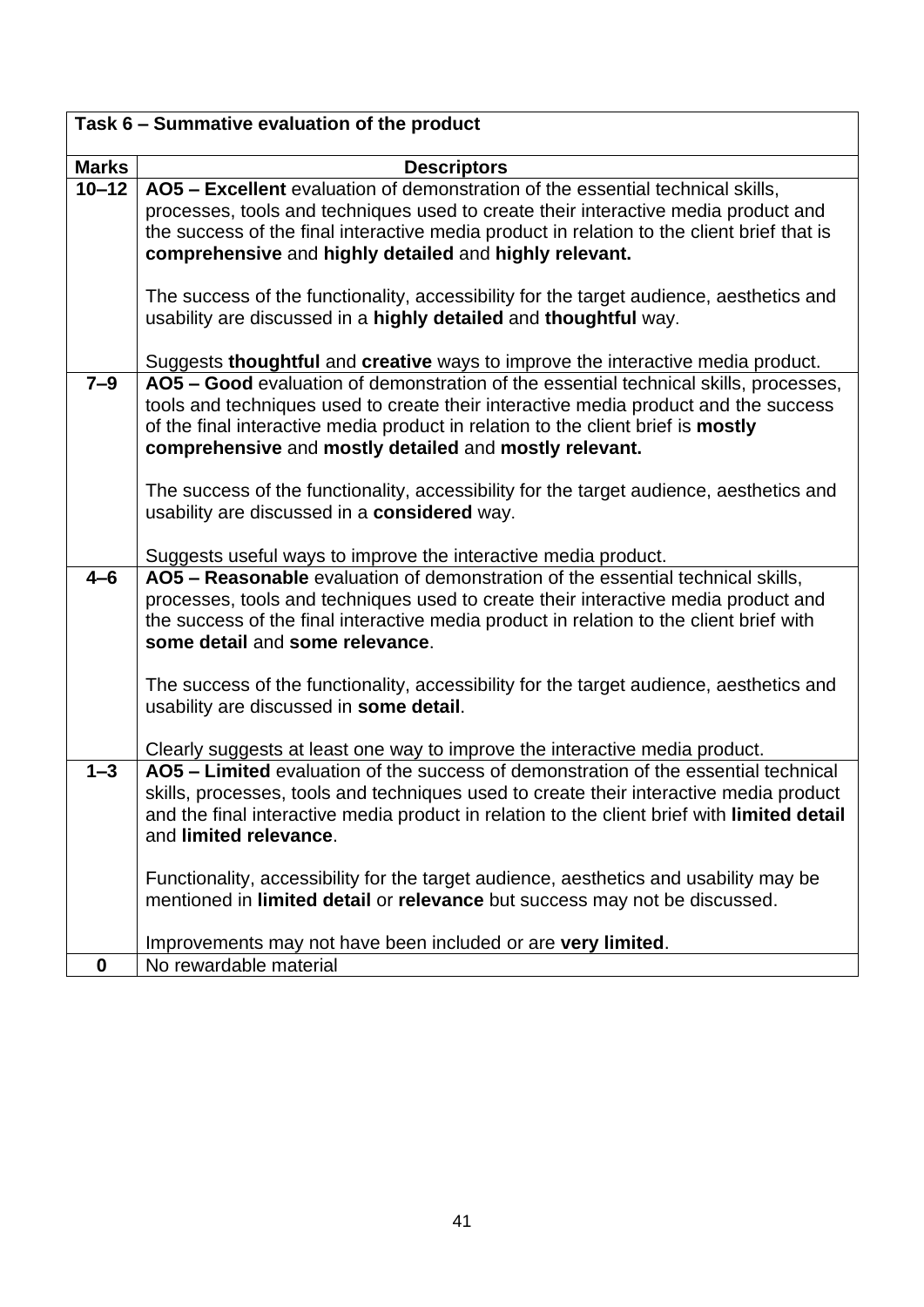#### **Indicative content**

**AO5 – Learners analyse and evaluate their own demonstration of relevant skills and techniques, analysing how their finished product has met the brief with reasoning. The nature of the evaluative points provided will be informed by the learner's decisions taken in response to the brief and so the list below only provides illustrative examples. When considering placement within the band consideration should be given the relevance and strength of the justifications provided. Typical responses may include evaluation of the following:** 

- how well their interactive media product met the brief (effective): My product included a range of simple and colourful games that made use of imagery children would find fun like clowns and cakes. This was really successful as it will help create audience appeal and create a buzz for the café.
- how well their interactive media product met the brief (less effective): I put a lot of text into the features showcasing the café's dishes; whilst this works for the parents (who the café is trying to attract) I also did this for the children's meals and it made it look a bit boring. This isn't as effective because it wouldn't engage the younger audience as much.
- improvements for the interactive media product, in relation to the brief (effective): One improvement I could make is to include more games that link to the café's menu. This would have allowed me to have a greater link between my assets in the product and the purpose to promote the café.
- functionality of the product (effective): The use of buttons on my product that are bright and shaped like stars would be attractive to the younger audience and make it easier for them to navigate. This is really good as they will engage with product more
- functionality of the product (less effective): My product isn't very functional as the links don't always work how I wanted them to. For example, some of the children's games link to the menu which isn't very interactive
- accessibility for the target audience (effective): I have selected a simple and easy-to-read font for my text, using a contrasting colour to the background to help them stand out. This is good as it helps the audience use the product
- accessibility for the target audience (less effective): My font colours and background are too similar and it makes it difficult to read sometimes, this isn't as good and I would change this next time
- aesthetics (effective): The design of my start page is excellent as it covers all of the café's menu options, games and audio-visual links in the shape of a coffee bean, this helps link to the brand whilst also providing an engaging design
- aesthetics (less effective): I didn't really have a consistent design between the different sections of my interactive product, which makes it less impactful. Next time I would select a consistent colour scheme
- usability (effective): The interactive games I've included are simple, for example putting sugar into a cup of coffee. This is really effective as it links to the company's brand
- usability (less effective): My games are a bit boring and don't really appeal to a younger audience, next time I would try to use image assets that a younger audience would find engaging, such as bright balloons for the buttons.

# **This is the end of the internal synoptic project.**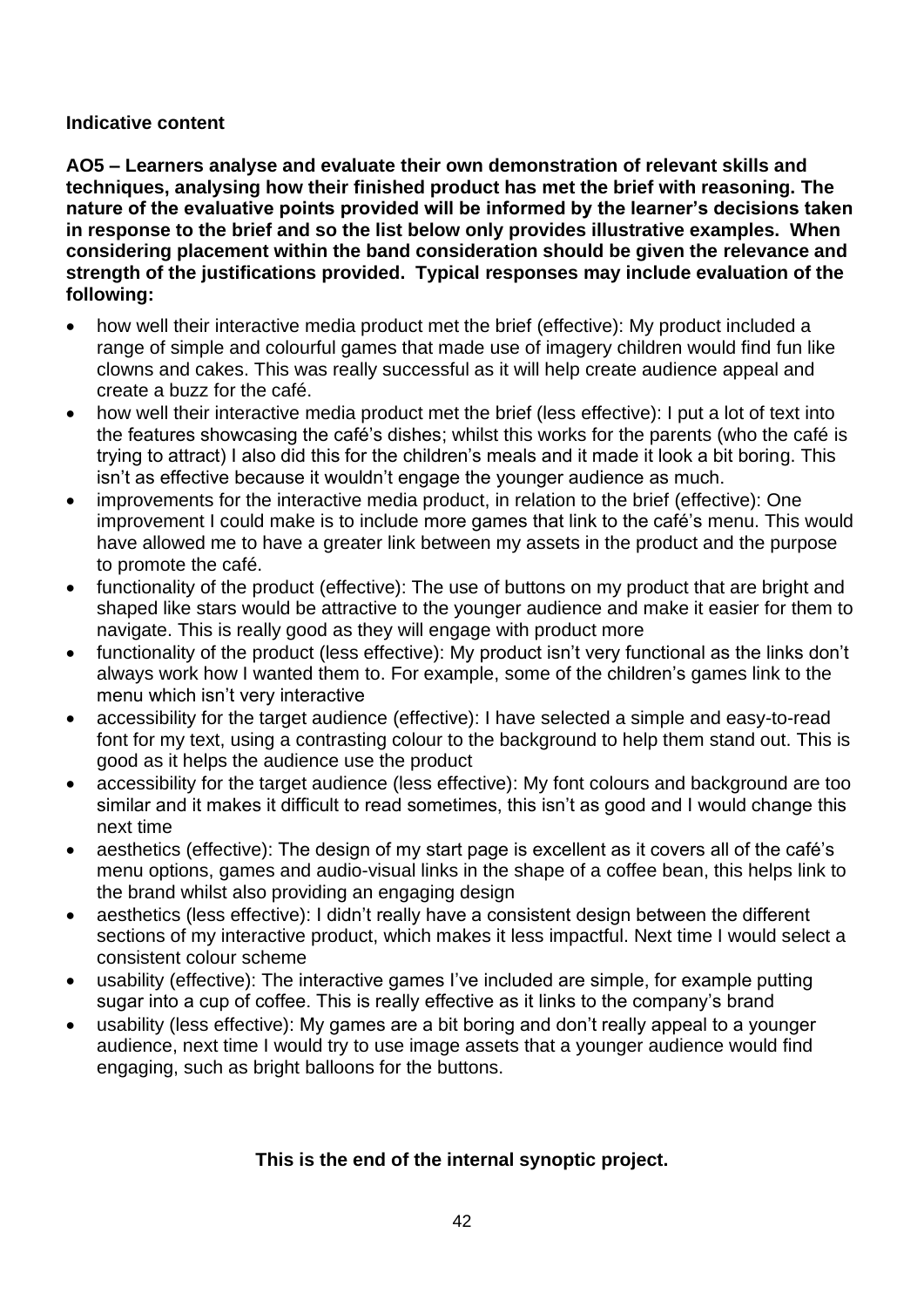# **Mark Scheme**

The purpose of this mark scheme is to give you:

- examples and criteria of the types of response expected from a learner
- information on how individual marks are to be awarded
- the allocated assessment objective(s) and total marks for each question.

# <span id="page-42-0"></span>**Marking guidelines**

You must apply the following marking guidelines to all marking undertaken. This is to ensure fairness to all learners, who must receive the same treatment. You must mark the first student in exactly the same way as you mark the last.

- The mark scheme must be referred to throughout the marking period and applied consistently. Do not change your approach to marking once you have been standardised.
- Reward learners positively, giving credit for what they have shown, rather than what they might have omitted.
- Utilise the whole mark range and always award full marks when the response merits them.
- Be prepared to award zero marks if the learner's response has no creditworthy material.
- Do not credit irrelevant material that does not answer the question, no matter how impressive the response might be.
- If you are in any doubt about the application of the mark scheme, you must consult with your centre's internal quality assurer.

# **Guidelines for using extended response marking grids**

Extended response mark grids have been designed to assess learners' work holistically. They consist of levels-based descriptors and indicative content.

#### **Levels-based descriptors.**

Each level is made up of several descriptors for across the AO range – AO1 to AO5, which when combined provide the quality of response that a student needs to demonstrate. Each level-based descriptor is worth varying marks.

The grids are broken down into levels, with each level having an associated descriptor indicating the performance at that level. You should determine the level before determining the mark.

Indicative content reflects content-related points that a student may make but is not an exhaustive list, nor is it a model answer. Learners may make all, some or none of the points included in the indicative content, as its purpose is as a guide for the relevance and expectation of the responses. Learners must be credited for any other appropriate response.

# **Application of extended response marking grids**

When determining a level, you should use a bottom-up approach. If the response meets all the descriptors in the lowest level, you should move to the next one, and so on, until the response